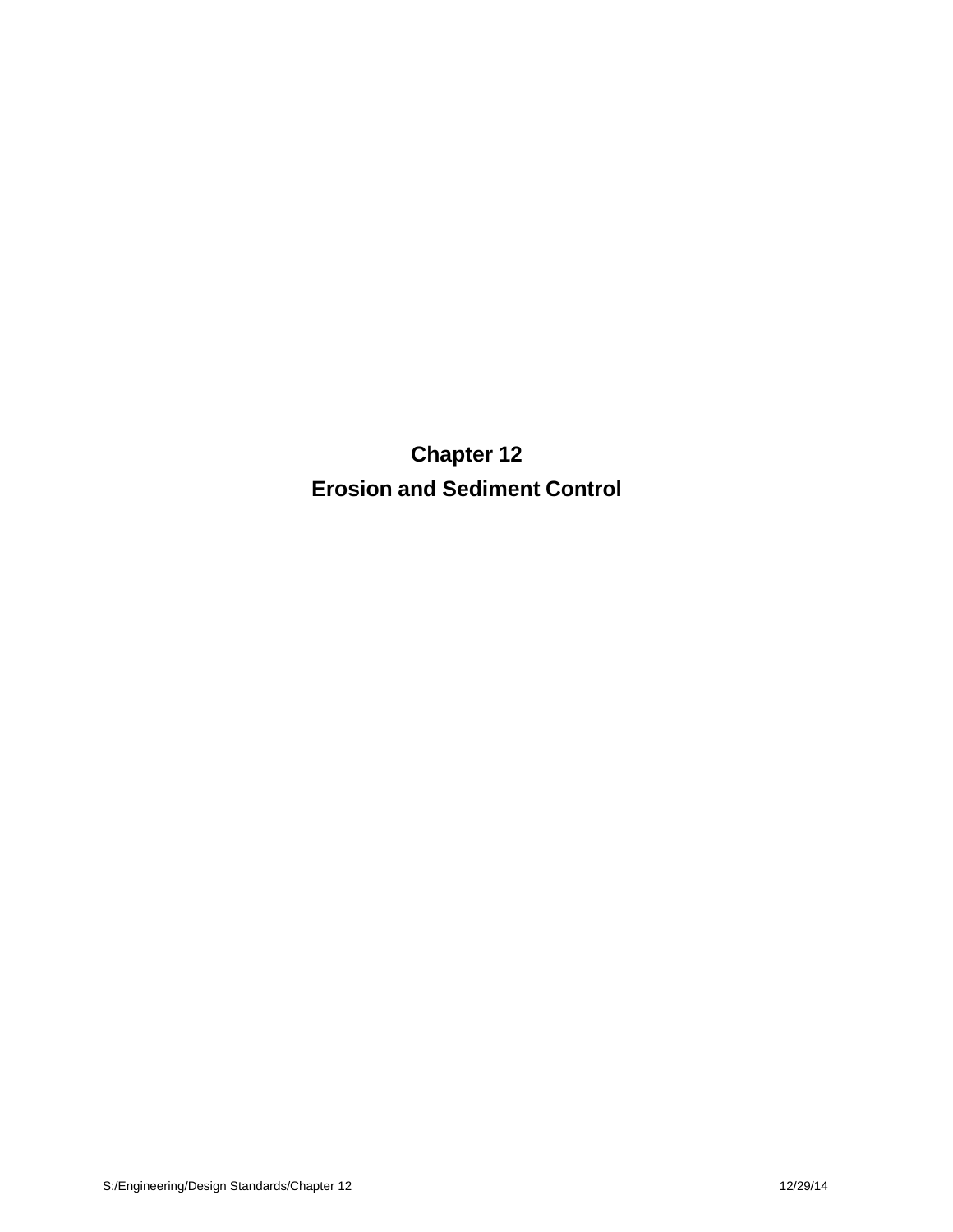# **Chapter 12 Erosion and Sediment Control Table of Contents**

| Section | <b>Topic</b>        |                                  |                                                                | Page      |  |
|---------|---------------------|----------------------------------|----------------------------------------------------------------|-----------|--|
| 12.1    | <b>Introduction</b> |                                  |                                                                | $12 - 1$  |  |
|         | 12.1.1              | General                          |                                                                | $12 - 1$  |  |
|         |                     | 12.1.1.1                         | <b>Exemptions</b>                                              | $12 - 2$  |  |
|         |                     | 12.1.1.2                         | Variances                                                      | $12 - 3$  |  |
|         | 12.1.2              | Performance Objectives           |                                                                | $12 - 3$  |  |
|         | 12.1.3              |                                  | <b>Erosion and Sediment Control Plan</b>                       | $12 - 4$  |  |
|         |                     |                                  | 12.1.3.1 Erosion and Sediment Control Narrative Report         | $12 - 4$  |  |
|         |                     |                                  | 12.1.3.2 Erosion and Sediment Control Plan                     | $12 - 6$  |  |
|         |                     | 12.1.3.3                         | Erosion and Sediment Control for Individual Lots               |           |  |
|         |                     | 12.1.3.3.1                       | of a Subdivision<br><b>Individual Lot Erosion and Sediment</b> | $12 - 8$  |  |
|         |                     |                                  | <b>Control Detail Drawing</b>                                  | $12 - 8$  |  |
|         |                     | 12.1.3.3.2                       | <b>Individual Lot Erosion and Sediment</b>                     |           |  |
|         |                     |                                  | <b>Control Narrative</b>                                       | $12-9$    |  |
|         |                     | 12.1.3.3.3                       | Sediment Control on Subdivision                                | $12 - 10$ |  |
|         |                     | 12.1.3.4                         | Acceptance of Erosion and Sediment Control Plan                | $12 - 11$ |  |
| 12.2    |                     | <b>Erosion Control</b>           |                                                                | $12 - 11$ |  |
|         | 12.2.1              | <b>Surface Roughening</b>        |                                                                | $12 - 11$ |  |
|         | 12.2.2              | Mulching                         |                                                                | $12 - 12$ |  |
|         | 12.2.3              | Revegetation                     |                                                                | $12 - 13$ |  |
|         |                     | 12.2.3.1                         | <b>Seedbed Preparation</b>                                     | $12 - 13$ |  |
|         |                     |                                  | 12.2.3.2 Temporary Revegetation                                | $12 - 14$ |  |
|         |                     | 12.2.3.3                         | <b>Permanent Revegetation</b>                                  | $12 - 14$ |  |
|         | 12.2.4              | <b>Roads and Soil Stockpiles</b> |                                                                | $12 - 14$ |  |
| 12.3    |                     | <b>Sediment Control</b>          |                                                                | $12 - 15$ |  |
|         | 12.3.1              | <b>Vehicle Tracking</b>          |                                                                | $12 - 15$ |  |
|         | 12.3.2              |                                  | Slope-Length and Runoff Considerations                         | $12 - 16$ |  |
|         |                     | 12.3.2.1                         | <b>Slope Diversion Dikes</b>                                   | $12 - 16$ |  |
|         |                     | 12.3.2.2                         | <b>Roads and Roadside Swales</b>                               | $12 - 17$ |  |
|         |                     | 12.3.2.3                         | Terracing                                                      | $12 - 17$ |  |
|         |                     | 12.3.2.4                         | <b>Slope Drains</b>                                            | $12 - 17$ |  |
|         | 12.3.3              |                                  | <b>Sediment Entrapment Facilities</b>                          | $12 - 18$ |  |
|         |                     | 12.3.3.1                         | <b>Silt Fence</b>                                              | $12 - 18$ |  |
|         |                     | 12.3.3.2                         | <b>Filter Strips</b>                                           | $12 - 18$ |  |
|         |                     | 12.3.3.3                         | <b>Sediment Traps</b>                                          | $12 - 18$ |  |
|         |                     | 12.3.3.4                         | <b>Sediment Basins</b>                                         | $12 - 19$ |  |
|         |                     | 12.3.3.5                         | <b>Silt Ditch</b>                                              | $12 - 20$ |  |
|         |                     | 12.3.3.6                         | <b>Sediment Control Wattles</b>                                | 12-20     |  |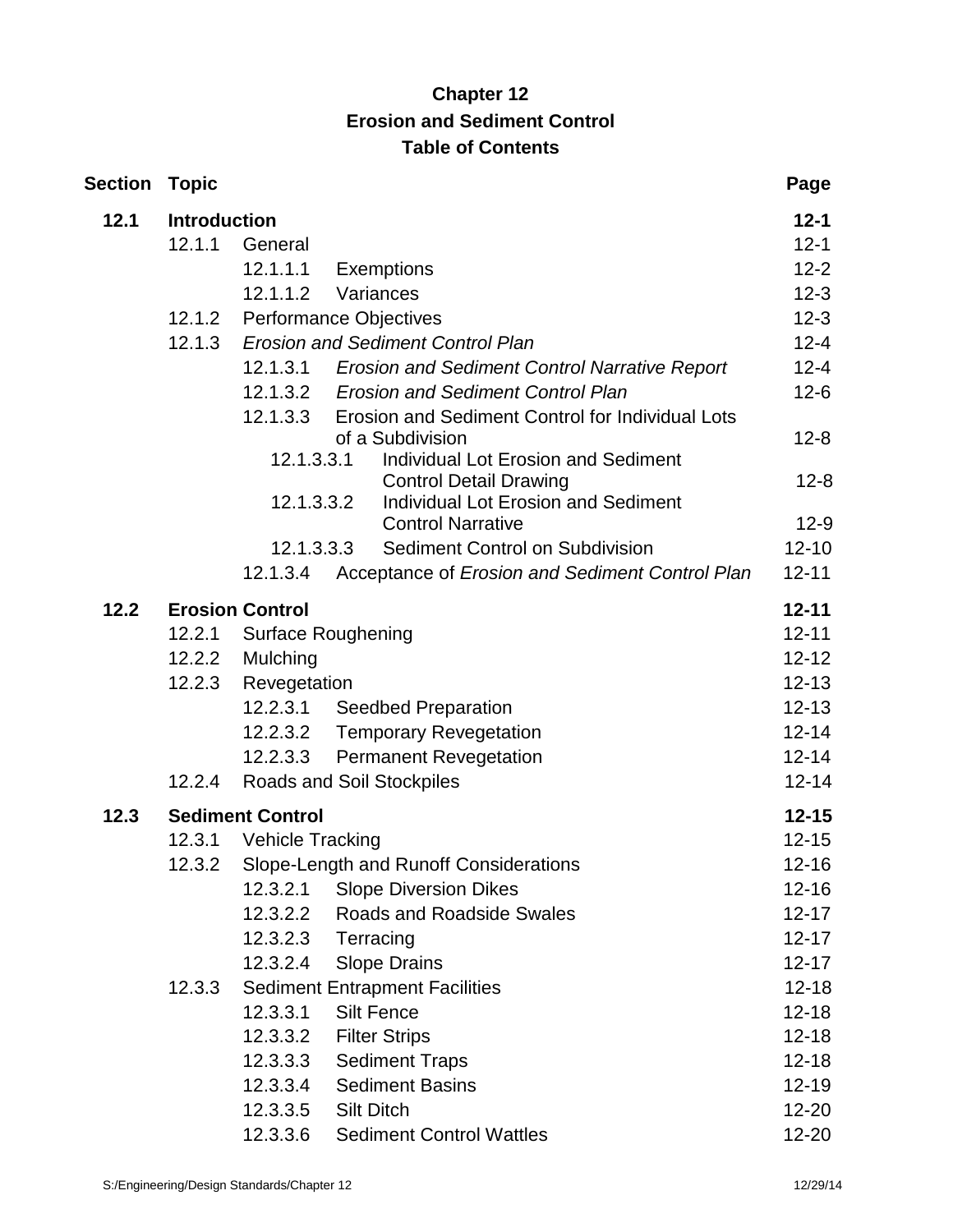| <b>Topic</b> |                                                            | Page                                                                                                                                                                                                                                                                                                                                                                                                                                                                              |
|--------------|------------------------------------------------------------|-----------------------------------------------------------------------------------------------------------------------------------------------------------------------------------------------------------------------------------------------------------------------------------------------------------------------------------------------------------------------------------------------------------------------------------------------------------------------------------|
|              |                                                            | 12-20                                                                                                                                                                                                                                                                                                                                                                                                                                                                             |
| 12.4.1       | Working Within or Crossing a Waterway                      | $12 - 21$                                                                                                                                                                                                                                                                                                                                                                                                                                                                         |
| 12.4.2       | <b>Temporary Channel Diversions</b>                        | $12 - 21$                                                                                                                                                                                                                                                                                                                                                                                                                                                                         |
|              | 12.4.2.1 Stability Considerations                          | $12 - 22$                                                                                                                                                                                                                                                                                                                                                                                                                                                                         |
| 12.4.3       | <b>Outlet Protection</b>                                   | $12 - 22$                                                                                                                                                                                                                                                                                                                                                                                                                                                                         |
| 12.4.4       | <b>Inlet Protection</b>                                    | 12-23                                                                                                                                                                                                                                                                                                                                                                                                                                                                             |
|              |                                                            | $12 - 23$                                                                                                                                                                                                                                                                                                                                                                                                                                                                         |
|              |                                                            | $12 - 24$                                                                                                                                                                                                                                                                                                                                                                                                                                                                         |
|              |                                                            | $12 - 24$                                                                                                                                                                                                                                                                                                                                                                                                                                                                         |
|              |                                                            | $12 - 25$                                                                                                                                                                                                                                                                                                                                                                                                                                                                         |
| 12.8.1       |                                                            | $12 - 25$                                                                                                                                                                                                                                                                                                                                                                                                                                                                         |
| 12.8.2       | <b>Nonstructural BMP Effectiveness</b>                     | $12 - 25$                                                                                                                                                                                                                                                                                                                                                                                                                                                                         |
| 12.8.3       | <b>Pollutant Removal Mechanisms</b>                        | $12 - 25$                                                                                                                                                                                                                                                                                                                                                                                                                                                                         |
| 12.8.4       | Selection of Appropriate Nonstructural BMPs                | 12-26                                                                                                                                                                                                                                                                                                                                                                                                                                                                             |
| 12.8.5       |                                                            | $12 - 26$                                                                                                                                                                                                                                                                                                                                                                                                                                                                         |
|              | 12.8.5.1<br>Descriptions                                   | 12-26                                                                                                                                                                                                                                                                                                                                                                                                                                                                             |
|              | Application<br>12.8.5.2                                    | 12-26                                                                                                                                                                                                                                                                                                                                                                                                                                                                             |
|              | <b>Contact Information Display Requirement</b><br>12.8.5.3 | $12 - 26$                                                                                                                                                                                                                                                                                                                                                                                                                                                                         |
|              | Implementation<br>12.8.5.4                                 | $12 - 26$                                                                                                                                                                                                                                                                                                                                                                                                                                                                         |
|              | <b>Operation and Maintenance</b><br>12.8.5.4.1             | 12-26                                                                                                                                                                                                                                                                                                                                                                                                                                                                             |
|              | <b>Material Storage Practices</b><br>12.8.5.4.2            | $12 - 27$                                                                                                                                                                                                                                                                                                                                                                                                                                                                         |
|              | 12.8.5.4.3<br><b>Material Inventory Practices</b>          | $12 - 28$                                                                                                                                                                                                                                                                                                                                                                                                                                                                         |
|              | <b>Training and Participation</b><br>12.8.5.4.4            | 12-28                                                                                                                                                                                                                                                                                                                                                                                                                                                                             |
| 12.8.6       | Spill Prevention and Response                              | 12-28                                                                                                                                                                                                                                                                                                                                                                                                                                                                             |
|              | <b>Primary Users</b><br>12.8.6.1                           | 12-28                                                                                                                                                                                                                                                                                                                                                                                                                                                                             |
|              | 12.8.6.2 Description and Application                       | 12-28                                                                                                                                                                                                                                                                                                                                                                                                                                                                             |
|              | 12.8.6.3<br>Implementation                                 | 12-29                                                                                                                                                                                                                                                                                                                                                                                                                                                                             |
|              | 12.8.6.3.1<br><b>Spill Prevention Measures</b>             | 12-29                                                                                                                                                                                                                                                                                                                                                                                                                                                                             |
|              |                                                            | 12-29                                                                                                                                                                                                                                                                                                                                                                                                                                                                             |
| 12.8.8       | <b>Material Handling Procedures</b>                        | 12-30                                                                                                                                                                                                                                                                                                                                                                                                                                                                             |
| 12.8.9       | Spill Response Procedures and Equipment                    | 12-30                                                                                                                                                                                                                                                                                                                                                                                                                                                                             |
|              | 12.8.9.1<br>Spill Plan Development                         | $12 - 31$                                                                                                                                                                                                                                                                                                                                                                                                                                                                         |
|              | 12.8.9.2<br>Advantages and Disadvantages                   | $12 - 32$                                                                                                                                                                                                                                                                                                                                                                                                                                                                         |
|              |                                                            | $12 - 32$                                                                                                                                                                                                                                                                                                                                                                                                                                                                         |
|              |                                                            | $12 - 33$                                                                                                                                                                                                                                                                                                                                                                                                                                                                         |
|              |                                                            | $12 - 33$                                                                                                                                                                                                                                                                                                                                                                                                                                                                         |
|              |                                                            | 12.33                                                                                                                                                                                                                                                                                                                                                                                                                                                                             |
|              |                                                            | $12 - 33$                                                                                                                                                                                                                                                                                                                                                                                                                                                                         |
|              | 12.8.7                                                     | <b>Drainageway Protection</b><br><b>Underground Utility Construction</b><br><b>Disposition of Temporary Measures</b><br><b>Maintenance</b><br><b>Pollution Prevention Using Nonstructural BMPs</b><br>Objectives in the Use of Nonstructural BMPs<br>Good Housekeeping<br><b>Identification of Spill Areas</b><br><b>Inspections</b><br><b>Construction Control Measures</b><br>12.10.1 Concrete Washout Facility<br>12.10.2 Limits of Construction<br><b>Final Stabilization</b> |

# **Appendix**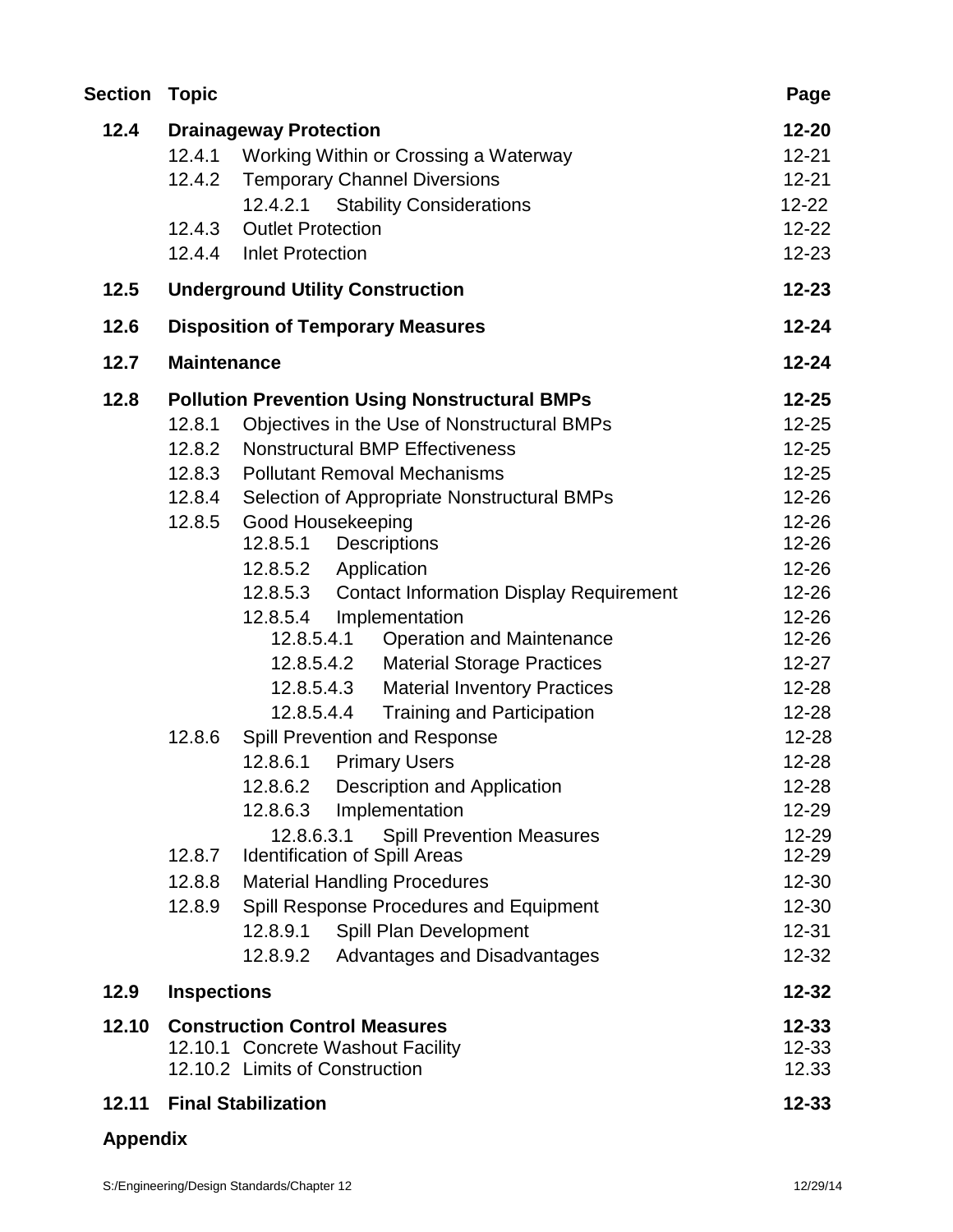# **Chapter 12**

# **Erosion and Sediment Control**

# **12.1 Introduction**

This *Erosion Control Standard* has been developed based on a model prepared by the Urban Drainage and Flood Control District of Denver, Colorado. It has been revised to reflect the needs of the City of Huron and provides a set of criteria and technical guidance for erosion and sediment control at construction sites. In addition, it describes plan submittal requirements, planning considerations, and general exemptions followed by the City. The practices contained in this document shall be viewed as minimum requirements. A glossary of terms is included in the Appendix, 12A.2.

# **12.1.1 General**

The Environmental Protection Agency (EPA) issued regulations on November 16, 1990, that require steps be taken to improve the quality of storm water from industrial activities, including certain construction activities. These criteria were developed to help mitigate the increased soil erosion and subsequent deposition of sediment offsite during the period of construction from start of earth disturbance until final landscaping and storm water quality measures are effectively in place. Compliance with these criteria will help meet the requirements of the EPA storm water regulations.

Submittal of an *Erosion and Sediment Control Plan* to the City does not supercede the requirement for the applicant to also obtain any required permits from the State of South Dakota, such as a South Dakota Storm Water Discharge Permit for Construction Activities. In most cases, the applicant will also have to submit a Notice of Intent to discharge storm water associated with construction activity to the South Dakota Department of the Environment and Natural Resources (SDDENR) as well as meet the requirements of the South Dakota Storm Water Discharge Permit for Construction Activities.

Implementation and maintenance of erosion and sediment control measures are ultimately the responsibility of the property owner or authorized responsible party. Because site conditions will affect the suitability and effectiveness of erosion and sediment control measures, a plan specific to each site is required. In addition, should the approved plan not function as intended, and it is determined by the City that additional measures are needed, the owner will have to provide additional measures needed to reduce soil erosion and sediment discharged from the construction site.

Nothing in these criteria limits the right of the City to impose additional or more stringent standards.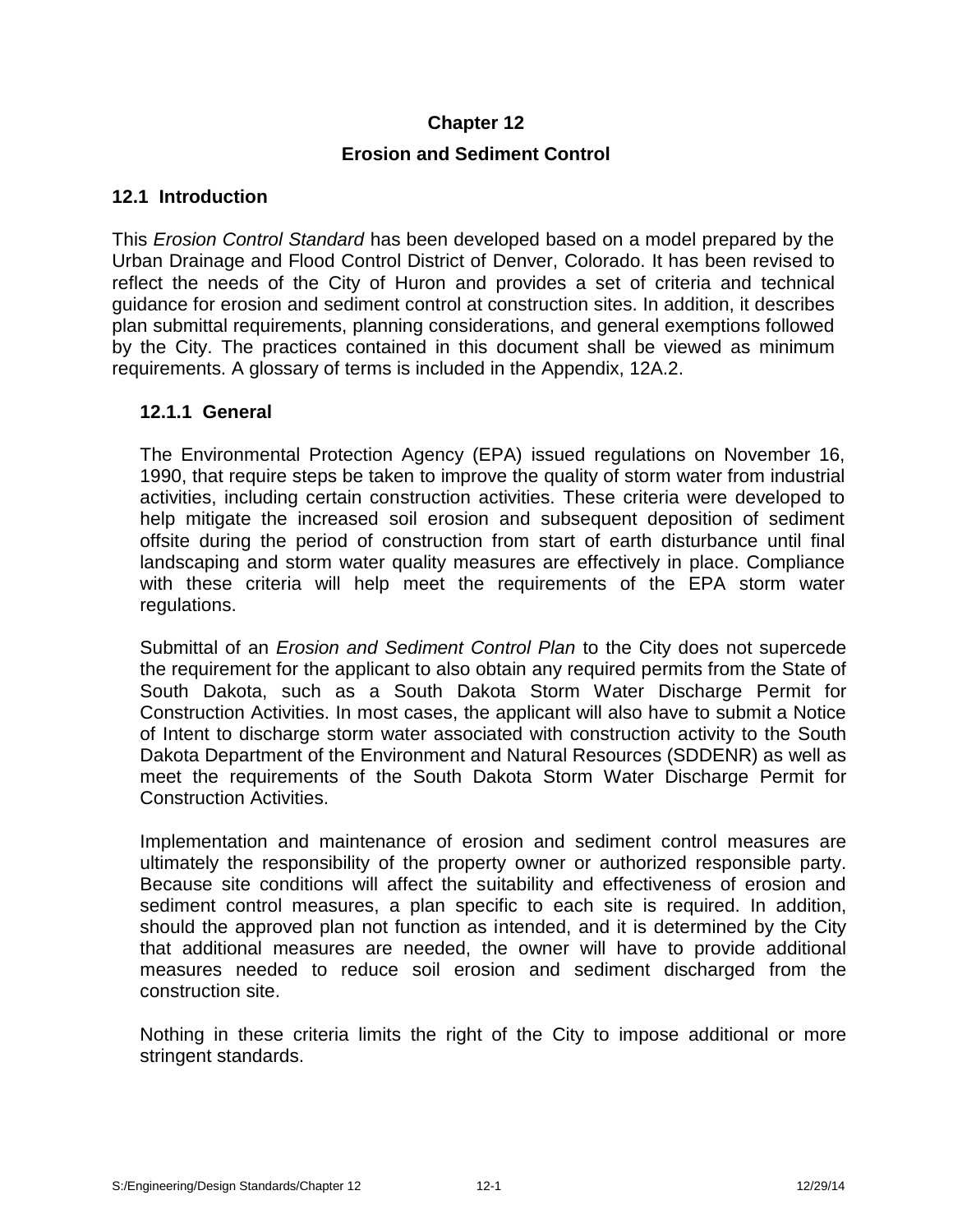# **12.1.1.1 Exemptions.**

- 1. Exemptions from the erosion control planning process will be considered for any of the following; however, exempting the owner from preparing an *Erosion and Sediment Control Plan* and applying for an Excavation and Grading Permit does not exempt the owner from controlling erosion of soil at each construction site through the use of the techniques described in this manual:
	- a. Agricultural use of land.
	- b. Excavation below finished grade for basements, footings, retaining walls, or other structures on lots of less than one [1] acre in size in existing subdivisions unless required otherwise.
	- c. A sidewalk or driveway.
	- d. Land-disturbing activities involving less than one [1] acre of disturbed area. Individual lots classified as a minor impact construction site by City ordinance involving less than one [1] acre of disturbed area in a larger subdivision project shall not be considered separate development projects, but rather as a part of the subdivision development as a whole. It will be the responsibility of the homeowner and homebuilder to conform to all requirements of the locally-approved *Erosion and Sediment Control Plan* for the subdivision. As part of any Building Permit for which a specific erosion control plan is not required, the following statement must be included: "We have reviewed the *Erosion and Sediment Control Plan* for (subdivision name) and agree to conform to all requirements contained therein and all erosion control requirements of the City of Huron. We further agree to construct and maintain all erosion and sediment control measures required on the individual lot(s) subject to this Building Permit and/or in accordance with the provisions of the City of Huron *Erosion and Sediment Control Standards*."
	- e. Underground utility construction, including the installation, maintenance, and repair of all utilities under hard-surfaced roads, streets, or sidewalks, provided such land-disturbing activity is confined to the hard-surfaced area and provided that runoff and erosion from soil stockpiles are confined and will not enter the drainage system.
	- f. Gravel, sand, dirt, or topsoil removal as authorized pursuant to approval of the South Dakota Board of Minerals and Environment, provided said approval includes an *Erosion and Sediment Control Plan* that meets the minimums specified.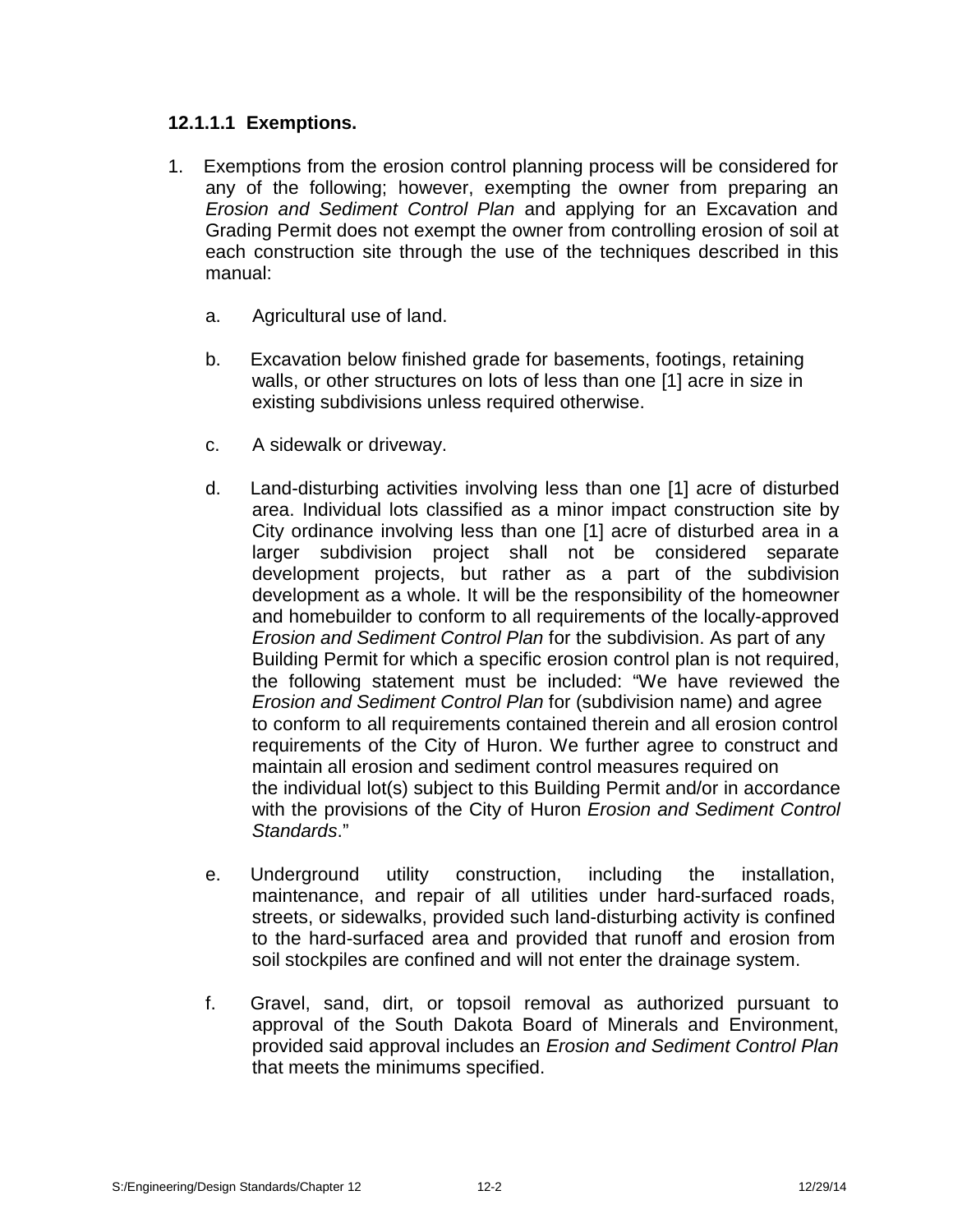# **12.1.1.2 Variances.**

The City Engineer may temporarily waive or modify the standards of this chapter for the entire city due to severe local conditions. Any such citywide waiver must be determined to be necessary to prevent loss of life, personal injury, or severe property damage.

Upon request, the City Engineer may consider waiving or modifying any of the standards which are deemed inappropriate or too restrictive for site specific conditions by granting a variance. These site specific variances may be granted at the time of plan submission or formal request for plan revision. Request for variances shall include the following and must be submitted in a format that is deemed acceptable by the City Engineer.

- 1. The standard from which the applicant seeks a variance.
- 2. The justification for not complying with the standard.
- 3. Alternate criteria or standard measures to be used in lieu of the standard. The standards specified with this Chapter relate to the application of specific erosion and sediment control practices. Other practices or modifications to these standards may be used if approved by the City Engineer prior to installation. Such alternative practice must be thoroughly described and detailed to the satisfaction of the City Engineer.

To expedite the review and decision on variance requests, the variance request should be submitted with, or submitted prior to the initial *Erosion and Sediment Control Plan* submittal.

# **12.1.2 Performance Objectives**

The objectives for erosion and sediment control during construction include the following:

- 1. Conduct all land-disturbing activities to effectively reduce accelerated soil erosion and reduce sediment movement and deposition offsite.
- 2. Schedule construction activities to minimize the total amount of soil exposed at any given time to reduce the period of accelerated soil erosion.
- 3. Establish temporary or permanent cover on areas that have been disturbed as soon as possible after final grading is completed.
- 4. Design and construct all temporary or permanent facilities for the conveyance of water around, through, or from the disturbed area to limit the flow of water to non-erosive velocities.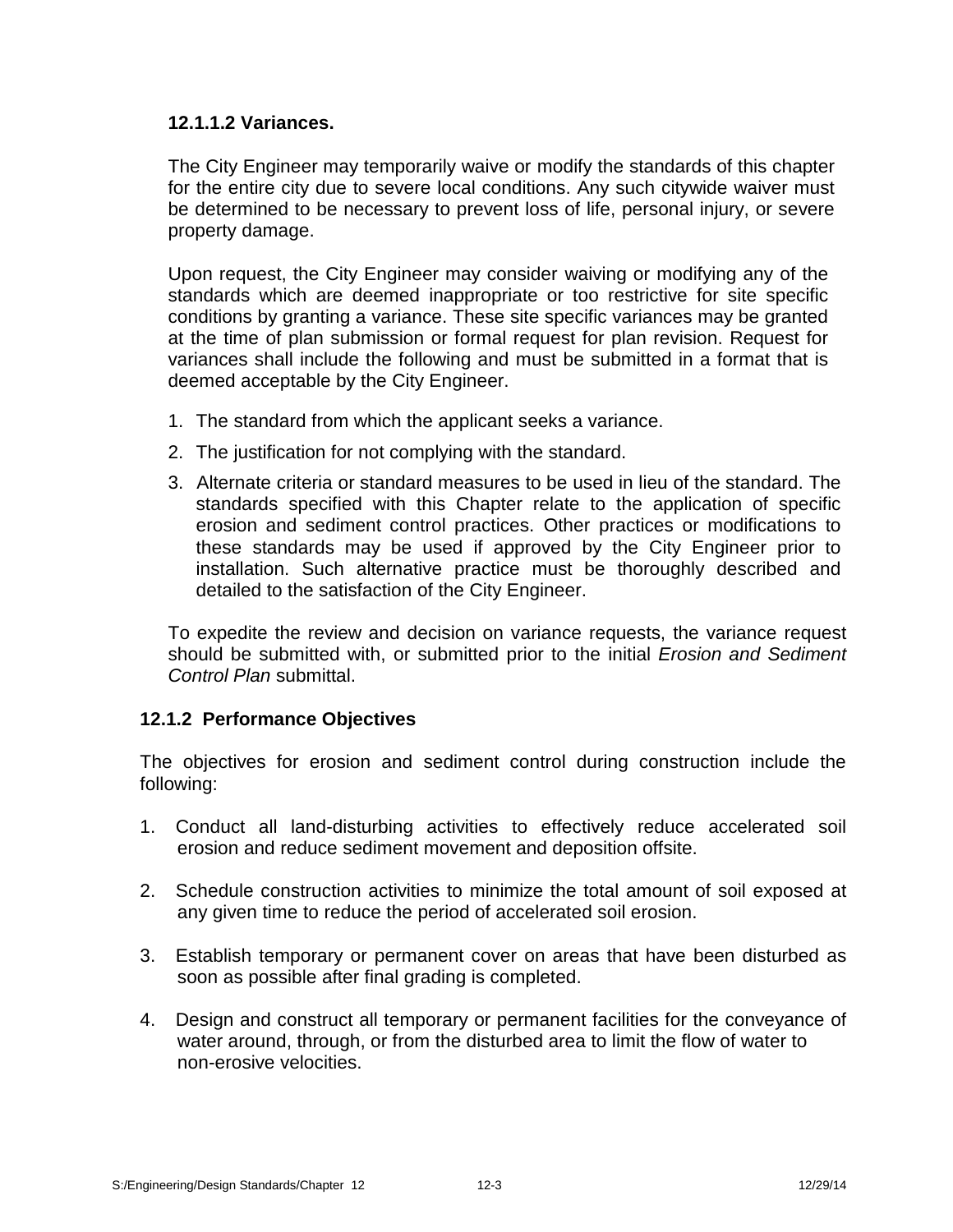- 5. Remove sediment caused by accelerated soil erosion from surface runoff water before it leaves the site.
- 6. Stabilize the areas of land disturbance with permanent vegetative cover or storm water quality control measures.

# **12.1.3** *Erosion and Sediment Control Plan*

An *Erosion and Sediment Control Plan* consisting of a written narrative report and a site plan map must be submitted to the Office of the City Engineer for review and acceptance prior to any unauthorized soil disturbance activities.

A professional engineer must develop the site specific *Erosion and Sediment Control Plan* that is in full compliance with the erosion and sediment control standards established in this chapter.

The City Engineer may require the responsible party's authorized representative and their consulting engineer to attend a field site visit with City staff to identify concerns, improvements or efficiencies before the *Erosion and Sediment Control Plan* is accepted.

The accepted *Erosion and Sediment Control Plan* must be reviewed to ensure compliance with these standards anytime a site's planned development changes impact the soil disturbance activities or effect drainage of site. If this review determines that the *Erosion and Sediment Control Plan* needs revision, it must be resubmitted and accepted by the City Engineer prior to the soil disturbance activities caused by the planned development changes.

**12.1.3.1** *Erosion and Sediment Control Plan* **Narrative Report.** The narrative report must contain, or refer to, the drainage report and shall contain the following:

- 1. **Name, mailing address, e-mail address if available, and telephone number of the responsible parties.** The name, mailing address, e-mail address and telephone number of the professional engineer preparing the *Erosion and Sediment Control Report* shall also be included if different from the applicant.
- 2. **Project description.** A brief description of the nature and purpose of the land-disturbing activity, the total area of the site, the area of disturbance, and project location including township, range, section, and quarter-section, or the latitude and longitude of the approximate center of the project.
- 3. **Existing site conditions.** A description of the existing topography, vegetation, and drainage; and identify any drainageways, water bodies (wetlands) on the site.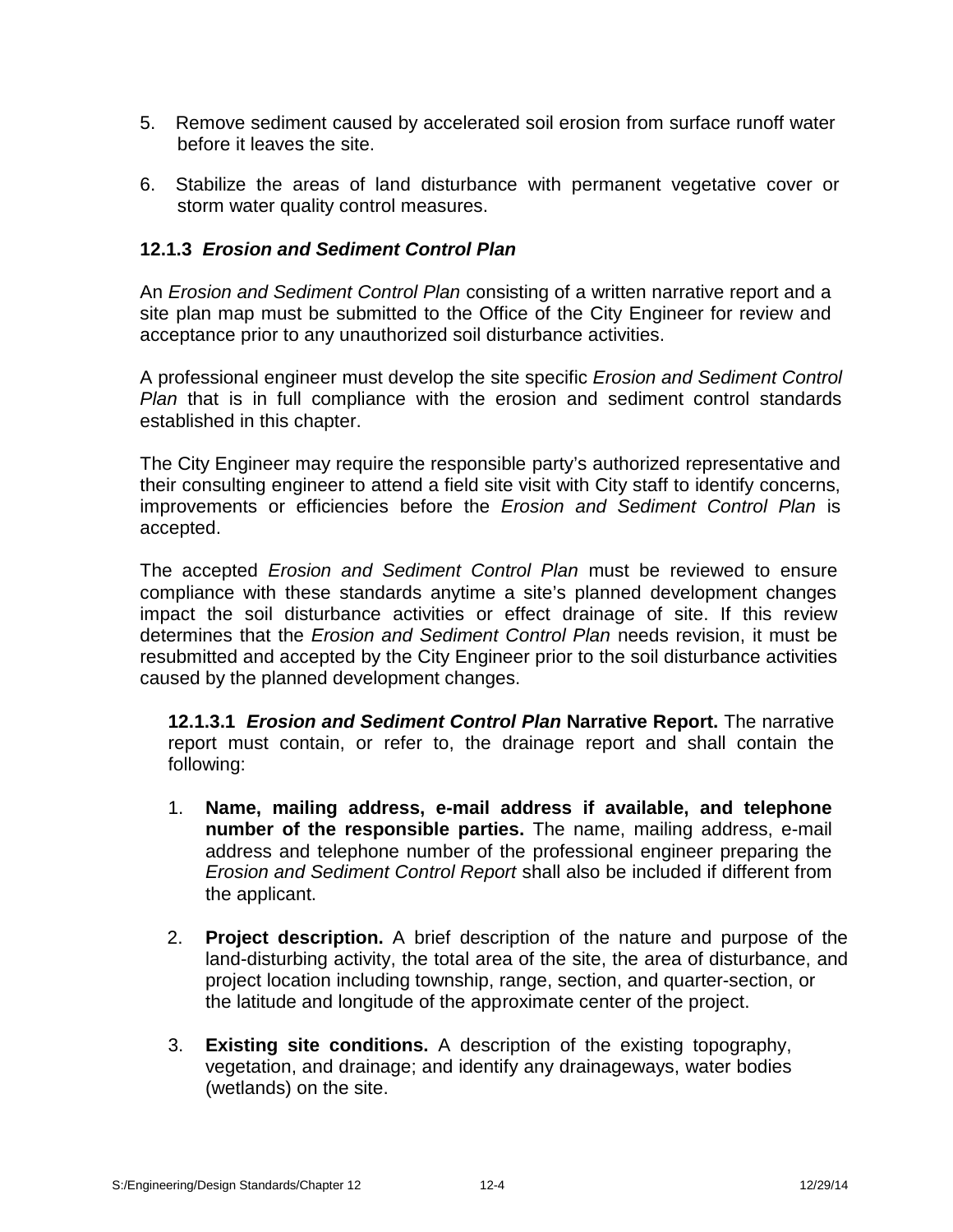- 4. **Adjacent areas.** A description of neighboring areas such as streams, lakes, residential areas, roads, etc., that might be affected by the land disturbance.
- 5. **Soils.** A brief description of the soils on the site, including information on soil type and names, mapping unit, erodibility, permeability, hydrologic soil group, depth, texture, and soil structure. (This information may be obtained from the soil report for the site, or, if available, from soils reports from adjacent sites.)
- 6. **Areas.** An estimate of the surface area (in acres) of the proposed disturbance.
- 7. **Erosion and sediment control measures.** A description of the methods described in the Huron *Erosion and Sediment Control* standard plates, which will be used to control erosion and sediment on the site. The erosion and sediment control narrative should be phased to reflect the major planned construction stages of the project.
	- a. Major site grading
	- b. Public infrastructure improvements
	- c. Individual lot development

Additional measures as necessary to control air emissions like dust from construction activities.

- 8. **Construction site nonstructural control measures.** A description of the methods described in the Huron *Erosion and Sediment Control* chapter, which will be used to control storm water pollution, erosion, sediment, and spills on the site. During the construction process, the developer is responsible for maintaining all compliance documentation records.
- 9. **Time schedule.** A time schedule indicating the anticipated starting and completion time periods of the site grading and/or construction sequence, including workday, week, or date of completion. The schedule will include the installation and removal time periods of erosion and sediment control measures, and the time of exposure of each area prior to the completion of temporary erosion and sediment control measures.
- 10. **Permanent stabilization.** A brief description, including specifications of how the site will be stabilized after construction is completed.
- 11. **Storm water management considerations.** Explain how storm water runoff from and through the site will be handled during construction. Provide a brief description of the post-construction storm water quality control measures to be included as a part of the site development.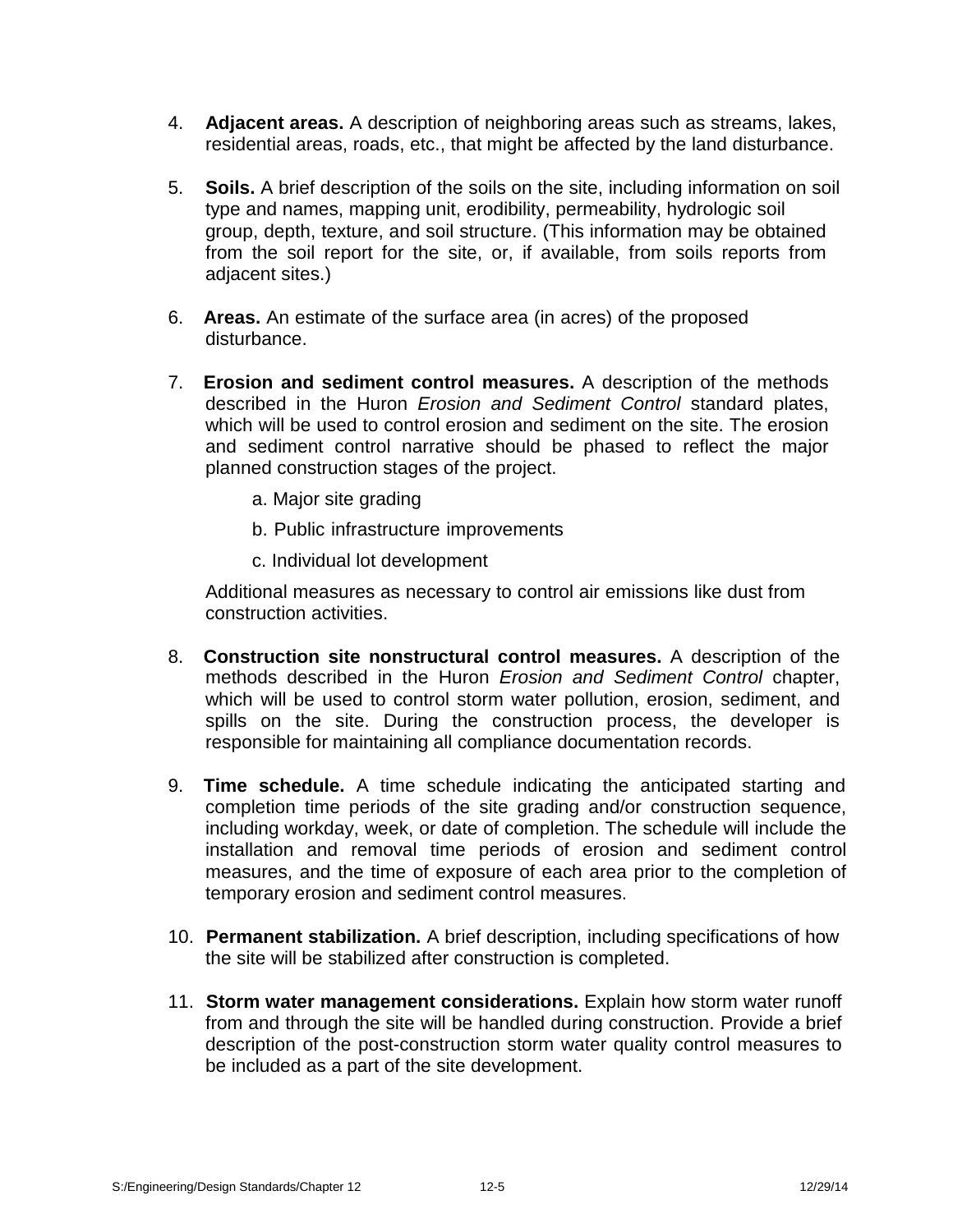- 12. **Maintenance.** A schedule of regular inspections during construction and repair of erosion and sediment control structures shall be described. A description of routine maintenance for sediment control facilities shall also be included.
- 13. **Dewatering.** Provide detail on how any planned dewatering shall be managed on the site, or state that no groundwater or surface water dewatering shall occur on site during construction activity.
- 14. **Variances**. Professional engineer shall list any request for variance of these standards and justification as required in Section 12.1.1.2.

15. **Other information.** Other information or data as may be reasonably required by the City Engineer. Information required by the SDDENR General Permit for Storm Water Discharges Associated with Construction Activities in addition to the information listed above shall also be included in the narrative report.

- 16. **The following note.** "This *Erosion and Sediment Control Plan* appears to fulfill the technical criteria and the criteria for erosion control and requirements of the City of Huron. I understand that additional erosion and sediment control measures may be needed if unforeseen erosion problems occur or if the submitted plan does not function as intended. The requirements of this plan shall run with the land and be the obligation of the responsible party until such time as the plan is properly completed, modified, or voided."
- 17. **Signature page and statement.** Signature page forowner/developer and may also include the general contractor acknowledging the review and acceptance of responsibility for erosion and sediment control, and a statement by the professional engineer acknowledging responsibility for the preparation of the *Erosion and Sediment Control Plan*.

**12.1.3.2** *Erosion and Sediment Control Plan Sheet.* The *Erosion and Sediment Control Plan* Sheet shall be separate from the narrative report. The plan shall be prepared at a minimum scale of one (1) inch equals one hundred (100) feet and include the following:

- 1. **Property line.** The property lines for the site where the work will be performed.
- 2. **Existing topography.** Existing topography with one- (1- ) or two-foot (2-) contour intervals, and encompass the area shown on the final drainage plan (drawn to scale). Additional information may be required.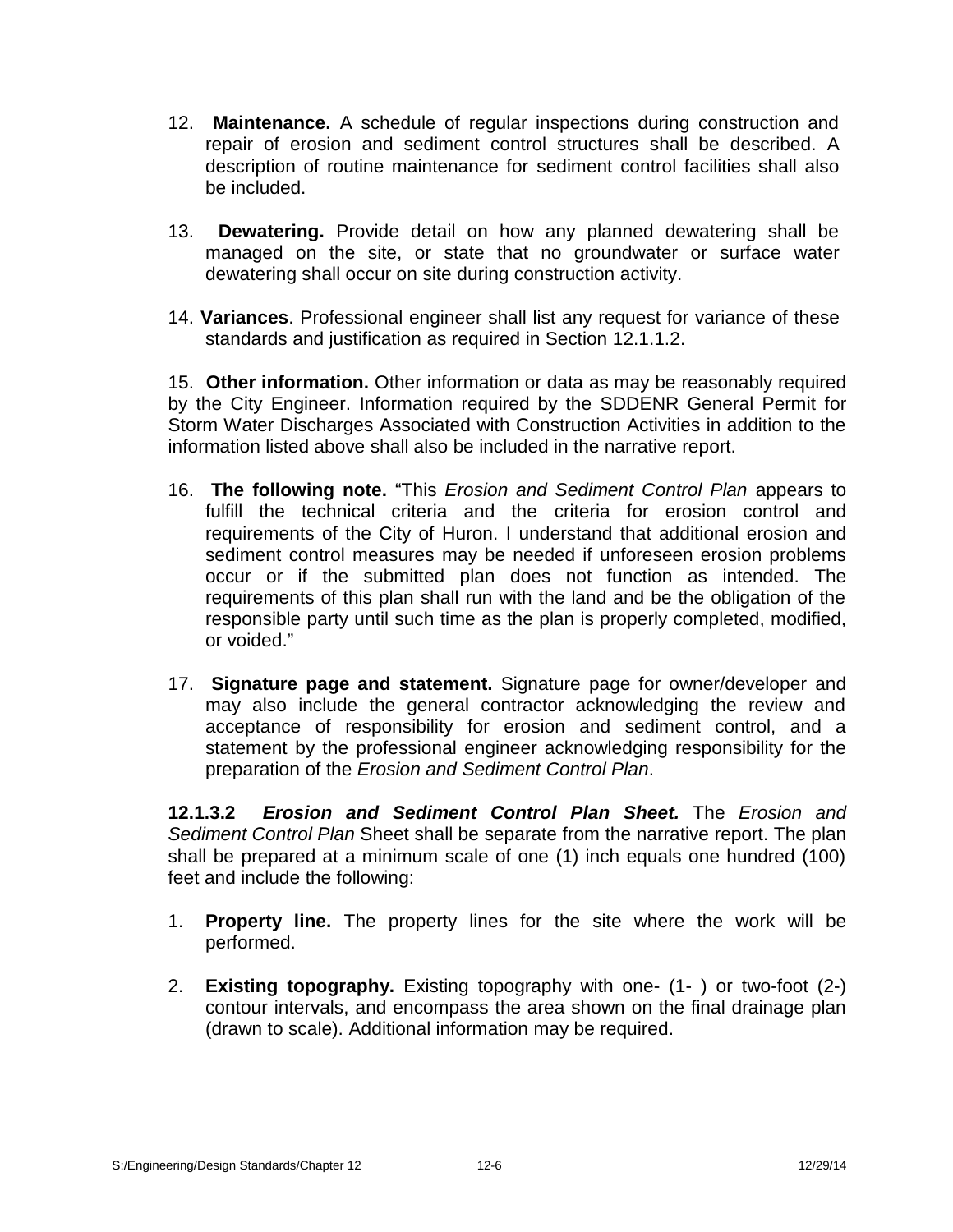- 3. **Proposed topography.** Proposed topography with **one (1 ) or two-foot (2)** contour intervals; the map shall show elevations, dimensions (drawn to scale), location, extent, and the slope of all proposed grading.
- 4. **Existing Facilities.** Location of any existing structures orhydrologic features on the site.
- 5. **Existing Conditions.** Location of all structures or natural features on the land adjacent to the site as required for the final drainage plan. The plan shall show the location of the street, street right-of-way, storm sewer, channel, or other waters receiving storm water runoff from the site. Any potential wetlands identified on inventory maps or observed shall be clearly identified as nonjurisdictional or jurisdictional.
- 6. **Proposed Facilities.** Show all proposed structures and development on the site.
- 7. **Proposed Conditions.** The plan shall indicate the proposed changes to the location of street, street right-of-way, storm sewer, channel, wetlands, water bodies or other waters receiving stormwater runoff.
- 8. **Limits of Construction**. Delineate allowable limits of disturbance for each phase of construction development.
- 9. **Location of soil stockpiles**. Areas designated for topsoil and subsoil storage.
- 10. **Location of storage areas**. Areas designated for equipment, fuel, lubricants, chemical, and waste storage.
- 11. **Location of concrete washout facilities**. Areas designated for the washout of concrete equipment.
- 12. **Location of temporary roads** designated foruse during the construction period.
- 13. **Plans of all drainage features.** Show all structural and nonstructural erosion and sediment controls, paved areas, retaining walls, cribbing, planting, temporary or permanent soil erosion control measures, or other features to be constructed in connection with, or as a part of, the proposed work, together with a map showing the drainage area of land tributary to the site and estimated two-year runoff of the area served by all drains.
- 14. **Detail drawings**. Design drawings of sediment controls, temporary diversions, and any practices used that are not referenced in these criteria.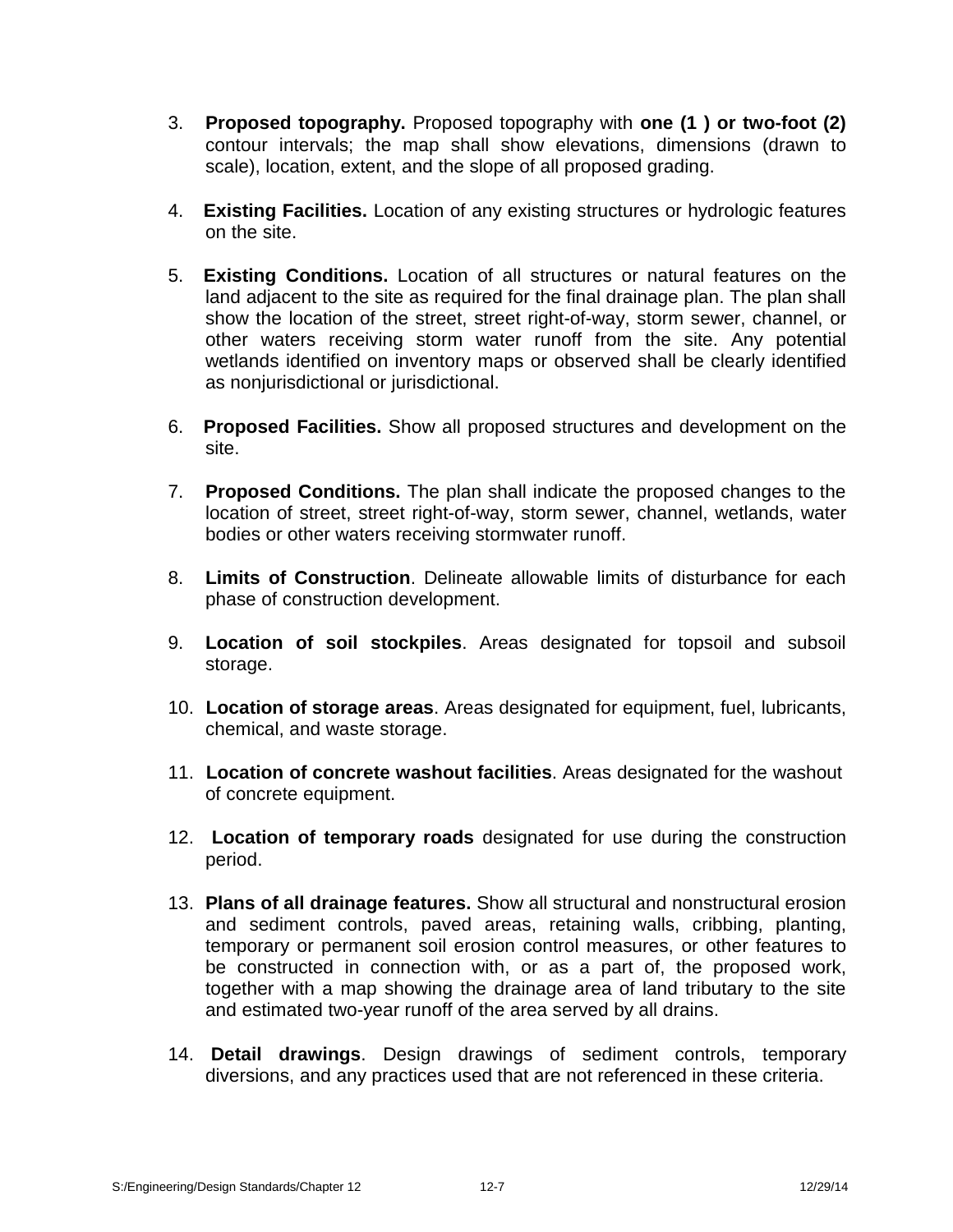- 15. **Other information.** Other information or data as may be reasonably required by the local jurisdiction.
- 16. **Detailed schedule.** Detailed schedule of events including dates (workday or week) of completion of the erosion and sediment control measures.
- 17. **Display Requirements.** Provide location for sign that complies with Section 12.8.5.3.

# **12.1.3.3 Erosion Sediment Control for Individual Lots of a Subdivision.**

Individual lots involving less than one (1) acre of disturbed area in an approved subdivision or larger common plan of development or sale shall not be considered a separate construction project, but rather as a part of the subdivision development as a whole. It will be the responsibility of the homeowner and their contractors to conform to all requirements of the locally approved *Erosion and Sediment Control Plan* for the subdivision. Subdivision *Erosion and Sediment Control Plans* must incorporate a separate detail drawing and narrative describing minimum erosion and sediment control measures of individual lots within the approved subdivision or larger common plan of development or sale. It is understood that the City of Huron may require additional erosion and sediment control measures if unforeseen erosion problems occur or if the submitted *Erosion and Sediment Control Plan* does not function as intended.

If any individual lot within a subdivision or larger common plan of development or sale is greater than one (1) acre or does not want coverage under the subdivision's *Erosion and Sediment Control Plan*, that lot must fully comply with all conditions of the Chapter 12, Erosion Control Standards.

# **12.1.3.3.1 Individual Lot Erosion and Sediment Control Detail Drawing**

Separate example Detail Drawing demonstrating the typical minimum erosion control measures for a standard platted lot within the approved subdivision. Detail drawing shall include the following:

- a. Subdivision Name is Required.
- b. Subdivision Location is Required.
- c. Limits of Construction is Required.
	- i. Limits of construction shall be at the property lines or no more than 10 feet beyond property lines with authorization by adjacent property owner.
	- ii. Authorized limits of construction must be physically demarcated on the property.
	- iii. The limits of construction must be marked with at least a 4-foot-high post with at least the top 12 inches painted or coated with an orange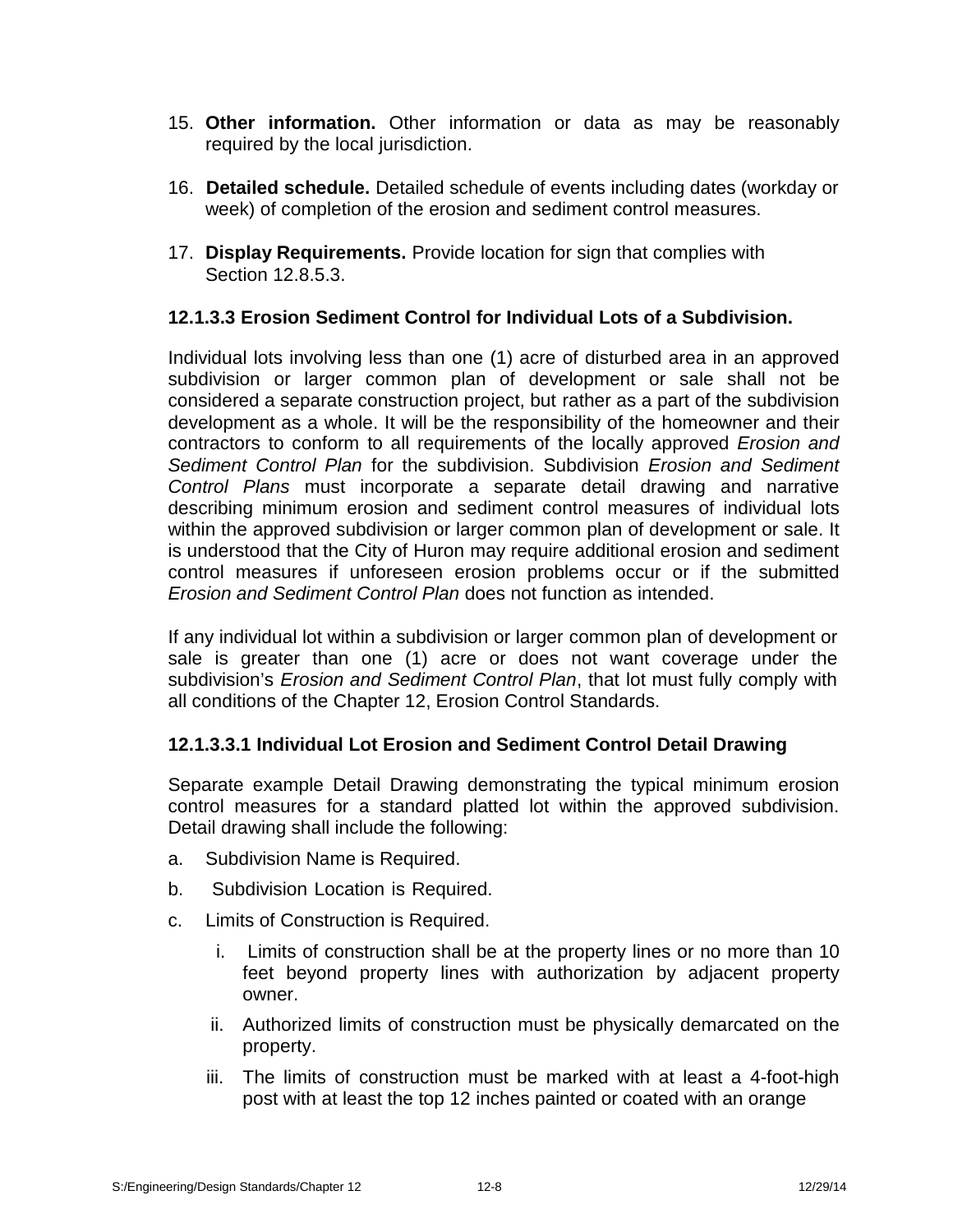fluorescent color at the corners of each authorized limit line or an approved alternative.

- 1. Contiguous lots with the same responsible party may choose to only mark the perimeter boundaries of the multiple lots.
- 2. Contiguous lots with different responsible parties may share limits of construction markers at the shared boundaries upon mutual agreement.
- d. Vehicle Tracking Control in accordance with Section 12.3.1.
- e. Erosion Control Soil Surface Stabilization is Required.
- f. BMP approved under Section 12.2 or an approved alternative. f. Stabilized Staging Area as Deemed Necessary.
- g. Concrete Washout Area as Deemed Necessary.
- h. Stockpile Area as Deemed Necessary.
- i. Non-structural BMP as Deemed Necessary.
- j. Sediment Control approved under Section 12.3 as Deemed Necessary.
	- i. Alternate standard plate for "Minor Impact Construction Site Silt Fence."
	- ii. Alternate standard plate for "Minor Impact Construction Site Filter Strip."
	- iii. Alternate standard plate for "Minor Impact Construction Site Vehicle Tracking Control."

# **12.1.3.3.2 Individual Lot Erosion and Sediment Control Narrative**

Subdivision Construction Plans shall have a separate Narrative describing the minimum typical erosion and sediment control measures for a standard platted lot within the approved subdivision. Narrative shall include the following:

- a. Lot owner or general contractor is responsible for training all subcontractors to follow this *Erosion and Sediment Control Plan* prior to entering the work area. Training/discussions with subcontractors shall include but not be limited to:
	- i. Define limits of construction and the method and location of physical demarcations.
	- ii. Define location and limits of stockpile areas if required.
	- iii. Removal of sediment and debris leaving property.
	- iv. Location of stabilized staging area and protection requirements if required.
	- v. Restricted use of vehicles or equipment on and off of unstabilized areas with entrance and egress through the lot's vehicle tracking station.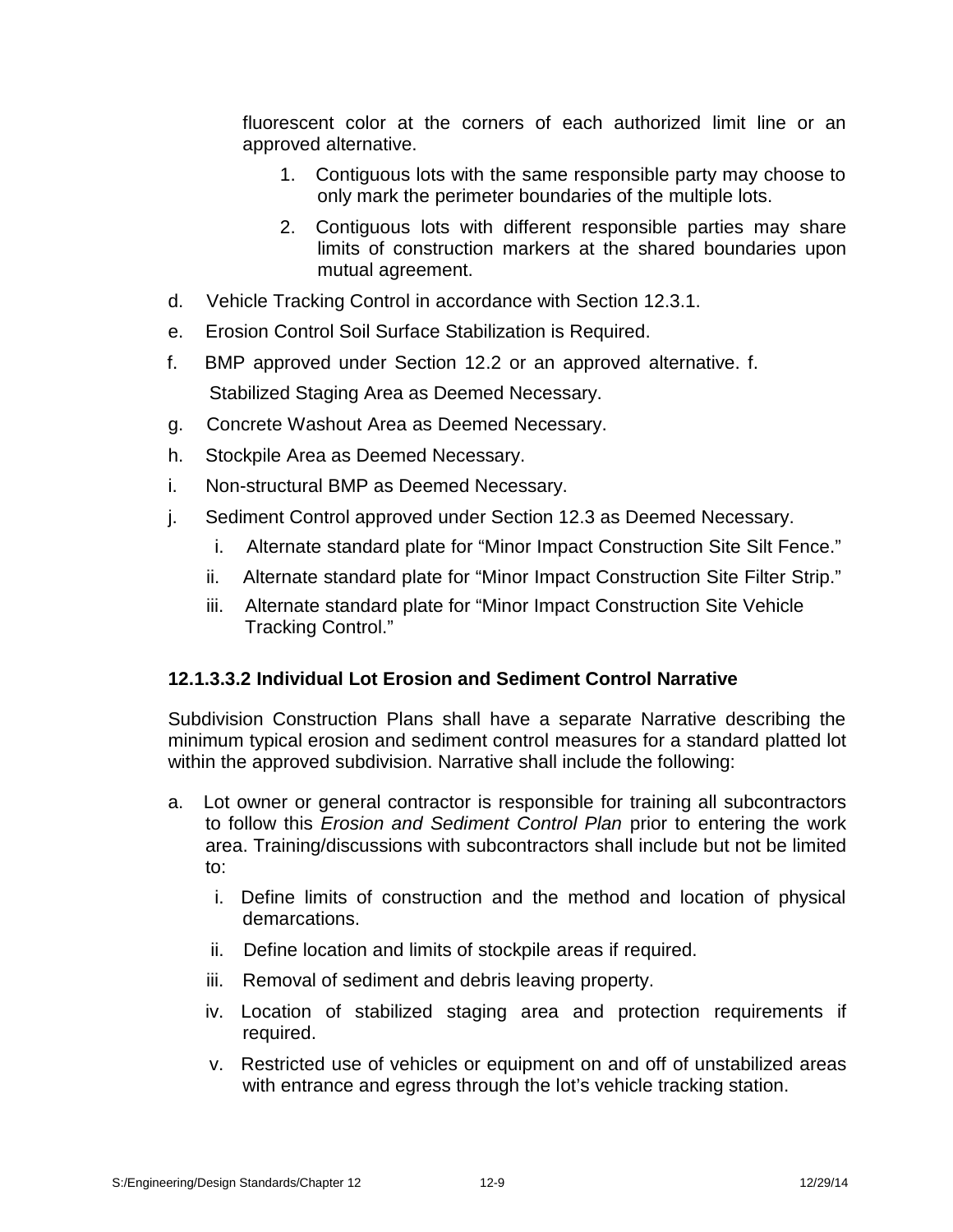- vi. Location of Concrete Washout Area on lot or subdivision if required.
- vii. Identify required structural and nonstructural BMP that must be maintained.
- viii. Identify soil surface stabilization measures that should not be disturbed.
- b. The site shall be inspected and maintained by the owner or his authorized representative at least every 14 calendar days or after precipitation, snowmelt, or runoff that causes surface erosion, sediment transport, or vehicle tracking of debris off of property. Where runoff is unlikely due to winter conditions, such inspections shall be conducted at least once per month. Based on the results of the inspection, the plan shall be revised and implemented, in no case later than seven days following the inspection.
- c. Individual lot owner and/or their general contractor shall be responsible for implementing and maintaining the subdivision's approved structural BMP that is now located on their property and within their approved limits of construction.
- d. Lot owner and general contractor or their representative shall ensure that soil, landscape materials, rock, or mulch is not stockpiled, stored, or placed on streets, sidewalks, or storm water flow lines.

# **12.1.3.3.3 Sediment Control on Subdivision**

Sediment entrapment facilities that were originally designed and constructed for major grading operations and infrastructure public improvements of a subdivision or larger common plan of development or sale may be reduced or removed prior to completion of individual lot residential construction upon meeting the following criteria:

- a. Owner/developer manages individual lots as minor impact construction sites in compliance with appropriate ordinances and standards.
- b. *Erosion and Sediment Control Plan* for individual lots identifies any additional lot specific sediment control measures necessary.
- c. Disturbed areas from soil disturbance activities have reached the following soil stabilization and management:
	- i. Areas still owned or managed by the subdivision owner/developer shall meet permanent revegetation in accordance with Sections 12.2.3, 12.2.3.1 and 12.2.3.3 (Permanent Revegetation).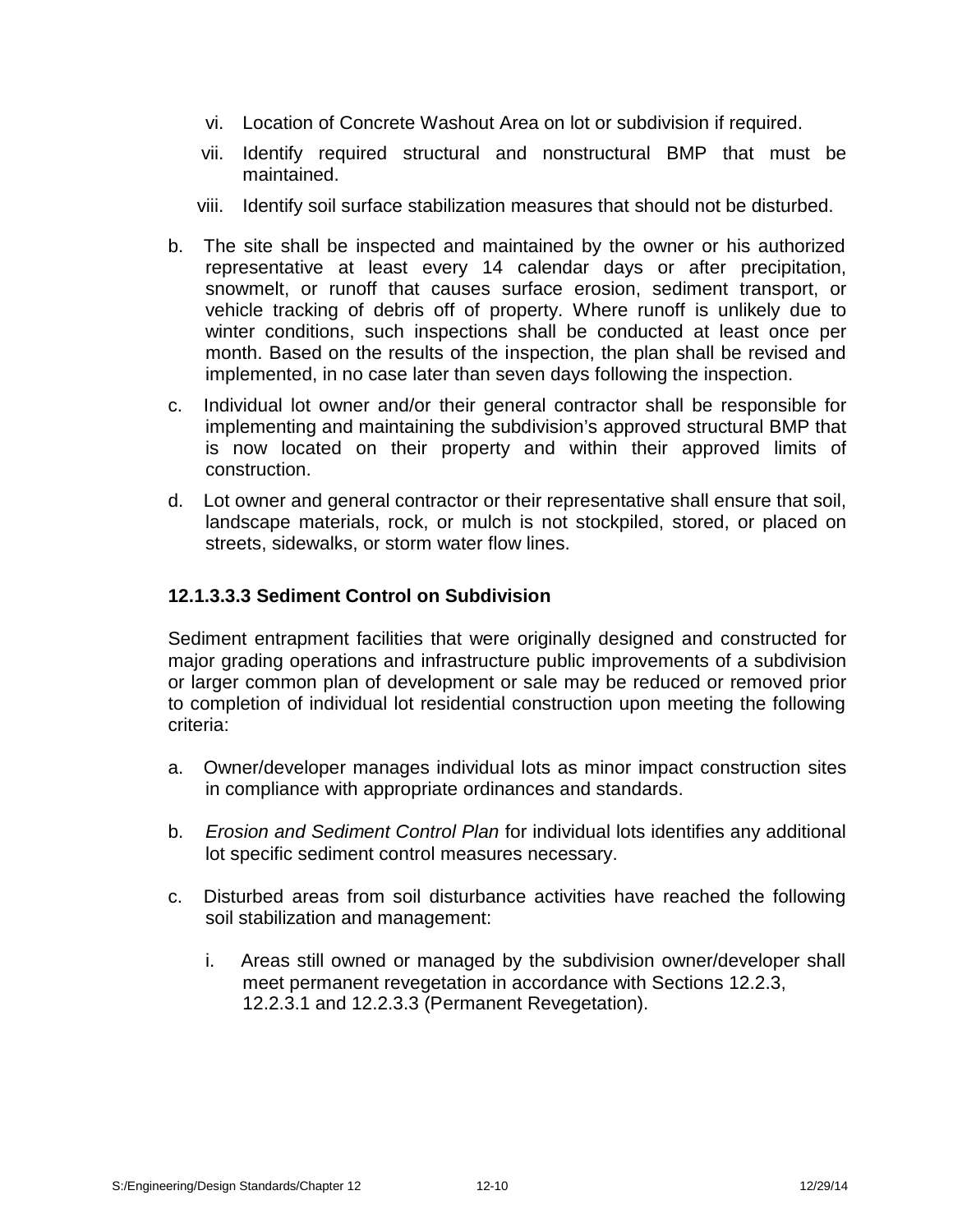- ii. Individual lots sold or transferred shall meet one of the following:
	- a. Permanent stabilization in accordance with Sections 12.2.3, 12.2.3.1 and 12.2.3.3 (Permanent Revegetation).
	- b. Temporary stabilization in accordance with Section 12.2.2 (Mulching) or Sections 12.2.3, 12.2.3.1 and 12.2.3.2 (Temporary Revegetation).
- iii. Individual lots sold or transferred must have the City's notice of stabilization form or an alternative executed by property owners.

# **12.1.3.4 Acceptance of** *Erosion and Sediment Control Plan***.**

An *Erosion and Sediment Control Plan* must be accepted prior to issuance of an Excavation and Grading Permit by the City. Acceptance of the *Erosion and Sediment Control Plan* does not imply acceptance or approval of drainage plans, utility plans, street or road plans, design of retaining walls, or any other aspect of site development.

# **12.2 Erosion Control**

Planning for the installation of permanent or temporary soil erosion controls is needed in advance of allmajor soil disturbance activities on the construction site. After construction begins, soil surface stabilization shall be applied within 14 days to all disturbed areas that may not be at final grade but will remain dormant (undisturbed) for periods longer than 21 calendar days. Within 14 days after final grade is reached on any portion of the site, permanent or temporary soil surface stabilization shall be applied to disturbed areas and soil stockpiles. When the initiation of stabilization measures are stopped due to snow cover or arid conditions, stabilization measures shall be initiated as soon as possible.

Soil surface stabilization protects soil from the erosive forces of raindrop impact, flowing water, and wind. Erosion control practices include surface roughening, mulching, erosion control blankets, establishment of vegetative cover by seeding and mulching, sod, and the early application of gravel base on areas to be paved. Stabilization measures to be used shall be appropriate for the time of year, site conditions, and estimated duration of use. The maximum time limits of land exposure for selection of erosion controls are summarized in Table 12.1.

# **12.2.1 Surface Roughening**

Surface roughening provides temporary stabilization of disturbed areas from wind and water erosion. It is particularly useful where temporary revegetation cannot be immediately established due to seasonal planting limitations.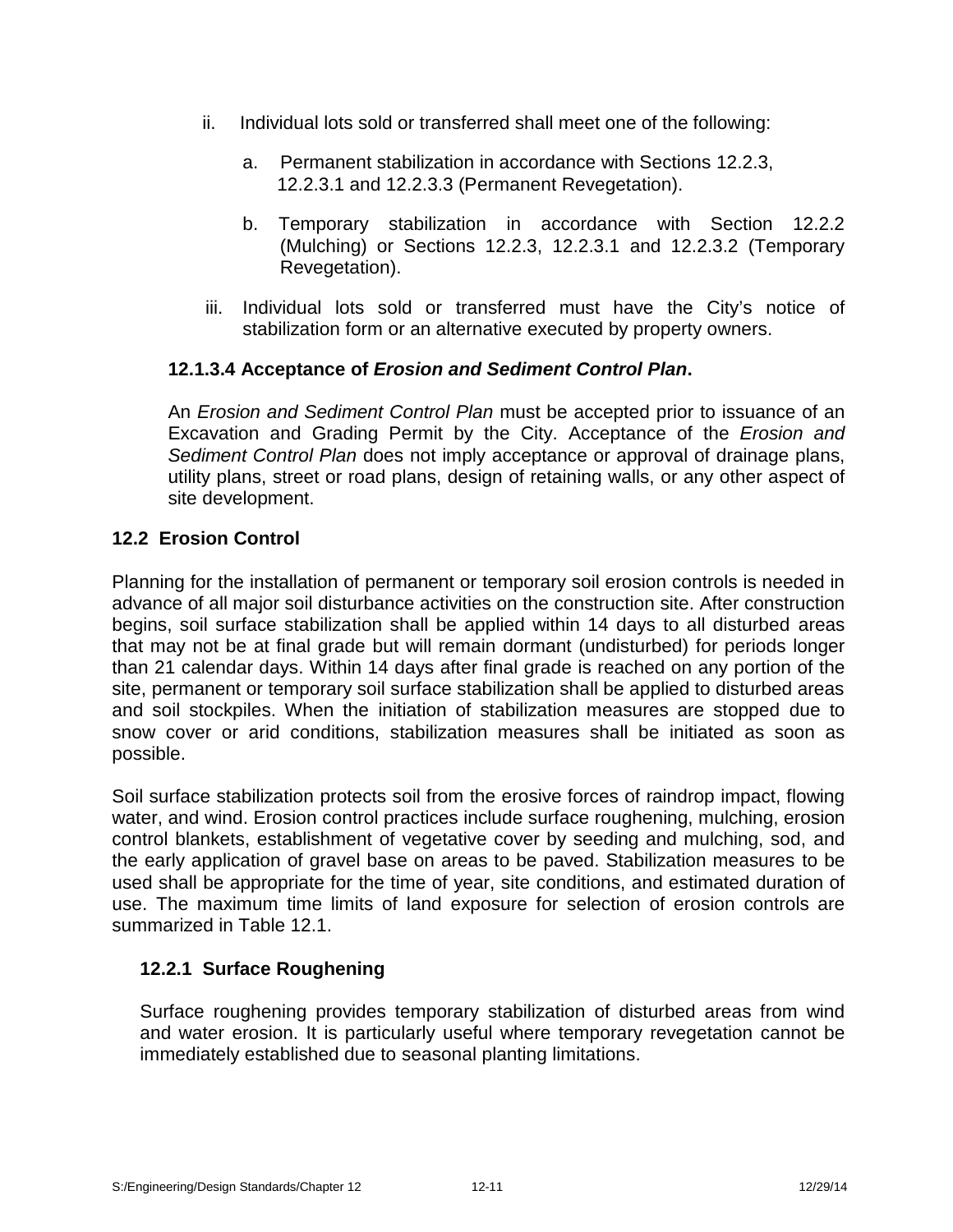The soil surface is considered roughened if depressions are created 2 to 4 inches deep and are spaced approximately 4 to 6 inches apart. If slopes are sufficiently rough after final grading, no further treatment is required. The surface of exposed soil can be roughened by a number of techniques and equipment. A chisel or ripping implement can be used in most soil conditions. Roughening cannot be performed in very sandy or rocky soil.

Surface roughening, also referred to as scarification, shall be performed after final grading. Fill slopes can be constructed with a roughened surface. Cut slopes that have been smooth graded can be roughened as a subsequent operation. Roughening of ridges and depressions shall follow along the contours of the slope. On slopes steeper than 2:1, the tracks left by a dozer working perpendicular to the contour can leave acceptable horizontal depressions.

Care shall be taken not to drive vehicles or equipment over areas that have been scarified. Tire tracks will smooth the roughened surface and encourage runoff to collect into channels. As surface roughening is only a temporary control, additional treatments may be necessary to maintain the soil surface in a roughened condition.

# **12.2.2 Mulching**

All disturbed areas shall be mulched, or seeded and mulched, within 14 days after final grade is reached on any portion of the site not otherwise permanently stabilized. Areas that will remain in an interim condition for more than one (1) year shall also be seeded. (See Section 12.2.3.2)

To protect newly seeded areas and to provide temporary cover on other disturbed areas that will not require temporary revegetation or cannot be seeded due to seeding date limitations, a mulch shall be applied consisting of:

1. Clean, weed- and seed-free, long-stemmed grass hay (preferred) or cereal grain straw. Hay is preferred as it is less susceptible to removal by wind. Mulch shall be applied evenly at a rate of two tons per acre. At least 50 percent of the mulch, by weight, shall be 10 inches or more in length.

Mulch shall be anchored. This can be accomplished mechanically by crimping or with the aid of tackifiers or nets. Anchoring with a crimping implement is preferred, and is the recommended method for all areas equal to or flatter than 3:1. Mechanical crimpers shall be capable of tucking the long mulch fibers into the soil 4 inches deep without cutting them.

On small areas sheltered from thewind and from heavy runoff, spraying a tackifier on the mulch is satisfactory for holding it in place. For steep slopes and other special situations, blankets, anchored with staples, may be required instead of mulch.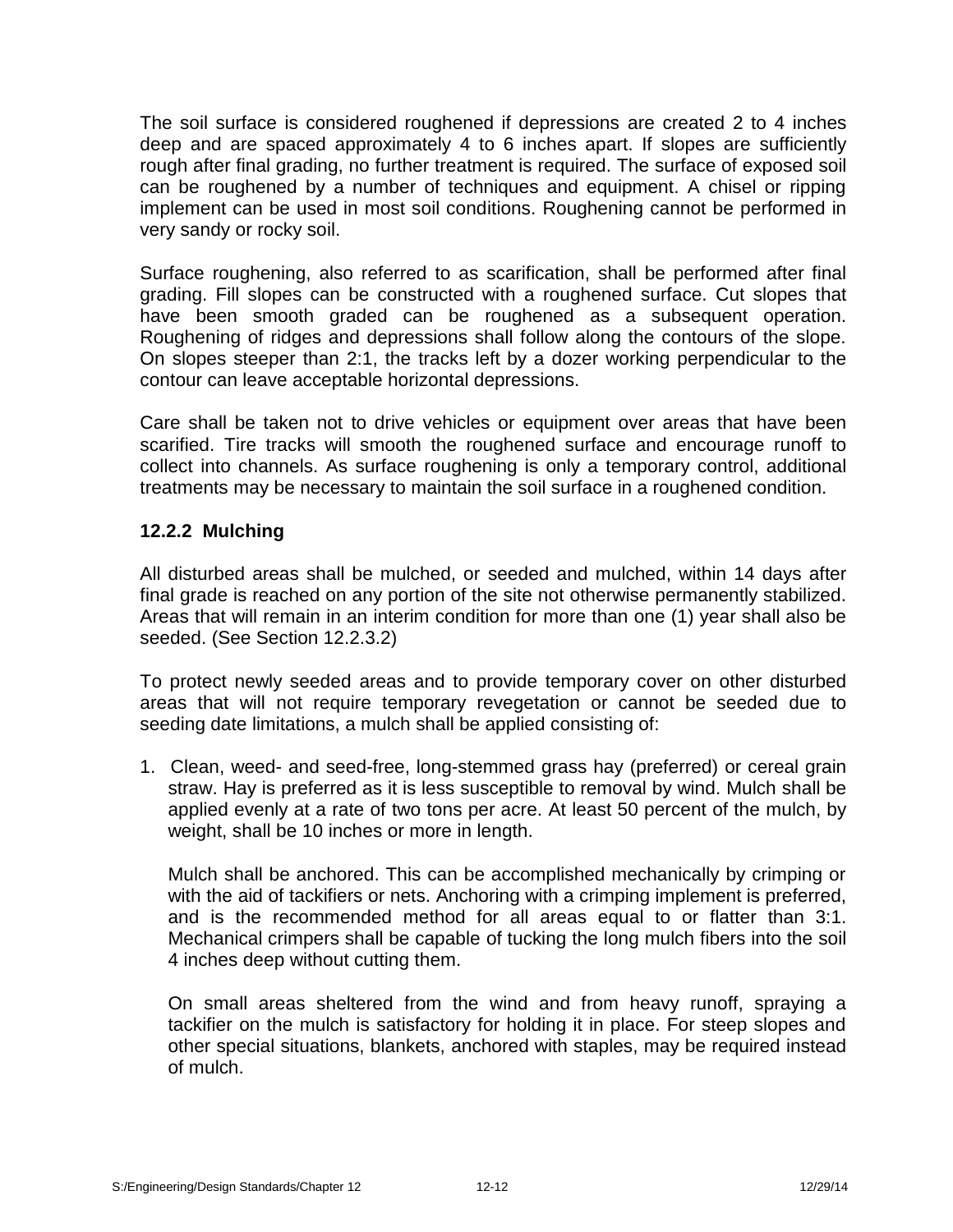- 2. Hydraulic mulching shall be limited to those situations where it is too difficult to apply and anchor a mulch of long-stemmed grass hay or cereal straw; namely, slopes steeper than 3:1 or where access is limited. Wood cellulose fibers shall be mixed with water and a tackifying agent and applied at a rate of 1,500 pounds per acre with a hydraulic mulcher.
- 3. Mats, blankets, and nets are available to help stabilize steep slopes and drainage channels. Depending on the product, these may be used alone or in conjunction with grass or straw mulch. Normally, use of these products will be restricted to relatively small areas. Mats made of jute, coconut fiber, or various geosynthetic fibers can be used instead of mulch. Blankets are straw mulch that have been woven and oftentimes include a synthetic layer or net. Plastic netting may be used to anchor mulch.
- 4. Some synthetic tackifiers or binders may be used to anchor mulch. Caution shall be used to prevent the introduction of any potentially harmful material into the environment. Manufacturer's recommendations shall be followed at all times.

# **12.2.3 Revegetation**

A viable vegetative cover shall be established within one (1) year on all disturbed areas and soil stockpiles not otherwise permanently stabilized. Vegetation is not considered established until a uniform vegetative ground cover with a density of at least 70% is achieved, or which, in the opinion of the City, is sufficiently mature to control soil erosion and can survive severe weather conditions.

**12.2.3.1 Seedbed Preparation.** Areas to be revegetated shall have soil conditions capable of supporting vegetation. Overlot grading will oftentimes bring to the surface subsoils that have low nutrient value, little organic matter content, few soil microorganisms, and conditions less conducive to infiltration of precipitation. Under certain conditions, soil amendments and treatments may be necessary to provide an adequate growth medium to sustain vegetation.

Whenever possible, topsoil shall be salvaged for respreading on areas to be revegetated. The depth of soil stripping is determined by the depth of available topsoil.

The rooting zone of most semi-arid grasslands is 6 to 18 inches. At a minimum, the upper 6 inches of topsoil can be stripped and stockpiled, and respread to a thicker depth on surfaces not planned for buildings or impervious areas. If the surface is compacted, ripping of subsoils prior to topsoiling is recommended. Scarification will assist in placement of a stable topsoil layer on steeper slopes, and allow percolation and root penetration to greater depth.

Fertilizer can be added to improve nutrient levels necessary for plant growth. Other treatments, such as liming, can be used to adjust soil conditions as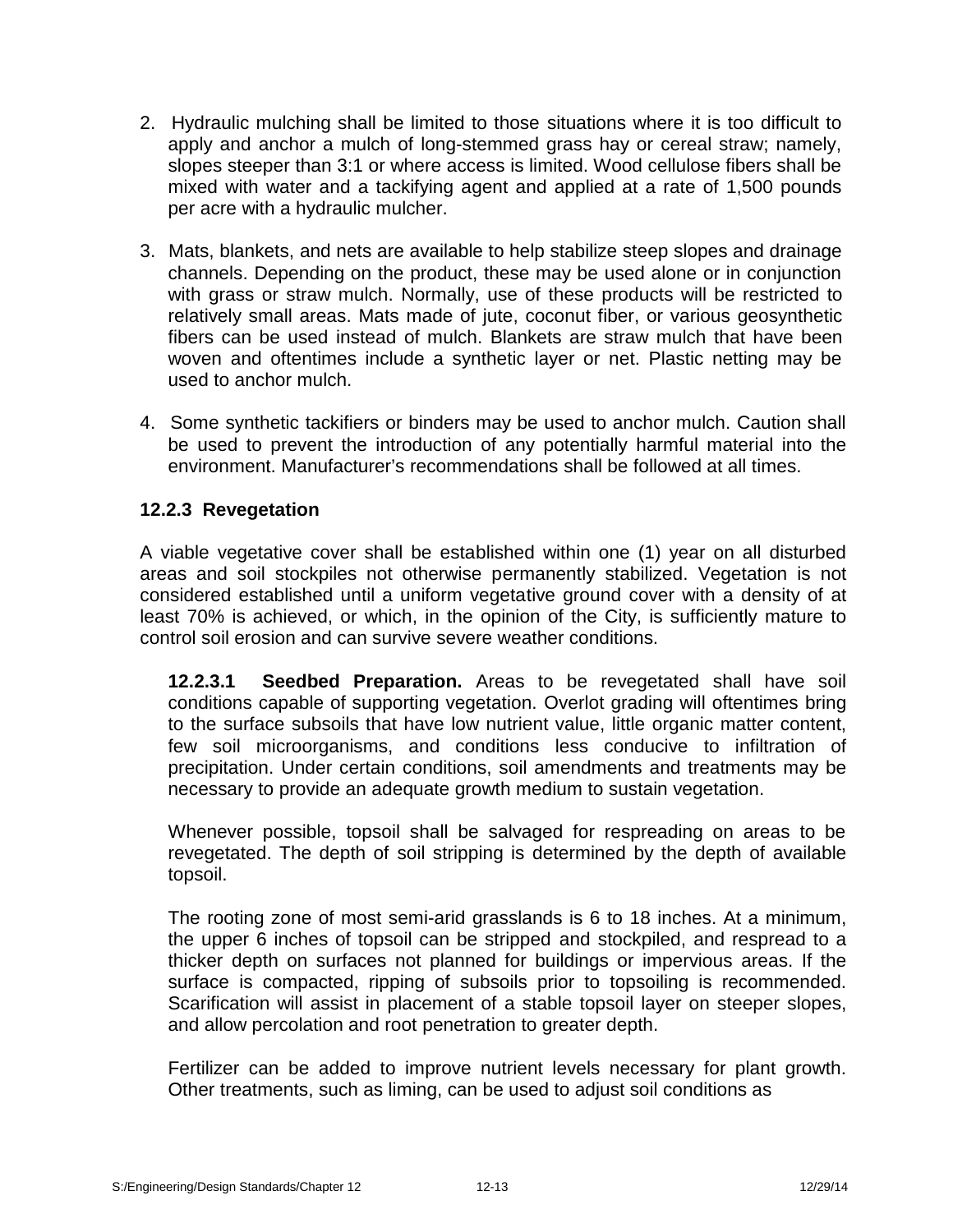necessary with amendments. Soil testing is recommended to determine appropriate amendments required.

A suitable seedbed will enhance the success of revegetation efforts. The upper layer of soil shall be in a condition suitable for seeding at the proper depth and conducive to plant growth.

Construction sites may be required by the City Engineer to sample and analyze soils to verify that appropriate soil conditions exist including but not limited to organic matter, pH, nitrogen, phosphorous and potash.

**12.2.3.2 Temporary Revegetation.** Temporary revegetation is required on all disturbed areas having a period of exposure prior to final stabilization of one (1) year or longer. All temporary seeding shall be protected with mulch.

To provide temporary vegetative cover on disturbed areas that will not be paved, built upon, or fully landscaped within 12 months but will be completed within 24 months, plant an appropriate annual grass and mulch the planted areas. The annual grasses generally suitable for this area are listed in Table 12.2. These are to be considered only as a general recommendation whenever specific design guidance for a particular site is not available.

**12.2.3.3 Permanent Revegetation.** To provide vegetative cover on disturbed areas not paved or built upon for two years or longer, or for an indeterminate length of time, a perennial grass mix shall be planted. Each site will have different characteristics, and a landscape professional should be contacted to determine the most suitable seed mix for a specific site. In lieu of a specific mix and for planning purposes, one of the perennial grass mixes listed in Table 12.3 can be used. The pure live seed (PLS) rates of application recommended in these tables are considered to be absolute minimum rates for seed applied using proper drill-seeding equipment. All permanent seeding shall be protected with mulch.

# **12.2.4 Roads and Soil Stockpiles**

Road cuts, road fills, and parking lot areas shall be covered with the appropriate aggregate base course on the surfaces to be paved in lieu of mulching. Early application of road base is suitable where a layer of course aggregate is specified for final road or parking lot construction. This practice may not be desirable in all instances, and is not needed when final pavement construction will take place within 30 days of grading to final contours. All non-paved portions of road cut, fill, and parking lot areas shall be seeded and mulched as soon as possible after final grading has occurred, but in no case later than 14 days after grading has been completed.

Soils planned to be stockpiled for more than 60 days shall be seeded with a temporary or permanent grass cover within 14 days after completion of stockpile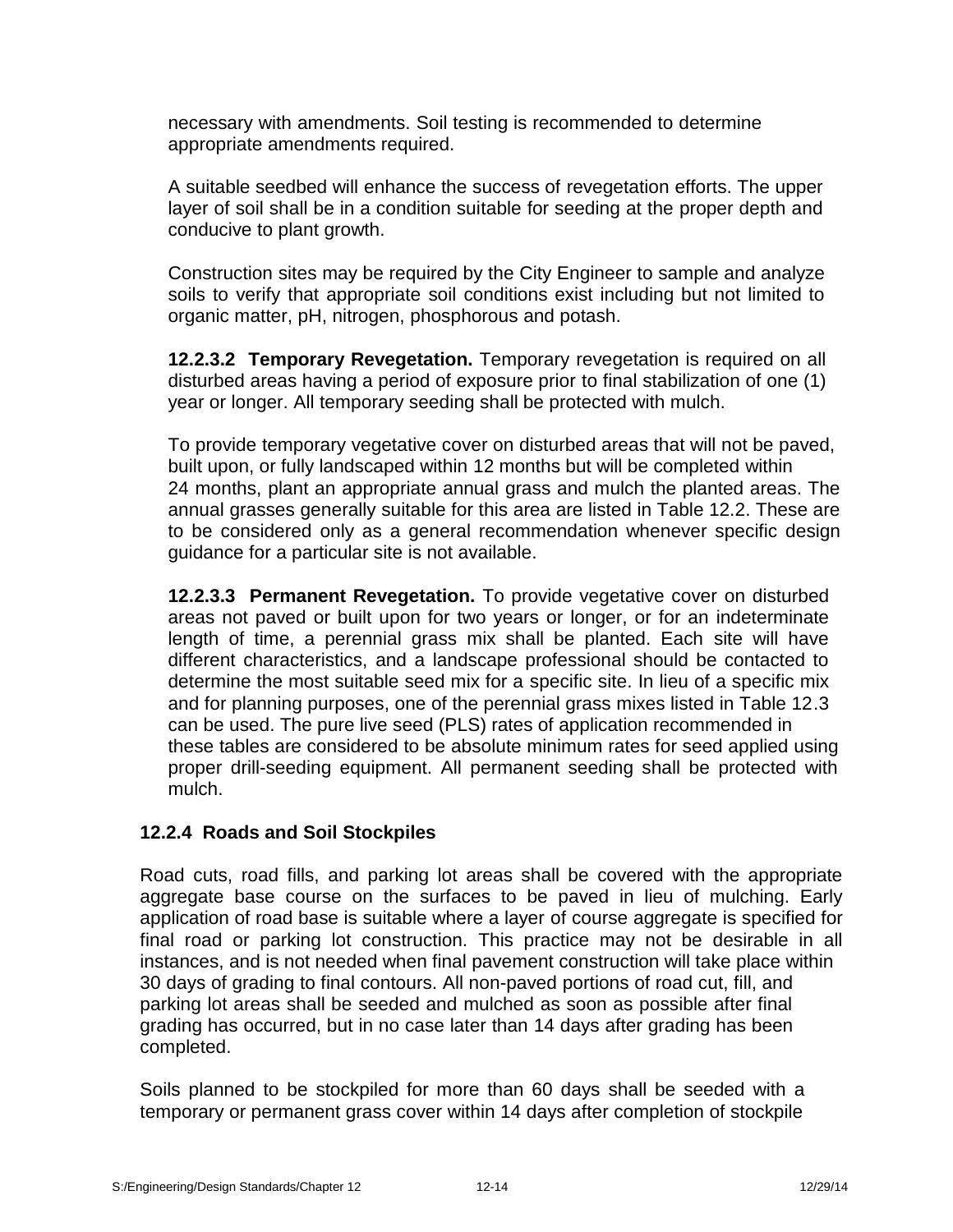construction. Mulching is recommended to assure vegetation establishment. If stockpiles are located within close proximity to a drainageway (i.e., one hundred [100] feet), additional sediment control measures, such as a temporary diversion dike or silt fence, shall be provided. (See Section 12.3)

# **12.3 Sediment Control**

Installation of Sediment Control Measures. All construction sites must install necessary perimeter sediment control measures in their approved *Erosion and Sediment Control Plan* prior to grading activities authorized by their Excavation and Grading Permit. This only allows the minimum amount of soil disturbance necessary that is directly related to the installation of these sediment control measures. The City Engineer may require construction sites to be inspected to verify that these sediment control measures have been properly installed prior to the issuance of an Excavation and Grading Permit by the City.

The installation of all other sediment entrapment and control facilities shall begin before major land disturbance activities begin on a construction site in accordance with their time schedule established in their *Erosion and Sediment Control Plan*.

Sediment control will be site specific (located on the site under construction unless designated and approved by the City Engineer) and can include vehicle tracking controls; sod buffer strips around the lower perimeter of the land disturbance; sediment barriers, filters, dikes, traps, or sediment basins; or a combination of any or all of these measures.

Sediment controls shall be constructed before land disturbance takes place. Earthen structures such as dams, dikes, and diversions shall be mulched within 14 days of installation. Earthen structures that are expected to remain in place for more than one (1) year shall be seeded and mulched.

# **12.3.1 Vehicle Tracking**

Wherever construction vehicles enter onto paved public roads, provisions shall be made to prevent the transport of sediment (mud and dirt) by vehicles tracking onto the paved surface. It is recommended that coarse-aggregate rock surfacing be provided to keep most construction traffic from coming into contact with mud and dirt. In other words, stabilized access, parking, staging, and loading and unloading areas will reduce the likelihood that vehicles will come into contact with mud. Sites that have not voluntarily implemented these practices may be required to construct a stabilized vehicle tracking control device.

For sites greater than one (1) acre, a stabilized vehicle tracking control shall be constructed. Whenever deemed necessary by the City, wash racks shall be installed to remove mud and dirt from the vehicle and its tires before it enters onto public roads.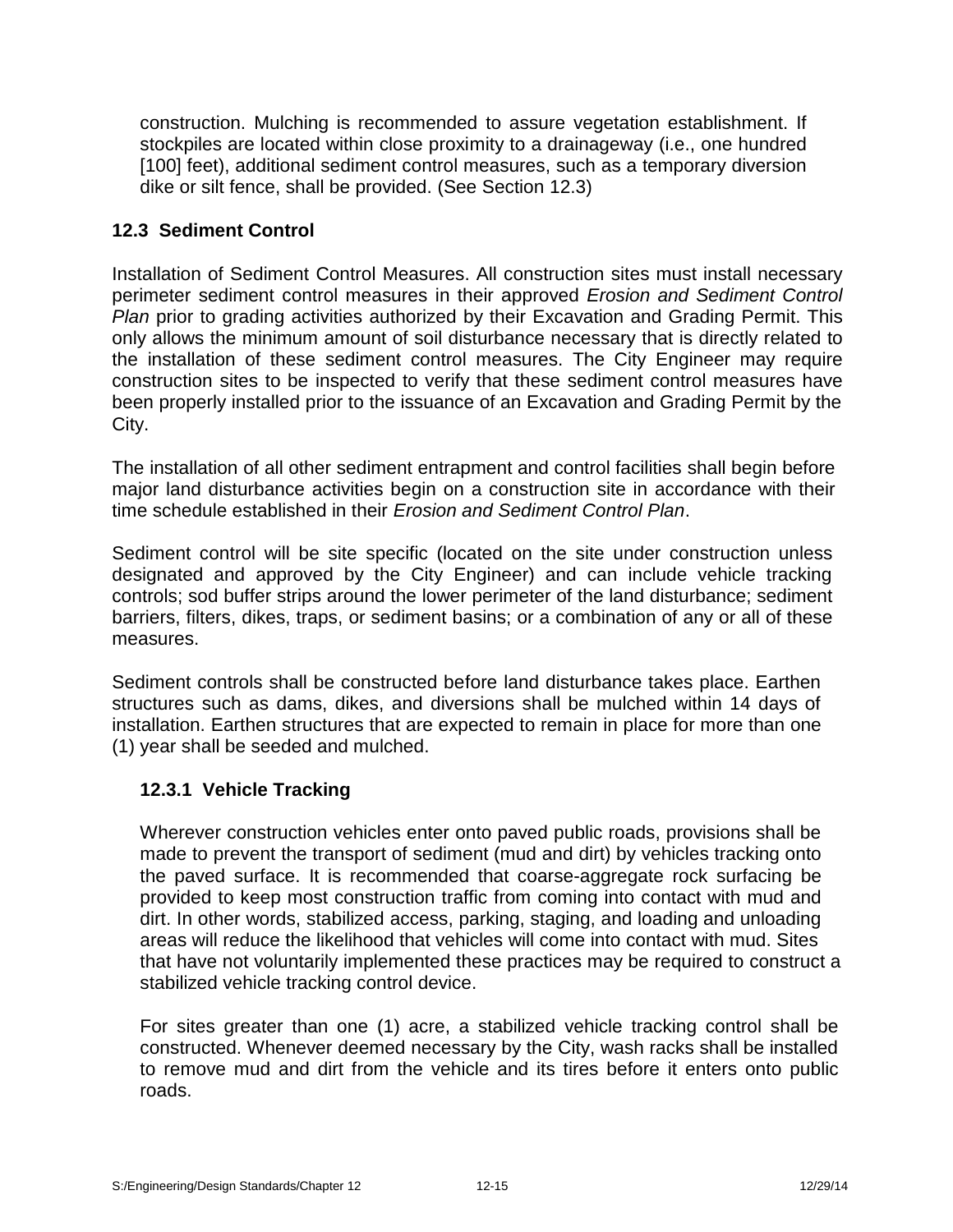Whenever sediment is transported onto a public road, regardless of the size of the site, the road shall be cleaned at the end of each day. Sediment shall be removed from roads by shoveling or sweeping with dust control measures and be transported to a controlled sediment disposal area. Street washing shall not be allowed until after sediment is removed in this manner. Storm sewer inlet protective measures shall be in place at the time of street washing.

# **12.3.2 Slope—Length and Runoff Considerations**

Cut-and-fill slopes shall be designed and constructed to minimize erosion. This requires consideration of the length and steepness of the slope, the soil type, upslope drainage area, groundwater conditions, and other applicable factors. Slopes that are found to be eroding excessively will require additional slope stabilization until the problem is corrected. The following guidelines shall assist site planners and plan reviewers in developing an adequate design:

- 1. Rough soil surfaces are preferred over smooth surfaces on slopes (see Section 12.2.1).
- 2. Temporary slope diversion dikes (as discussed in Section 12.3.2.1) can be constructed at the top of long or steep slopes, or hillslopes that have an upslope tributary drainage area over five (5) acres. Diversion dikes or terraces (Sections 12.3.2.1 and 12.3.2.3) may also be used to reduce slope length within the disturbed area.

Temporary diversion dikes shall be provided whenever:

S<sup>2</sup>L>2.5 (Equation 1)

Where:  $S =$  slope of the upstream tributary area (in feet/foot); and  $L =$  length of the upstream slope (in feet)

- 3. Concentrated storm water shall not be allowed to flow down cut or fill slopes unless contained within an adequately-sized temporary channel diversion, a permanent channel, or temporary slope drain (see Section 12.3.2.4).
- 4. Wherever a slope face crosses a water seepage plane that endangers the stability of the slope, adequate drainage shall be provided.
- 5. Provide sediment traps, basins, or barriers (silt fences orwattles) below slopes to reduce off-site sediment transport or to reduce slope lengths (see Section 12.3.3).

**12.3.2.1 Slope Diversion Dikes.** A temporary slope diversion dike is a horizontal ridge of soil placed perpendicular to the slope and angled slightly to provide drainage along the contour. Temporary diversion dikes can be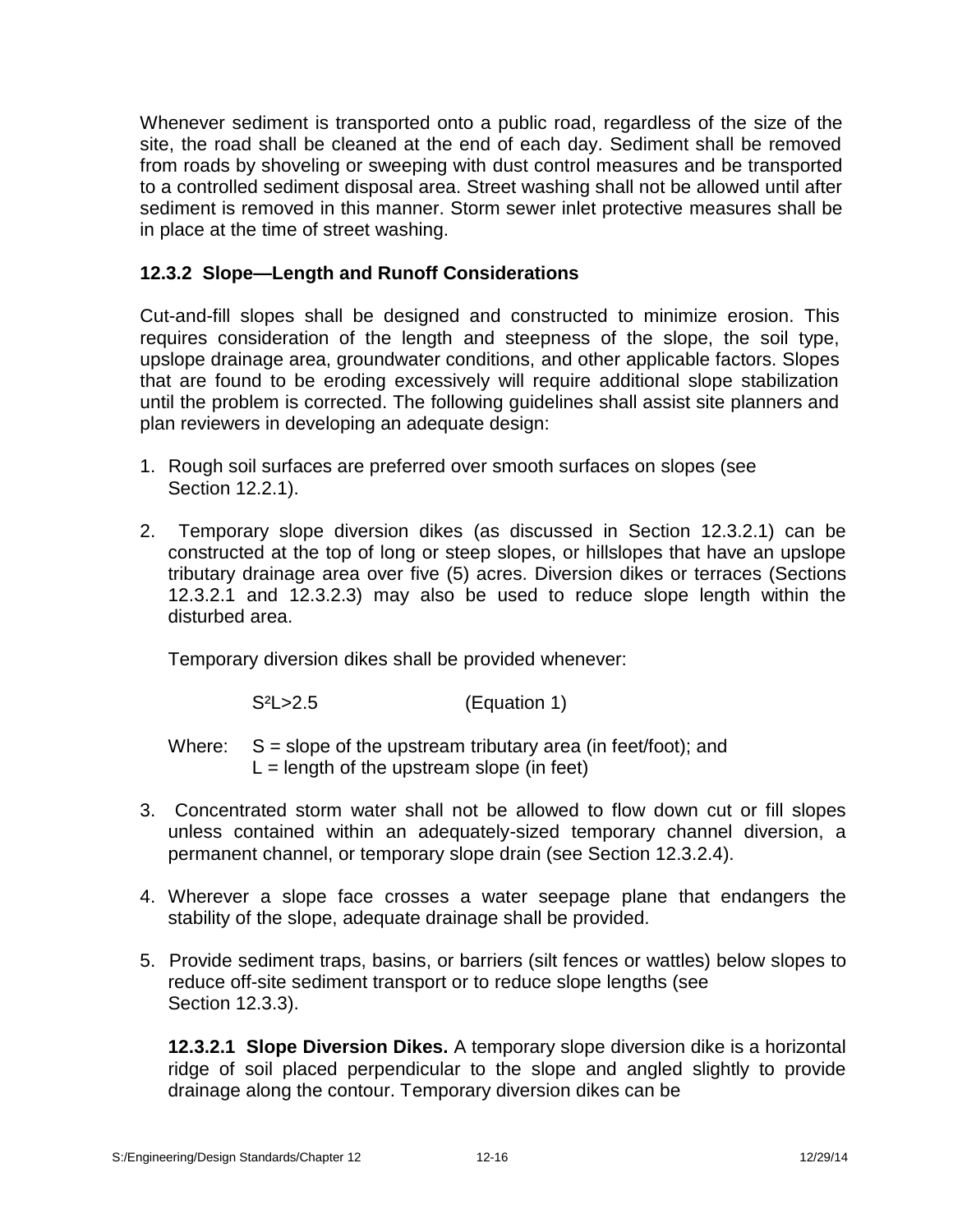constructed by excavation of a V-shaped trench or ditch and placement of the fill on the downslope side of the cut.

There are two types of temporary slope diversion dikes:

- 1. A diversion dike located at the top of a slope to divert upland runoff away from the disturbed area. The discharge from undisturbed or previouslydeveloped upland areas collected by these diversion dikes may be directed to a permanent channel or temporary channel diversion. (See Section 12.4.2)
- 2. A diversion dike located at the base or midslope of a disturbed area to divert sediment-laden water to a sediment trap or basin. The discharge from these diversion dikes may be directed to a temporary slope drain or sediment basin.

**12.3.2.2 Roads and Roadside Swales.** The drainage system provided for roads will define to some extent the length and area of individual slope segments within the disturbed area. A number of smaller hillslope segments will be created by construction of roads. These areas shall require erosion control as described in Section 12.2.4, and sediment controls dependent on the size of upslope tributary area. (See Section 12.3.3)

For road areas that are not paved within 30 days of final grading, and have not received early application of roadbase (see Section 12.2.4), rough-cut street controls shall be used. These are runoff barriers that are constructed at intervals down the road. The barrier projects perpendicular to the longitudinal slope from the outer edge of the roadside swale to the crown of the road. The barriers are positioned alternately from the right and left side of the road to allow construction traffic to pass in the unbarricaded lane.

**12.3.2.3 Terracing.** Sediment can be controlled on slopes that are particularly steep by using terracing. During grading, relatively flat sections, or terraces, are created and separated at intervals by steep slope segments. The steep slope segments are prone to erosion, however, and must be stabilized in some manner. Retaining walls, gabions, cribbing, deadman anchors, rock-filled slope mattresses, and other types of soil retention systems are available for use. These shall be specified in the plan and installed according to manufacturer's instructions.

**12.3.2.4 Slope Drains.** There are certain instances when runoff must be directed down a slope within the disturbed area. A temporary slope drain can be used to protect these hillslope areas from scour and additional erosion. A number of alternative designs and materials can be used for a slope drain.

The sizing of temporary slope drains shall be defined but do not need rigorous hydraulic analysis. Slope drains shall be sized for a two-year storm event. The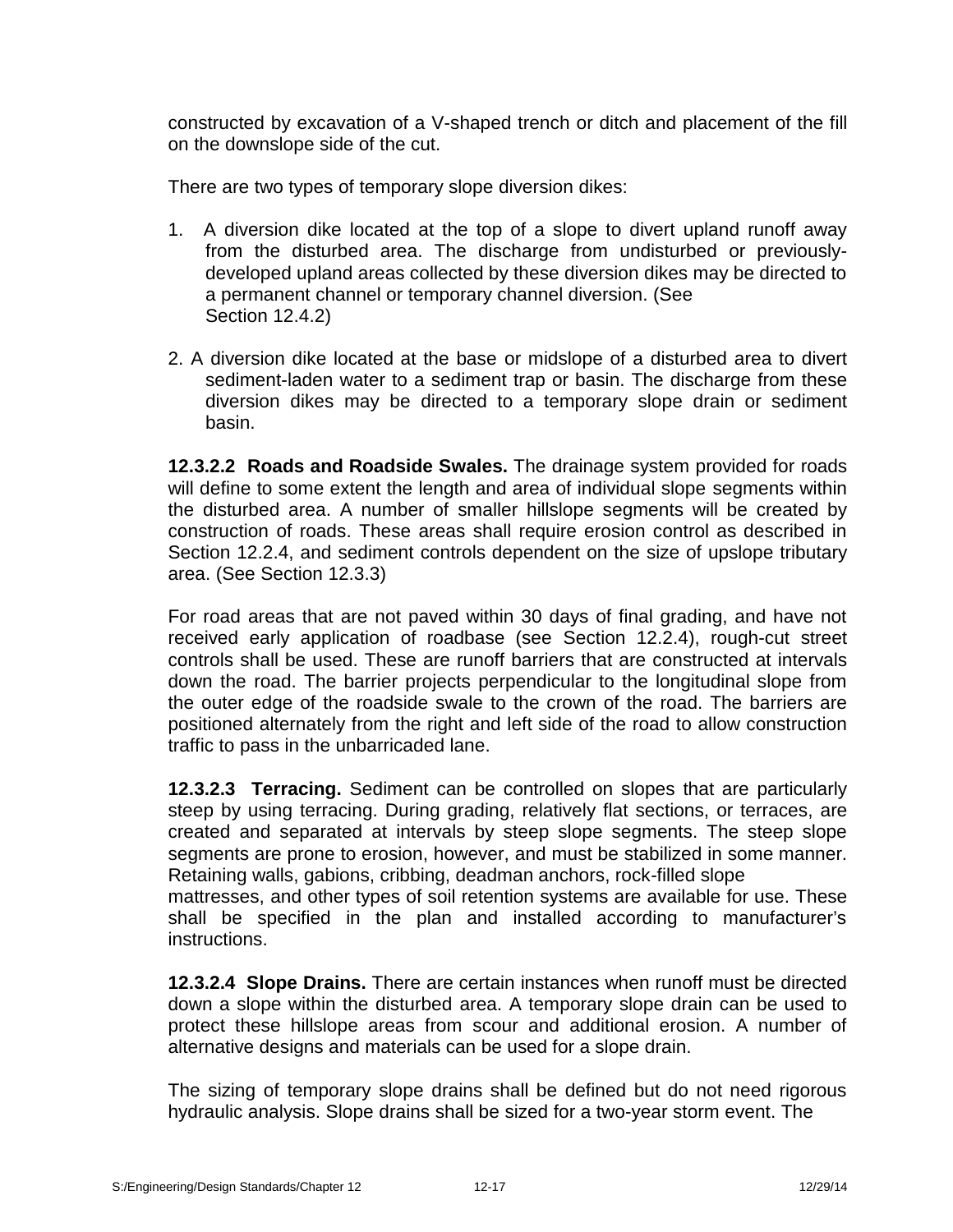discharge from all slope drains shall be directed to a stabilized outlet. (See Section 12.4.3)

# **12.3.3 Sediment Entrapment Facilities**

Sediment entrapment facilities are necessary to reduce sediment discharges to downstream properties and receiving waters. Sediment entrapment facilities include silt fences, sod filter strips, sediment traps, sediment basins, silt ditches, and wattles. The type of sediment entrapment facility to be used depends on the tributary area, basin slope, and slope length of the upstream area. Table 12.4 summarizes the recommended maximum tributary areas, slope lengths, and slopes for four types of sediment entrapment facilities.

All runoff leaving a disturbed area shall pass through a sediment entrapment facility before it exits the site and flows downstream.

An established green filter strip may be adequate for small sites, provided the limits for tributary slope are not exceeded and the flow is not concentrated. Silt fences and wattles may be used for somewhat larger areas, depending on the upslope drainage area. When the tributary area is less than five (5) acres but greater than that allowed for silt fences and wattles, runoff shall be collected in diversion swales and routed through temporary sediment traps.

**12.3.3.1 Silt Fence.** A silt fence is made of a woven synthetic material that filters runoff. Silt fence can be placed as a temporary barrier at the base of a disturbed area but is not recommended for use in a channel or swale. The material is durable and will last for more than one season if properly installed and maintained.

**12.3.3.2 Filter Strips.** Vegetated filter strips cause deposition of sediment within the area of vegetation. Buffer strips of natural vegetation can be left at the time of site grading, or can be created by using sod. A dense ground cover is necessary or runoff will channelize within the area.

**12.3.3.3 Sediment Traps.** A sediment trap is a temporary structure that is designed to fill with sediment. A sediment trap can be constructed by either excavating below grade or building an embankment across a swale. Excavated traps are less prone to failure than embankments. No pipe is used at the outlet, as in a sediment basin, and an open-channel spillway shall be included in the design. A minimum of 3,600 cubic feet of storage volume shall be provided for each tributary acre.

If sediment traps are incorporated into the erosion control plan, provide the following guidance for the contractor:

• Sediment volume required and provided.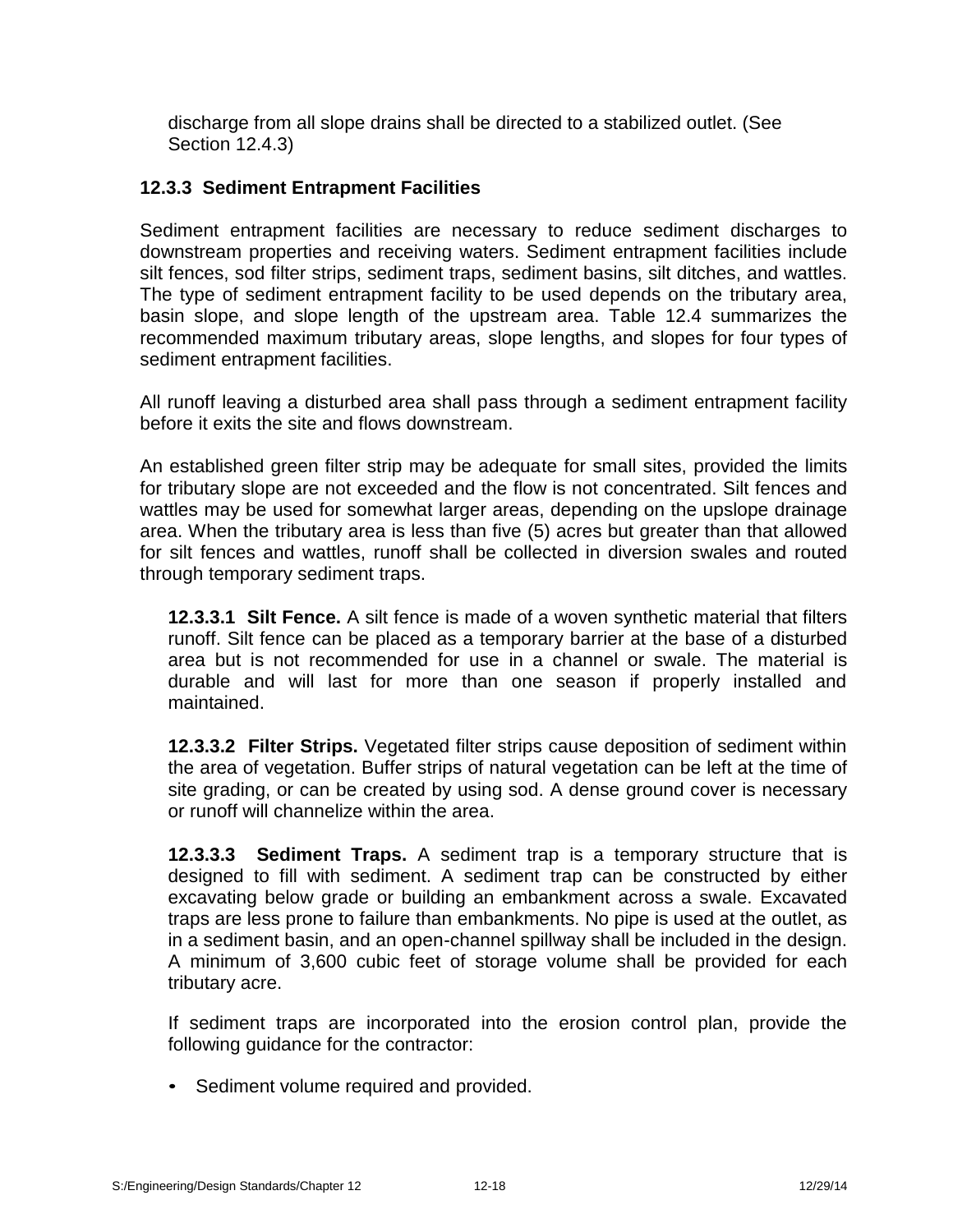- Length, width, and depth of the trap.
- Provide the top elevation of the berm, and length, and elevation for the overflow assembly.

**12.3.3.4 Sediment Basins.** Areas draining more than ten (10) acres shall be routed through a sediment basin. Sediment basins shall be designed to a minimum 3,600 cubic feet of volume per tributary acre and be cleaned out prior to becoming half full.

Tributary acres shall be the total potential disturbed acres at one time drained to the sediment basin from a construction site or larger common plan of development or sale. This does not have to apply to storm water flows from acres that are:

- Undisturbed onsite areas with no erosion and sediment control issues.
- Previously disturbed onsite areas that have achieved final stabilization.
- Disturbed or undisturbed areas not within the construction site or larger common plan of development or sale.

Performance Standard: If the storm water flows from acreages that do not apply to this standard are sufficient to cause significant hydraulic overloads that impact the sediment basins designed performance, then alternative measures should be considered (e.g. divert flows from areas that do not apply around the disturbed areas and sediment basin or build sediment basin off-line of main drainageway and divert only disturbed areas to sediment basin).

If the site is to include a post construction storm water quality or flood control detention facility, the permanent detention facility may be used as the temporary sediment basin, provided the outlets are designed for construction activities and are later modified for post construction activities upon completion of construction and final stabilization of disturbed soils. Such permanent detention facilities or post construction water quality BMP's shall be restored to design grades, volumes, and configurations after site development is completed and the project is finalized. The outlet from a sediment basin shall be designed to empty its volume in no less than 16 hours; namely, to have an average outflow rate of 28.0 gallons/minute/tributary acre, or less. The basin length shall be no less than twice the basin width, or shall be designed in such a manner that suspended solids will settle out of suspension in an equivalent fashion. The inflow structures at the entrance of the basin shall be designed to dissipate inflow energy and to spread the flow so as to achieve uniform flow throughout the basin's width. The gravel and rip rap horseshoe sediment basin should be utilized when drainage culverts are already in place prior to site construction activities since existing culverts and roadway fill sections readily afford sediment storage area.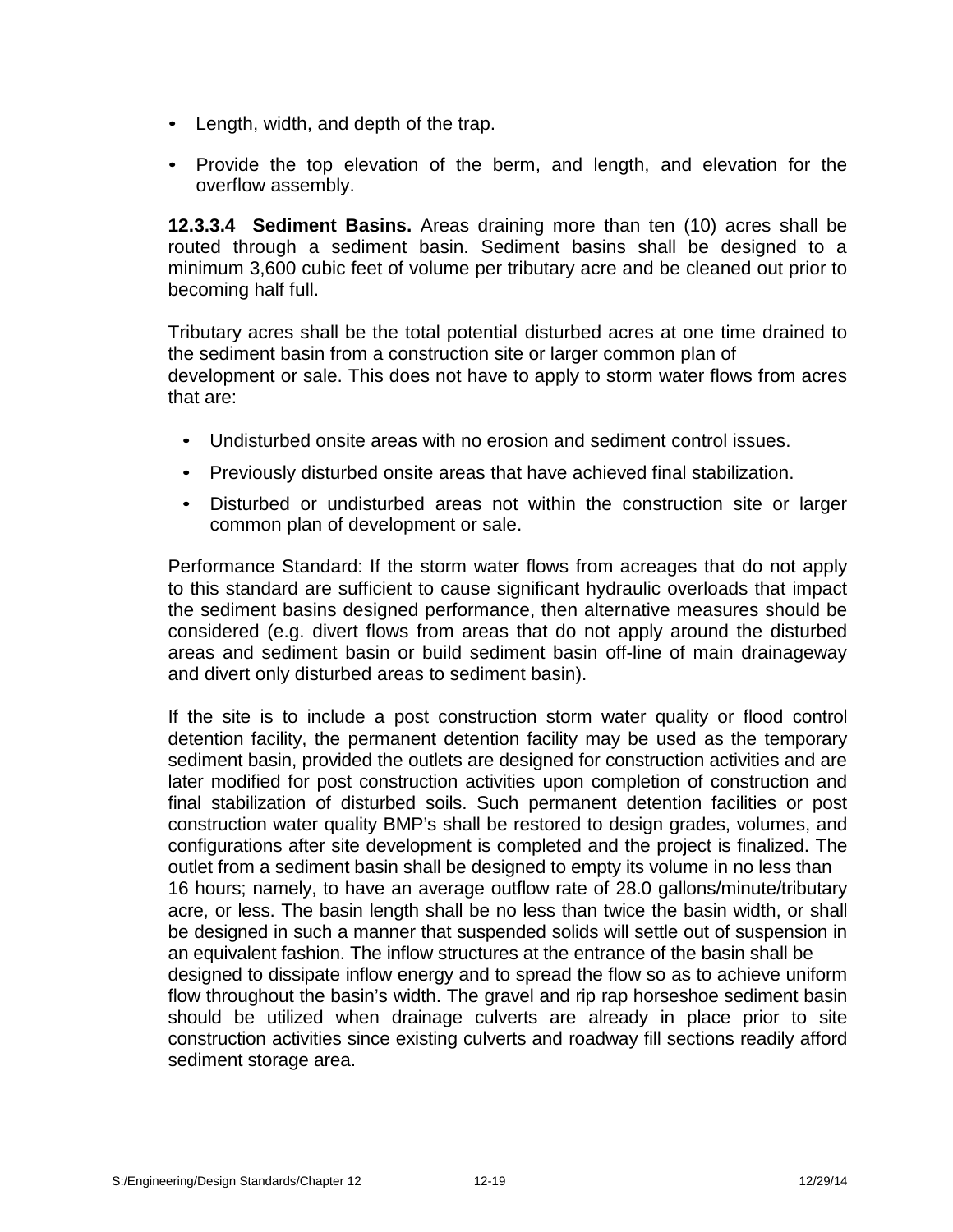If sediment basins are incorporated into the *Erosion and Sediment Control Plan*, provide the following information in the plan to provide necessary guidance for the contractor:

- Delineate the tributary drainage area to each sediment basin on the erosion control plan.
- Sediment volume required and provided.
- Length, width, and depth of the basin.
- For sediment basins, give the top elevation of the berm, and length, and elevation for the overflow assembly. The outlet structure size and invert elevations will also be provided.

For drainage locations serving less than ten (10) acres, a sediment basin or a combination of sediment basin(s) and sediment traps providing storage for 3,600 cubic feet of storage per acre drained may be required along with silt fences, silt ditches, or equivalent sediment controls on all sideslope and downslope boundaries of the construction area.

**12.3.3.5 Silt Ditch.** A silt ditch is constructed by excavating a small channel along and parallel to the existing contours of the land. Silt ditch can be placed as a temporary barrier at the base of a disturbed area but is not recommended for use in a channel or swale. Silt ditch shall be designed to a minimum 3,600 cubic feet of volume per tributary acre. The berm constructed on the downstream side of the excavated channel shall be seeded and mulched immediately after construction.

**12.3.3.6 Sediment Control Wattles.** A sediment control wattle is used to provide a flexible, lightweight, and porous sediment entrapment device. It is typically manufactured of a straw and coconut matrix, is 6–20 inches in diameter and is 10 feet long. The wattle is staked into the ground. Sediment control wattles are useful for control sediment transport in ditch bottoms, swales, and waterways. The wattles may be used in lieu of, or in conjunction with silt fence, rock check dams, or silt ditch. Refer to Table 12.4 for wattle spacing criteria.

# **12.4 Drainageway Protection**

At times, construction activities must occur adjacent to or within a drainageway. Whenever this occurs, bottom sediments will be disturbed and transported downstream to minimize the movement of sediments resulting from construction activities that take place within any drainageway. Temporary facilities can be installed to divert flowing water around such sediment-generating construction activities within drainageways.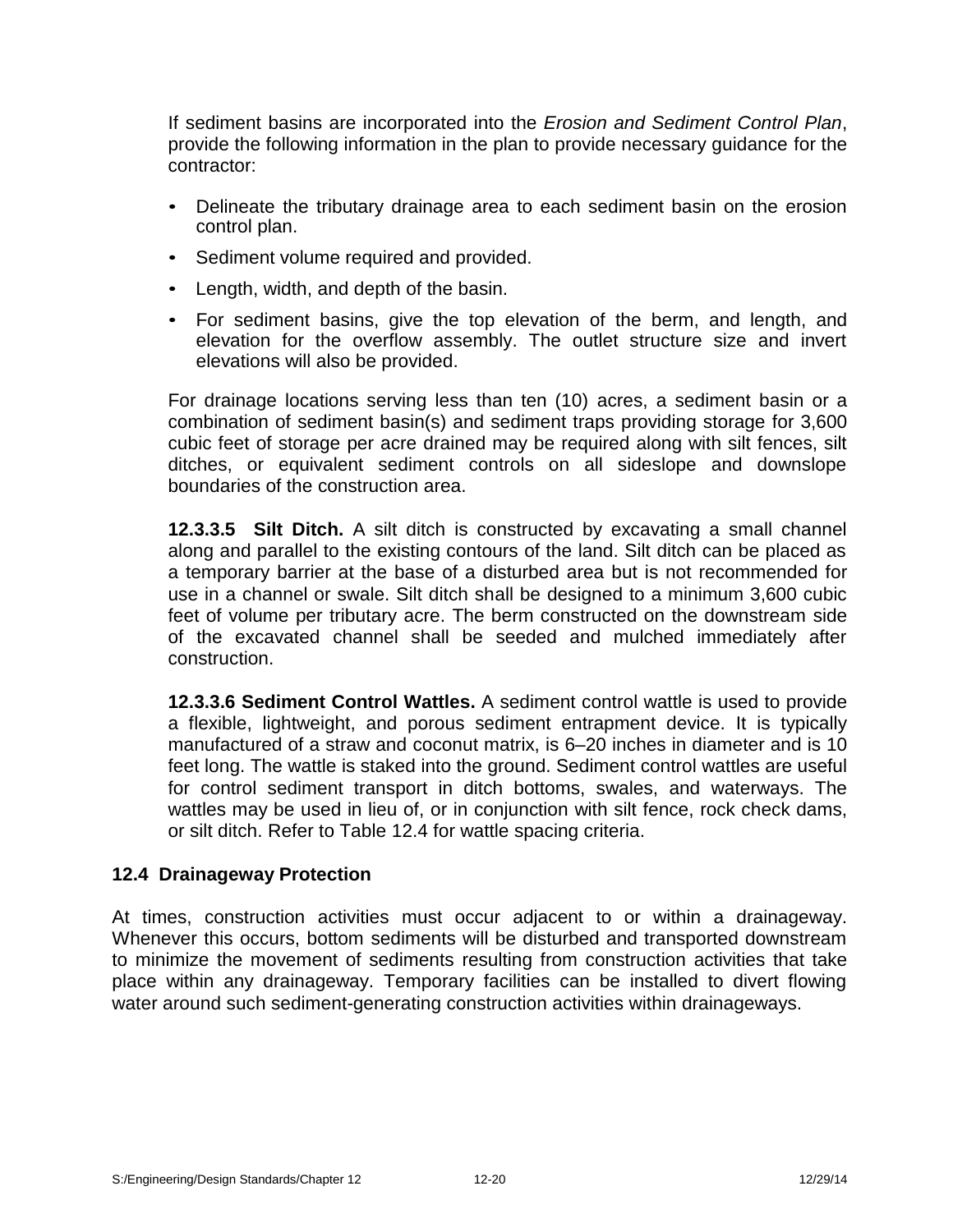# **12.4.1 Working Within or Crossing a Waterway**

Whenever work occurs within a waterway, the following shall be considered as appropriate:

- 1. Construction vehicles shall be kept out of a waterway to the maximum extent practicable. Where in-channel work is necessary, steps, such as temporary channel diversions, shall be taken to stabilize the work area during construction to control erosion. The channel (including bed and banks) shall be restabilized immediately after in-channel work is completed.
- 2. Where an actively-flowing watercourse must be crossed regularly by construction vehicles, a temporary crossing shall be provided. Two primary methods are available: a culverted crossing and a stream ford.

A culverted crossing shall be designed to pass the two-year design flow. A ford shall be lined with a minimum 6-inch thick layer of 1.5-inch diameter rock. A permit is required for placement of fill in a waterway under Section 404 of the Clean Water Act. The Corps of Engineers office in Pierre, South Dakota, shall be contacted about the requirements for obtaining a 404 permit.

- 3. Whenever feasible, a temporary channel diversion (see Section 12.4.2) shall be used to bypass the work areas when work takes place within a channel.
- 4. Whenever possible, construction in a waterway shall be sequenced to begin at the most downstream point and work progressively upstream installing required channel and grade control facilities.
- 5. Complete work in small segments, exposing as little of the channel at a time as possible.
- 6. Where possible, perform all in-channel work between September 15 and April 15.

# **12.4.2 Temporary Channel Diversions**

Limiting construction activities within actively-flowing water will significantly reduce sediment movement downstream from these activities. This can be done by using a temporary diversion facility that carries water around construction activities taking place within a waterway.

Permanent drainage channels shall be constructed at the earliest possible stage of development. Temporary channel diversions shall not remain in place for more than two years prior to removal or replacement by permanent facilities.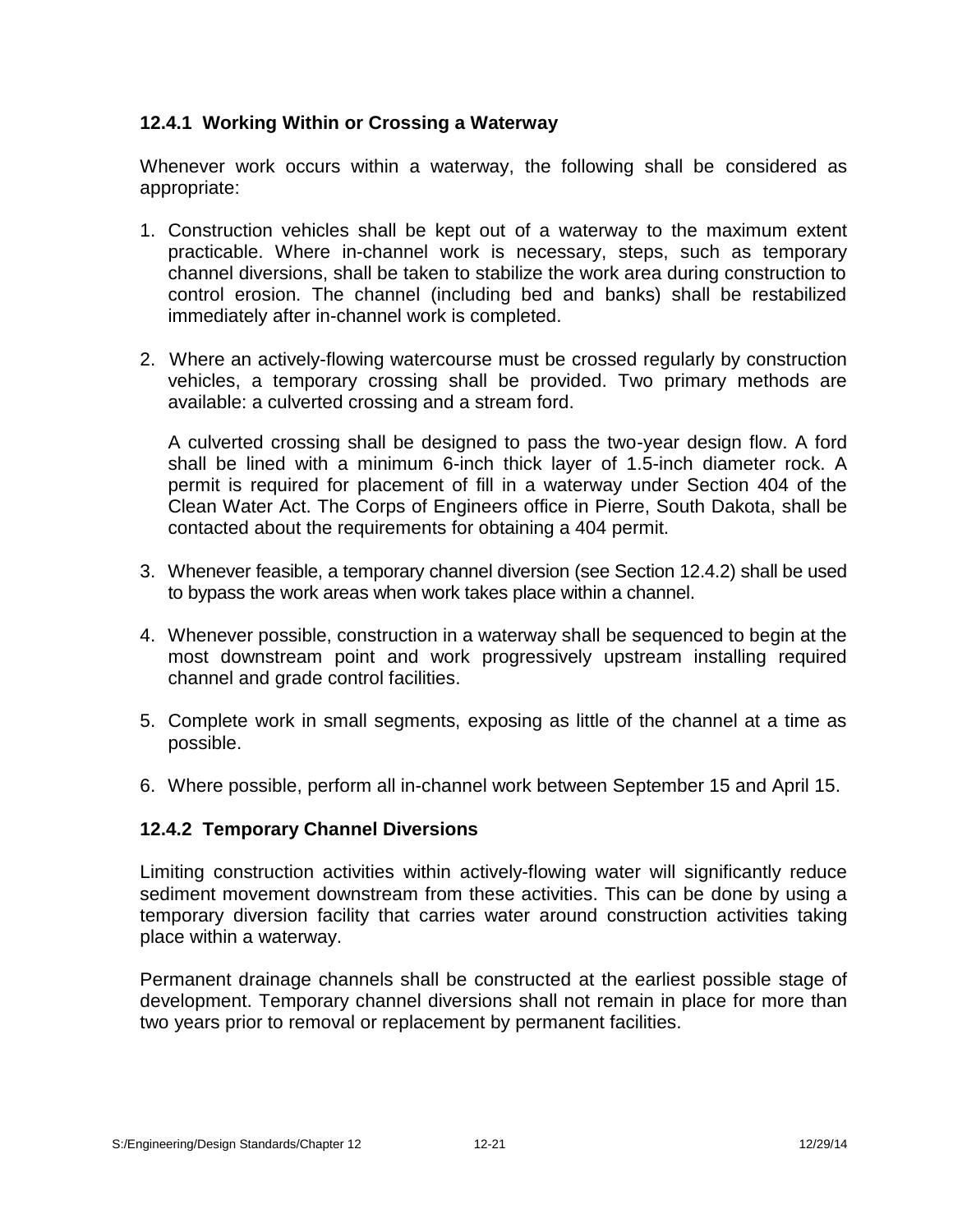**12.4.2.1 Stability Considerations.** Temporary channels are not likely to be in service long enough to establish adequate vegetative lining. Temporary channel diversions must be designed to be stable for the design flow with the channel shear stress less than the critical tractive shear stress for the channel lining material. Unlined channels shall not be used unless it can be demonstrated that an unlined channel will not erode during the design flow. Design procedures for temporary channels are described in detail in the Hydraulic Engineering Circular No. 15 published by the Federal Highway Administration.

# **12.4.3 Outlet Protection**

The outlets of slope drains, culverts, sediment traps, and sediment basins shall be protected from erosion and scour. Outlet protection shall be provided where the velocity of flow will exceed the maximum permissible velocity of the material where discharge occurs. This may require the use of a riprap apron at the outlet location.

Check dams can be used in ditches or swales and downstream of the outlets of temporary slope drains, culverts, sediment traps, and sediment basins. Check dams reduce the velocity of concentrated flows and trap sediment eroded from the upstream ditch or swale. They are not a primary sediment trapping facility and are a temporary flow-control structure.

Check dams may be used under the following conditions:

- 1. In temporary or permanent swales that need protection during the establishment of grasses;
- 2. In permanent swales that need protection prior to installation of a non-erodible lining;
- 3. In temporary ditches or swales that need protection where construction of a non-erodible lining is not practicable.

Check dams shall be constructed of 4- to 6-inch angular rock to a maximum height of 2 feet. The center of the top of the dam shall be 6 inches lower than the sides to concentrate the flow to the channel center. Where multiple check dams are used, the top of the lower dam shall be at the same topographical elevation as the toe of the upper dam.

Sediment that collects behind a check dam shall be removed when the sediment reaches the spillway level. Check dams constructed in permanent swales shall be removed when perennial grasses have become established, or immediately prior to installation of a non-erodible lining. All of the rock and accumulated sediment shall be removed, and the area seeded and mulched, or otherwise stabilized.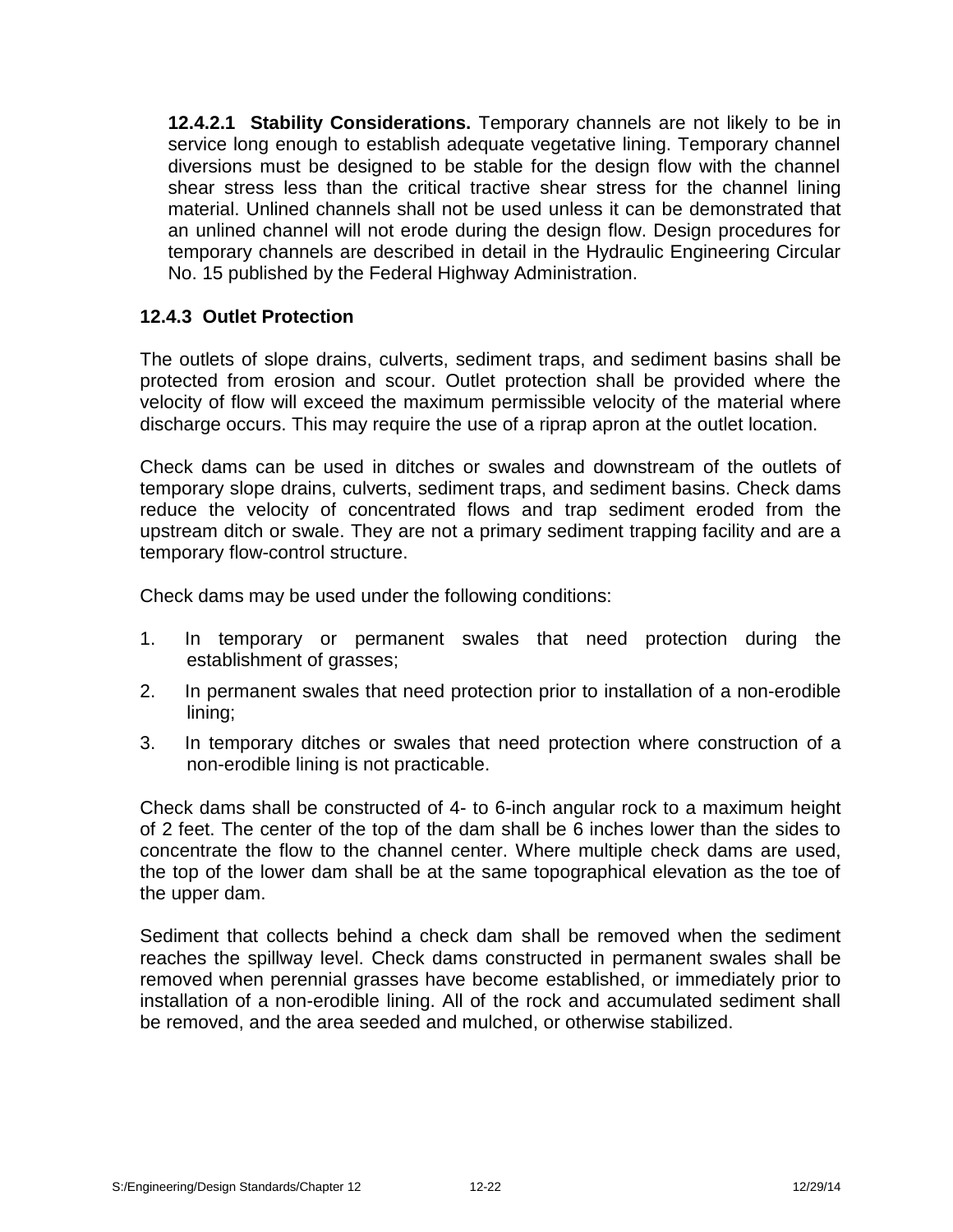# **12.4.4 Inlet Protection**

All storm sewer inlets that are made operable during construction shall be protected to prevent sediment-laden runoff from entering the conveyance system without first being filtered or otherwise treated to remove sediment.

Inlets may be temporarily blocked to prevent sediment-laden runoff from entering storm sewers. Inlet protection measures shall be removed after upstream disturbed areas are stabilized.

Caution must be used in temporarily blocking inlets to assure that localized flooding conditions do not develop.

Inlet protection shall be removed from storm sewer inlets within paved street sections or parking lots during the winter months between December 1 and February 15. The City may require removals earlier than December 1 or installations later than February 15 by publishing a notice on the City's website, www.huronsd.com. During the period when inlet protection has been removed, alternate sediment control methods for inlet protection must be employed if ground is not stabilized and frozen by winter conditions.

# **12.5 Underground Utility Construction**

The construction of underground utility lines that are not exempted (see Section 12.1.1.1.e) shall be subject to the following criteria:

- 1. No more than 300 feet of trench are to be opened at one time.
- 2. Where consistent with safety and space considerations, excavated material is to be placed on the uphill side of trenches.
- 3. Trench dewatering devices shall discharge in a manner that will not adversely affect flowing streams, wetlands, drainage systems, or offsite from the property. Site dewatering permit requirements shall be discussed with the South Dakota Department of Environment and Natural Resources.
- 4. Provide storm sewer inlet protection (see Section 12.4.4) whenever soil erosion from the excavated material has the potential for entering the storm drainage system.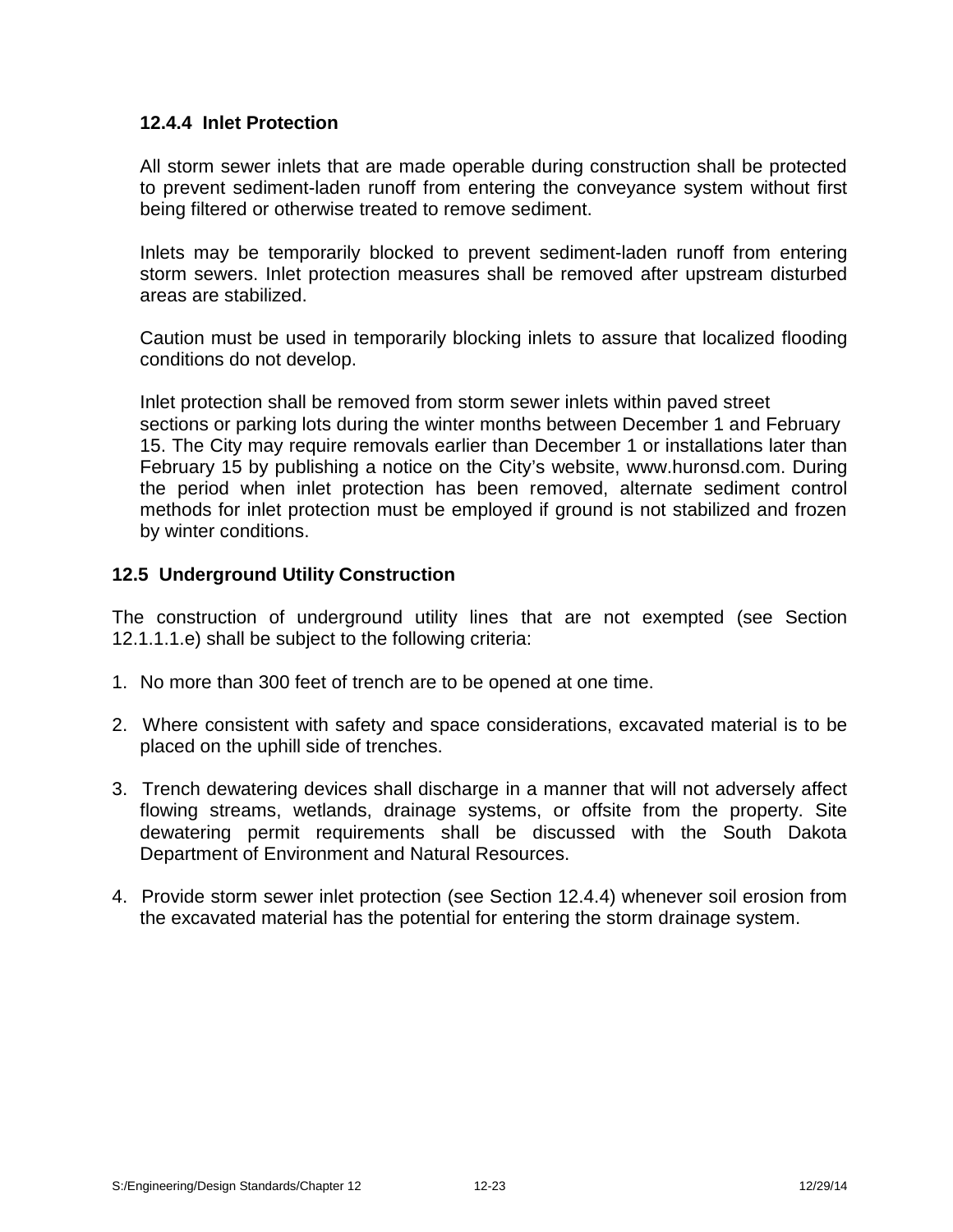# **12.6 Disposition of Temporary Measures**

All temporary erosion and sediment control measures shall be removed and disposed within 30 days after final stabilization is achieved.

Temporary erosion and sediment control measures may be removed early in the following situations in accordance with an accepted *Erosion and Sediment Control Plan* (ESCP):

- 1. Alternative to final stabilization for a subdivision or larger common plan of development or sale that is in compliance with Minor Impact Construction Site (MICS) ordinance and standards.
- 2. Subdivision or larger common plan of development or sale where all planned individual lot development sites are greater than one acre and the following conditions are met:
	- a. All soil disturbance activity for major grading activities has been completed.
	- b. Disturbed areas have been stabilized with permanent vegetation.
	- c. Notice of stabilization form shall be used when transferring property to new owner.
	- d. Each lot development shall obtain and maintain its own ESCP and permits.
- 3. Written authorization by the Office of the City Engineer.

Trapped sediment and disturbed soil areas resulting from the disposal of temporary measures shall be returned to final plan grades and permanently stabilized to prevent further soil erosion.

The professional engineer preparing the *Erosion and Sediment Control Plan* shall submit, as part of the narrative report, a schedule of removal dates for temporary control measures. The schedule shall be consistent with key construction items such as street paving, final stabilization of disturbed areas, or installation of structural storm water controls.

# **12.7 Maintenance**

All temporary and permanent erosion and sediment control practices shall be maintained and repaired by the responsible party during the construction phase as needed to assure continued performance of their intended function. Silt fences and wattles may require periodic replacement and all sediment accumulated behind them shall be removed and disposed of properly. Sediment traps and basins will require periodic sediment removal when the design storage level is half full. All facilities shall be inspected in accordance with Section 12.9 by the responsible party or their representative.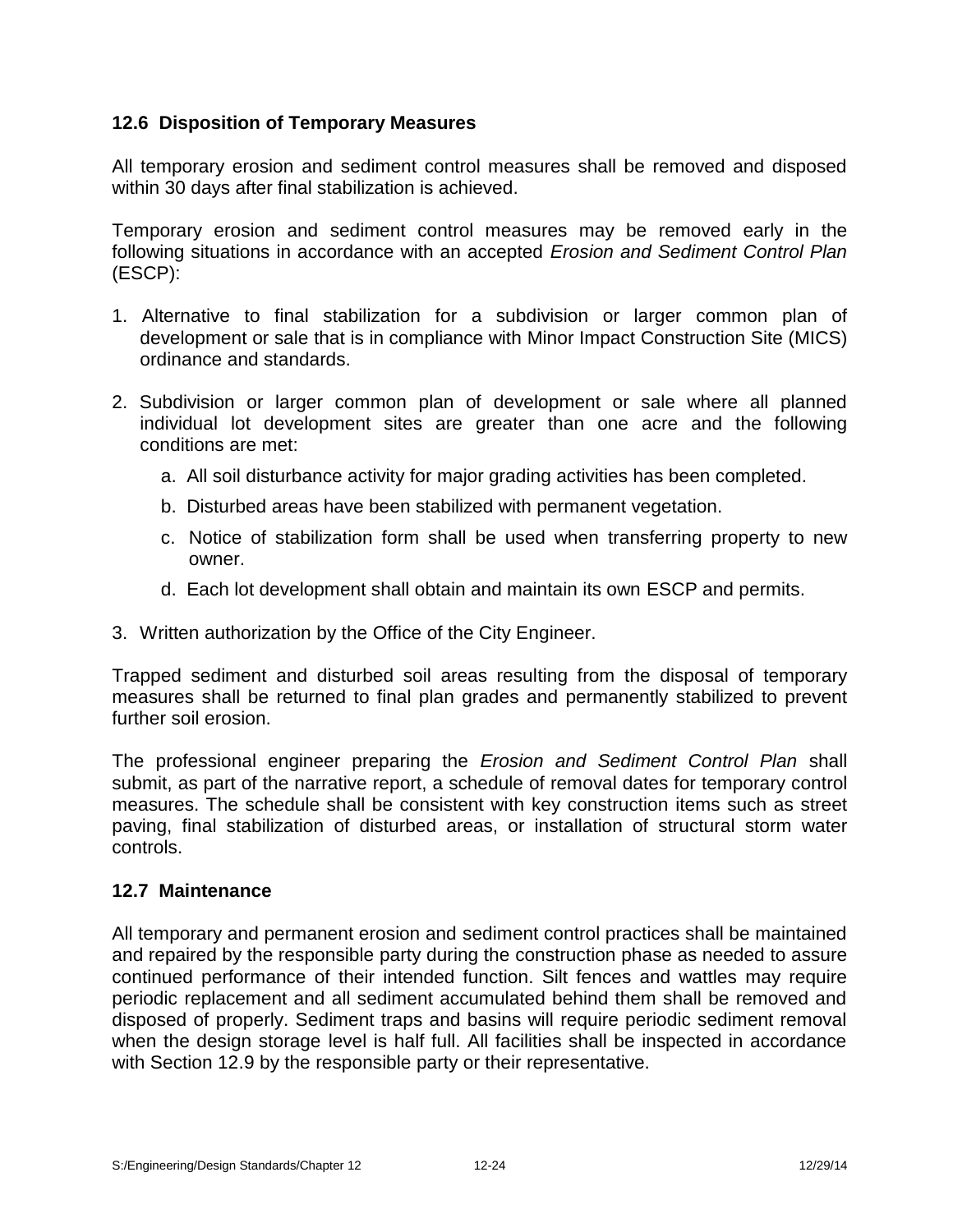As part of the narrative report, the professional engineer preparing the *Erosion and Sediment Control Plan* shall submit a schedule of planned maintenance activities for temporary and permanent erosion and sediment control measures. The schedule shall be consistent with the level of maintenance required for the control measures proposed in the plan.

# **12.8 Pollution Prevention Using Nonstructural BMPs**

Nonstructural BMPs are to be a part of construction activities.

# **12.8.1 Objectives in the Use of Nonstructural BMPs**

Nonstructural BMPs differ from the structural BMPs because nonstructural BMPs focus on activities rather than physical structures to control water quality. Because they rely on actions and not structures, nonstructural BMPs must be implemented constantly and repetitively over time. There are two main objectives of using nonstructural BMPs. These are:

- 1. Reduce or eliminate the pollutants that impact water quality at their source, thus reducing the need for structural control requirements. The use of nonstructural BMP practices may assist structural BMP efficiency and may eliminate the need for additional storm water treatment.
- 2. Address water quality concerns that are not considered cost-effective by structural controls such as implementing a spill prevention and containment program.

# **12.8.2 Nonstructural BMP Effectiveness**

To be effective, nonstructural BMPs need to prevent or reduce the sources of storm water pollution. They fall into the general categories of prevention and source controls. The objectives for promoting the use of nonstructural BMPs are as follows:

- 1. Improve the quality of receiving waters.
- 2. Increase consistency with storm water quality objectives.
- 3. Increase consistency with structural BMPs.
- 4. Improve cost-effectiveness.
- 5. Widespread applicability in all urban areas.
- 6. Widespread public acceptance.

# **12.8.3 Pollutant Removal Mechanisms**

Nonstructural BMPs can, to some degree, prevent the deposition of pollutants on the urban landscape or remove pollutants at their source. The source of pollutants for assimilation into storm water is the land surface itself, especially the impervious surfaces in the urban area. Thus, it is expected that when nonstructural measures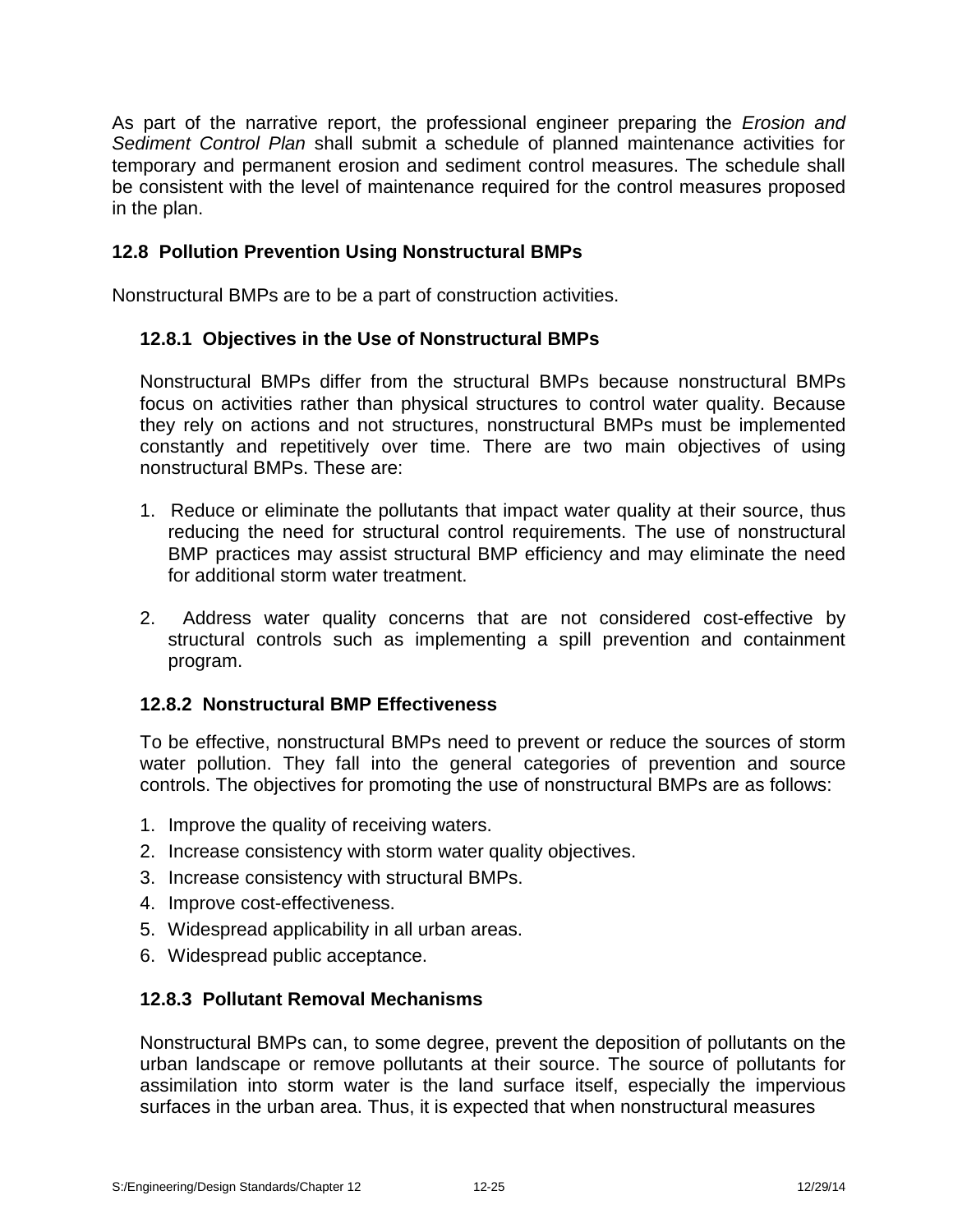are effectively implemented, they will reduce the amount of pollutants being deposited on land surfaces for eventual contact with storm water and transported to the receiving water system.

# **12.8.4 Selection of Appropriate Nonstructural BMPs**

Development projects shall include nonstructural BMPs as listed in Table 12-5.

# **12.8.5 Good Housekeeping**

**12.8.5.1 Descriptions.** Good housekeeping requires keeping potential areas where pollutants exist clean and orderly.

**12.8.5.2 Application.** Good housekeeping practices are designed to maintain a clean and orderly work environment. The most effective first steps towards preventing pollution in storm water from work sites simply involves using good common sense to improve the facility's basic housekeeping methods. Some simple procedures a site can use to promote good housekeeping are improved operation and maintenance of machinery and processes, material storage practices, material inventory controls, routine and regular cleanup schedules, maintaining well organized work areas, signage, and educational programs for employees and the general public about all of these practices.

**12.8.5.3 Contact Information Display Requirement.** The permittee shall post a 24-hour, 7 days-a-week sign with the contractor contact name and contractor phone number readily visible at the development site entrance. A City of Huron approved 24-hour contact number to register complaints must also be included on the sign. The contact information shall be clearly readable, securely anchored, and appropriately weatherproofed to assure its integrity throughout construction. The following or similar format shall be used:

1. To report an erosion, sediment, spill, or other problem at this construction site to the responsible contractor call:

Contractor Name Contractor Phone

To register a compliant about this construction site to the City of Huron call:

Approved City of Huron Contact Number

**12.8.5.4 Implementation.** These BMPs are applicable to the following areas: operation and maintenance, material storage, material inventory, and training and participation.

**12.8.5.4.1 Operation and Maintenance**. To assure that equipment and work related processes are working well, the following practices can be implemented: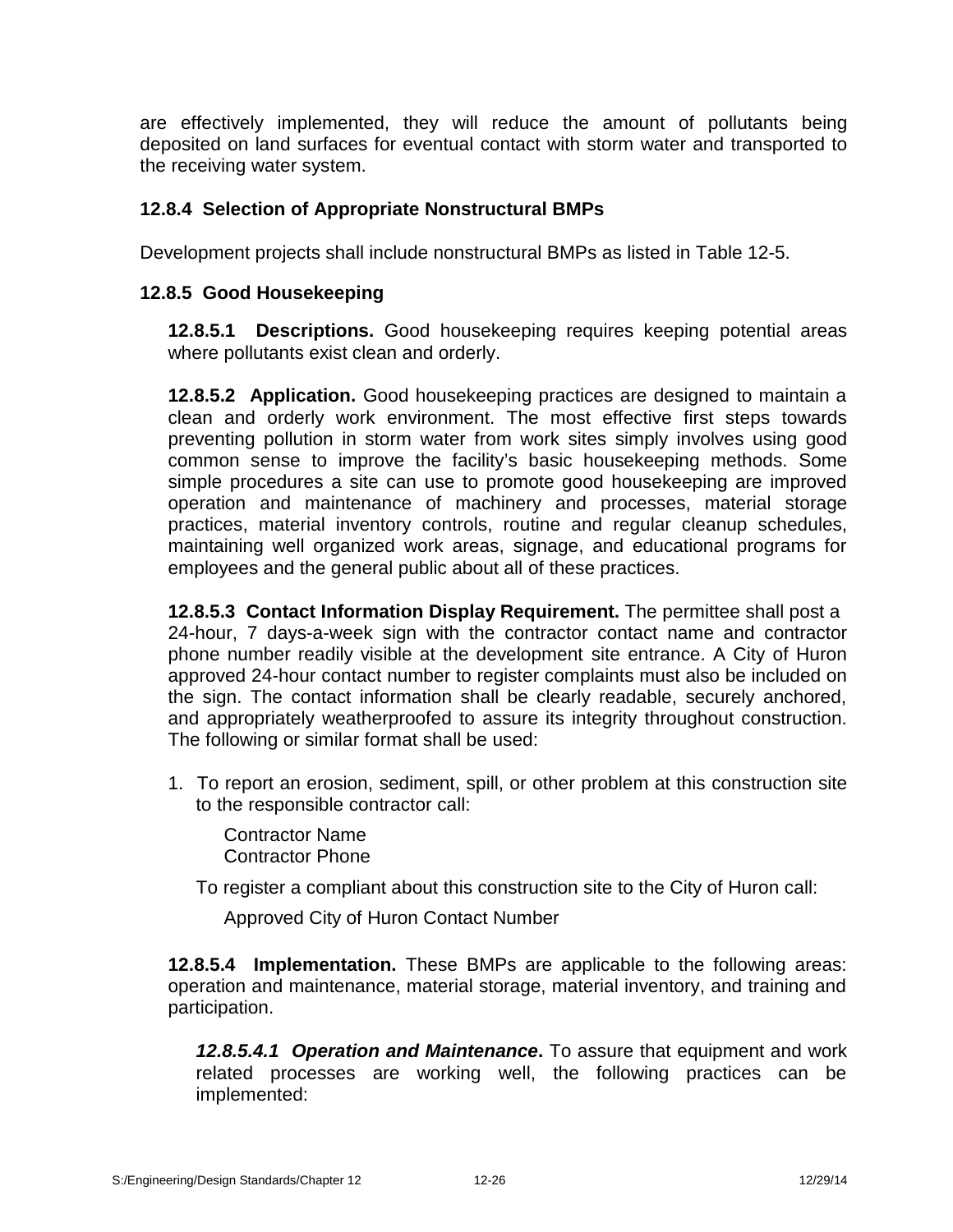- 1. Maintain dry and clean floors and ground surfaces by using brooms, shovels, vacuum cleaners, or cleaning machines rather than wet cleanup methods.
- 2. Regularly pick up and dispose of garbage and waste material.
- 3. Make sure all equipment and related processes are working properly and preventative maintenance is kept up with on both.
- 4. Routinely inspect equipment and processes for leaks or conditions that could lead to discharges of chemicals or contact of storm water with raw materials, intermediate materials, waste materials, or products used on site.
- 5. Assure all spill cleanup procedures are understood by employees. Training of employees on proper cleanup procedures shall be implemented.
- 6. Designate separate areas of the site for auto parking, vehicle refueling, and routine maintenance.
- 7. Clean up leaks, drips, and other spills immediately.
- 8. Cover and maintain dumpsters and waste receptacles.

*12.8.5.4.2 Material Storage Practices.* Improperly storing material on site can lead to the release of materials and chemicals that can cause storm water runoff pollution. Proper storage techniques include the following:

- 1. Provide adequate aisle space to facilitate material transfer and ease of access for inspection.
- 2. Store containers, drums, and bags away from direct traffic routes to prevent accidental spills.
- 3. Stack containers according to manufacturer's instructions to avoid damaging the containers from improper weight distribution.
- 4. Store containers on pallets or similar devices to prevent corrosion of containers that results from containers coming in contact with moisture on the ground.
- 5. Store toxic or hazardous liquids within curbed areas or secondary containers.
- 6. Assign responsibility of hazardous material inventory to a limited number of people who are trained to handle such materials.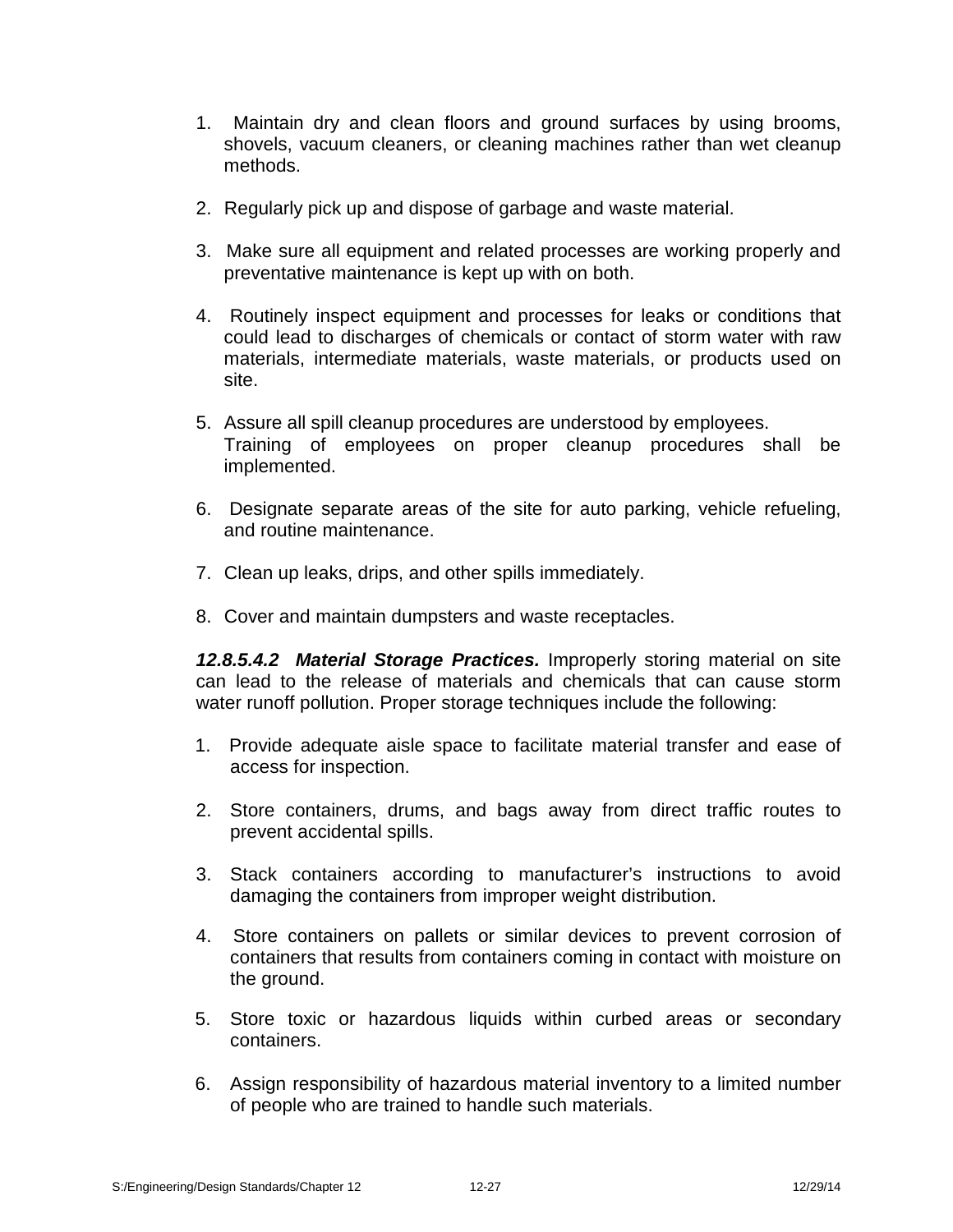*12.8.5.4.3 Material Inventory Practices.* An up-to-date inventory kept on all materials (both hazardous and nonhazardous) present on site will help track how materials are stored and handled onsite, and identify which materials and activities pose the most risk to the environment. The following description provides the basic steps in completing a material inventory:

- 1. Identify all chemical substances present at work site. Perform a walkthrough of the site, review purchase orders, list all chemical substances used, and obtain Material Safety Data Sheets (MSDS) for all chemicals.
- 2. Label all containers. Labels shall provide name and type of substance, stock number, expiration date, health hazards, handling suggestions, and first aid information. This information can also be found on an MSDS.
- 3. Clearly mark on the hazardous materials inventory which chemicals require special handling, storage, use, and disposal considerations. Decisions on the amounts of hazardous materials that are stored on site shall include an evaluation of any emergency control systems that are in place. All storage areas shall be designed to contain any spills.

*12.8.5.4.4 Training and Participation.* Frequent and proper training in good housekeeping techniques reduces the possibility of chemicals or equipment that will be mishandled. Reducing waste generation is another important pollution prevention technique. The following are ways to get people involved in good housekeeping practices:

- 1. Provide information sessions on good housekeeping practices in training programs.
- 2. Discuss good housekeeping at meetings.
- 3. Publicize pollution prevention concepts through posters or signs.

# **12.8.6 Spill Prevention and Response**

**12.8.6.1 Primary Users.** Facilities with fluids such as fuel, paints, and other liquids both hazardous and nonhazardous.

**12.8.6.2 Description and Application.** This BMP includes measures to be taken to assure that spills do not result in water quality impacts. Spills and leaks together are one of the largest sources of storm water pollutants, and in most cases are avoidable.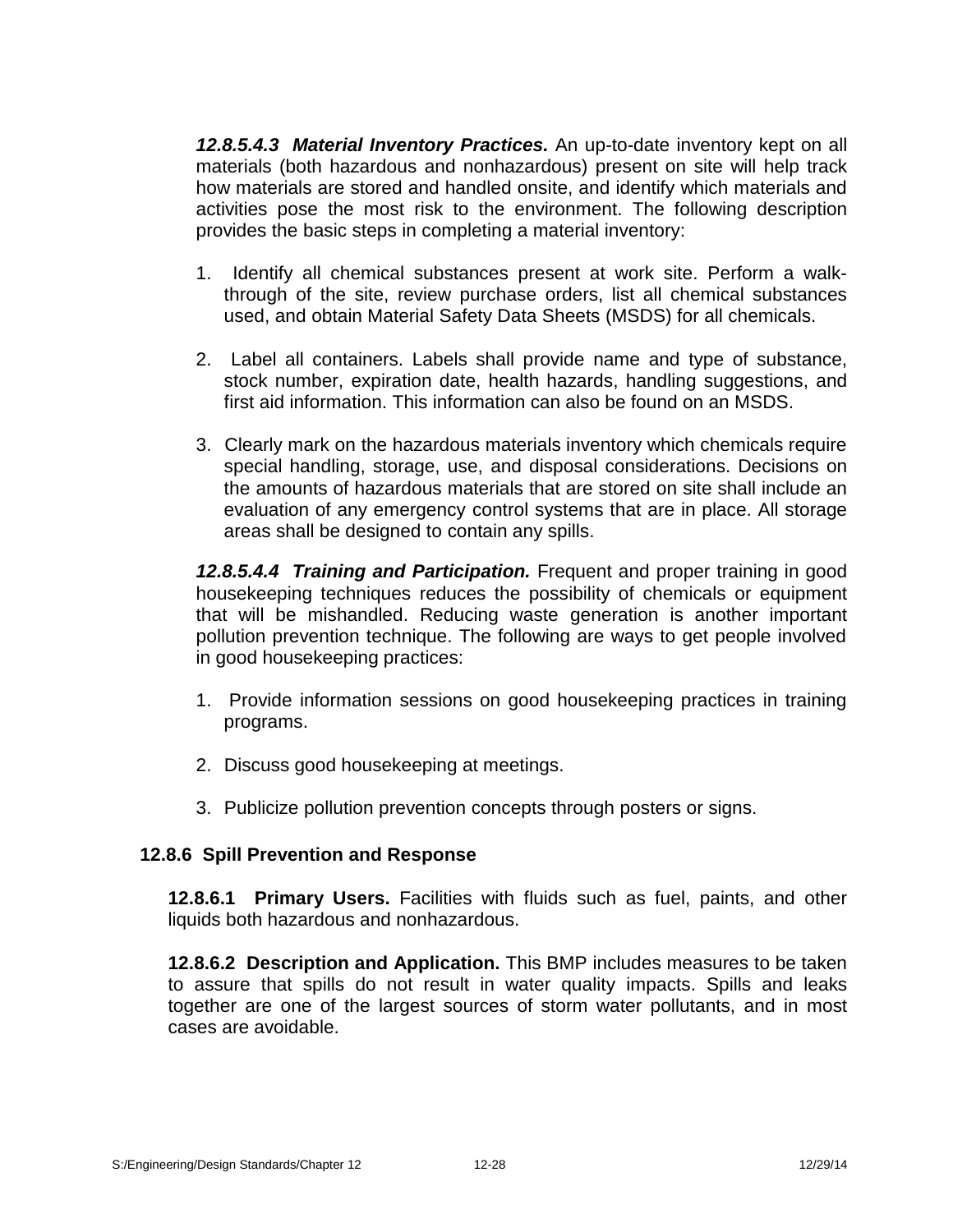# **12.8.6.3 Implementation.**

*12.8.6.3.1 Spill Prevention Measures.* The following preventative strategies are recommended where fluids are commonly present:

- 1. Identify all equipment that may be exposed to storm water, pollutants that may be generated, and possible sources of leaks or discharges.
- 2. Perform regular maintenance of each piece of equipment to check for: proper operation, leaks, malfunctions, and evidence of leaks or discharge (stains). Develop a procedure for spill reporting, cleanup, and repair.
- 3. Drain or replace motor oil or other automotive fluids in an area away from streams or storm or sanitary sewer inlets. Collect spent fluids and recycle or dispose of properly.
- 4. In fueling areas, clean up spills with dry cleanup methods (absorbents), and use damp cloths on gas pumps and damp mops on floors instead of a hose.

An important part of spill prevention is employee training. Make sure employees are trained in spill prevention practices and adhere to them.

The best way to prevent pollutants from entering the storm drains is to prevent storm water from contacting equipment or surfaces that may have oil, grease, or other pollutants. Some good activities to help prevent negative impacts on storm water quality include:

- 1. Properly dispose of storm water that has collected in containment areas (may need permit if contaminated).
- 2. Adopt effective housekeeping practices.
- 3. Assure adequate security to prevent vandalism.

# **12.8.7 Identification of Spill Areas**

It is important to identify potential spill areas and their drainage points to determine preventative measures and spill response actions. Areas and activities that are most vulnerable to spills include transportation facilities where vehicle spills could be a problem:

- 1. Loading and unloading areas
- 2. Storage areas
- 3. Process activities
- 4. Dust or particulate generating processes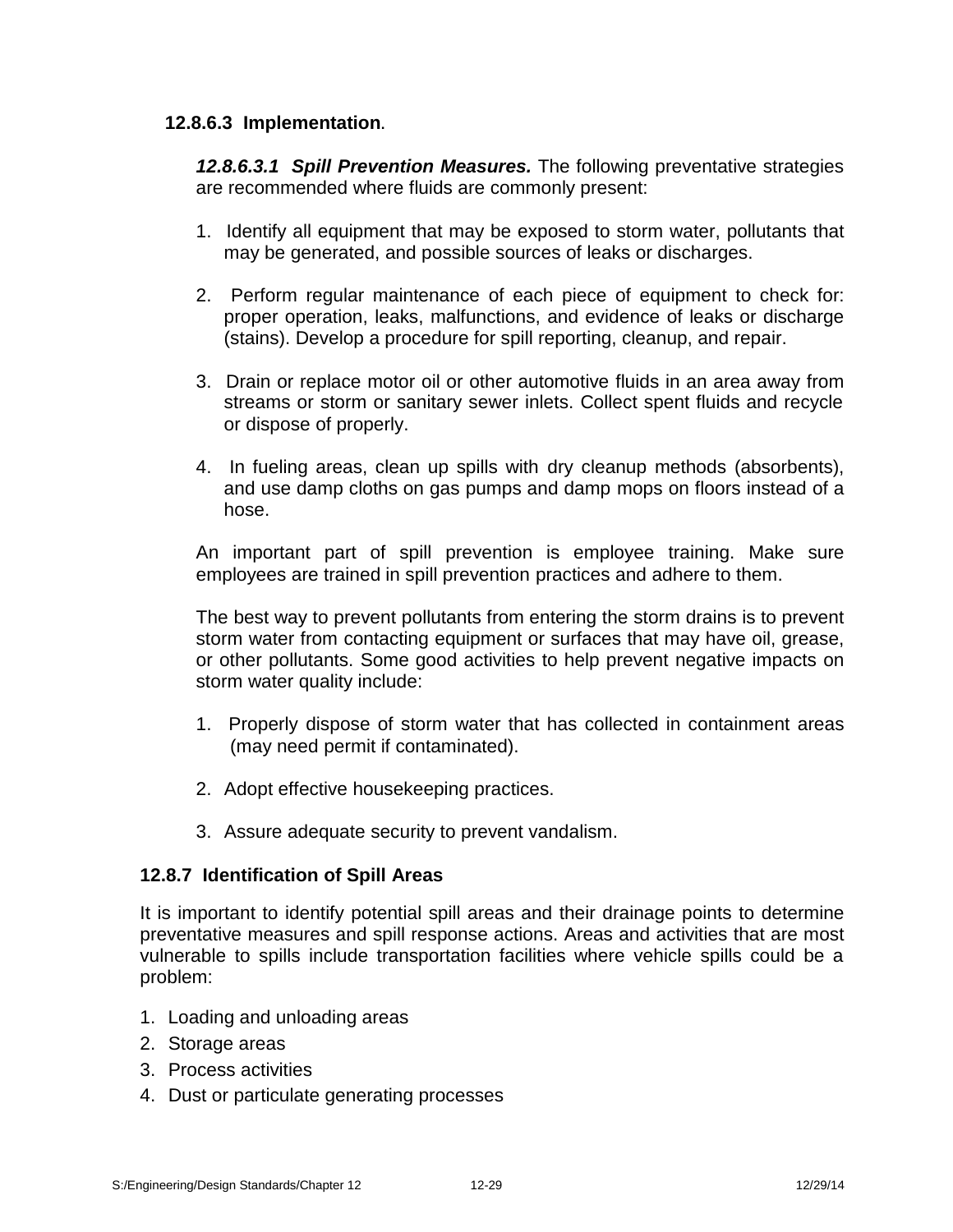# 5. Waste disposal activities

In addition to these areas, evaluate spill potential in other areas (access roads, parking lots, power generating facilities, etc.). It is also important to estimate the possible spill volume and drainage paths.

# **12.8.8 Material Handling Procedures**

Outdoor materials handling procedures include:

- 1. For permanent and long-term (greater than three months) storage, keep bulk solid materials (including raw materials, sand, gravel, topsoil, compost, concrete, packing materials, and metal products) covered or protected from storm water.
- 2. Isolate and consolidate bulk materials from storm water runoff by providing berms or other means to keep the material from migrating into drainage systems.
- 3. When possible, store materials such as salt, hazardous materials, and other materials prone to leaching when exposed to storm water on a paved surface.
- 4. Locate material storage areas away from storm drains, ponds, and drainageways.
- 5. Hazardous materials must be stored according to federal, state, and local HazMat requirements.
- 6. Adopt procedures that reduce the chance of spills or leaks during filling or transfer of materials.
- 7. Substitute less or nontoxic materials for toxic materials.

# **12.8.9 Spill Response Procedures and Equipment.**

- 1. Wipe up small spills with a shop rag, store shop rags in covered rag container, and dispose of properly (or take to professional cleaning service and inform them of the materials on the rag).
- 2. Contain medium-sized spills with absorbents (kitty litter, sawdust, etc.) and use inflatable berms or absorbent rolls or "snakes" as temporary booms for the spill. Store and dispose of absorbents properly. Wet/dry vacuums may also be used, but not for volatile fluids.
- 3. For large spills, first contain the spill and plug storm drain inlets where the liquid may migrate offsite, then clean up the spill. Contact appropriate emergency response agency according to state and local requirements.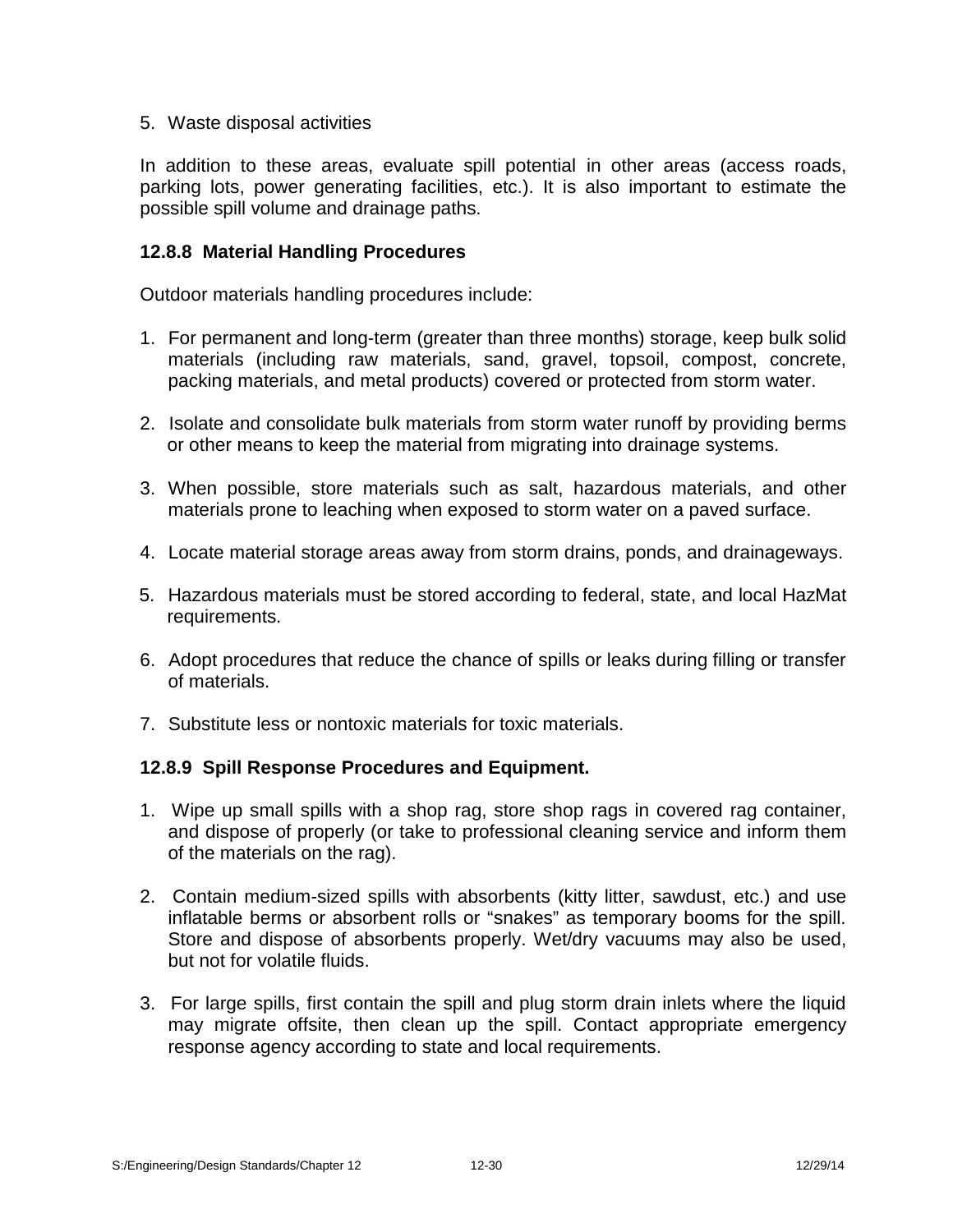**12.8.9.1 Spill Plan Development.** A Spill Prevention Plan identifies areas where spills can occur on site, specifies materials handling procedures, storage requirements, and identifies spill cleanup procedures. The purpose of this plan is to establish standard operating procedures, and the necessary employee training to minimize the likelihood of accidental releases of pollutants that can contaminate storm water runoff.

Storm water contamination assessment, flow diversion, record keeping, internal reporting, employee training, and preventative maintenance are associated BMPs that can be incorporated into a comprehensive Spill Prevention Plan.

A Spill Prevention Plan is applicable to facilities that transport, transfer, and store hazardous materials, petroleum products, and fertilizers that can contaminate storm water runoff.

Emergency spill cleanup plans shall include the following information:

- 1. A description of the facility including the nature of the facility activity and general types and quantities of chemicals stored at the facility.
- 2. A site plan showing the location of storage areas of chemicals, the location of storm drains, site drainage patterns, firefighting equipment and water source locations, and the location and description of any devices used to contain spills such as positive control valves.
- 3. Notification procedures to be implemented in the event of a spill such as phone numbers of key personnel and appropriate regulatory agencies.
- 4. Instructions regarding cleanup procedures.
- 5. Designated personnel with overall spill response cleanup responsibility.
- 6. Quick notification of Huron Fire and Rescue for spills that cannot be handled by local site staff.

A summary of the plan shall be written and posted at appropriate points identifying the spill cleanup coordinators, location of cleanup kits, and phone numbers of regulatory agencies to be contacted in the event of a spill. Cleanup of spills shall begin immediately. No emulsifier or dispersant shall be used. In fueling areas, absorbent shall be packaged in small bags for easy use and small drums shall be available for storage of absorbent and/or used absorbent. Absorbent materials shall not be washed down the floor drain or into the storm sewer.

Emergency spill containment and cleanup kits shall be located at the facility site. The contents of the kit shall be appropriate to the type and quantities of chemicals or goods stored at the facility.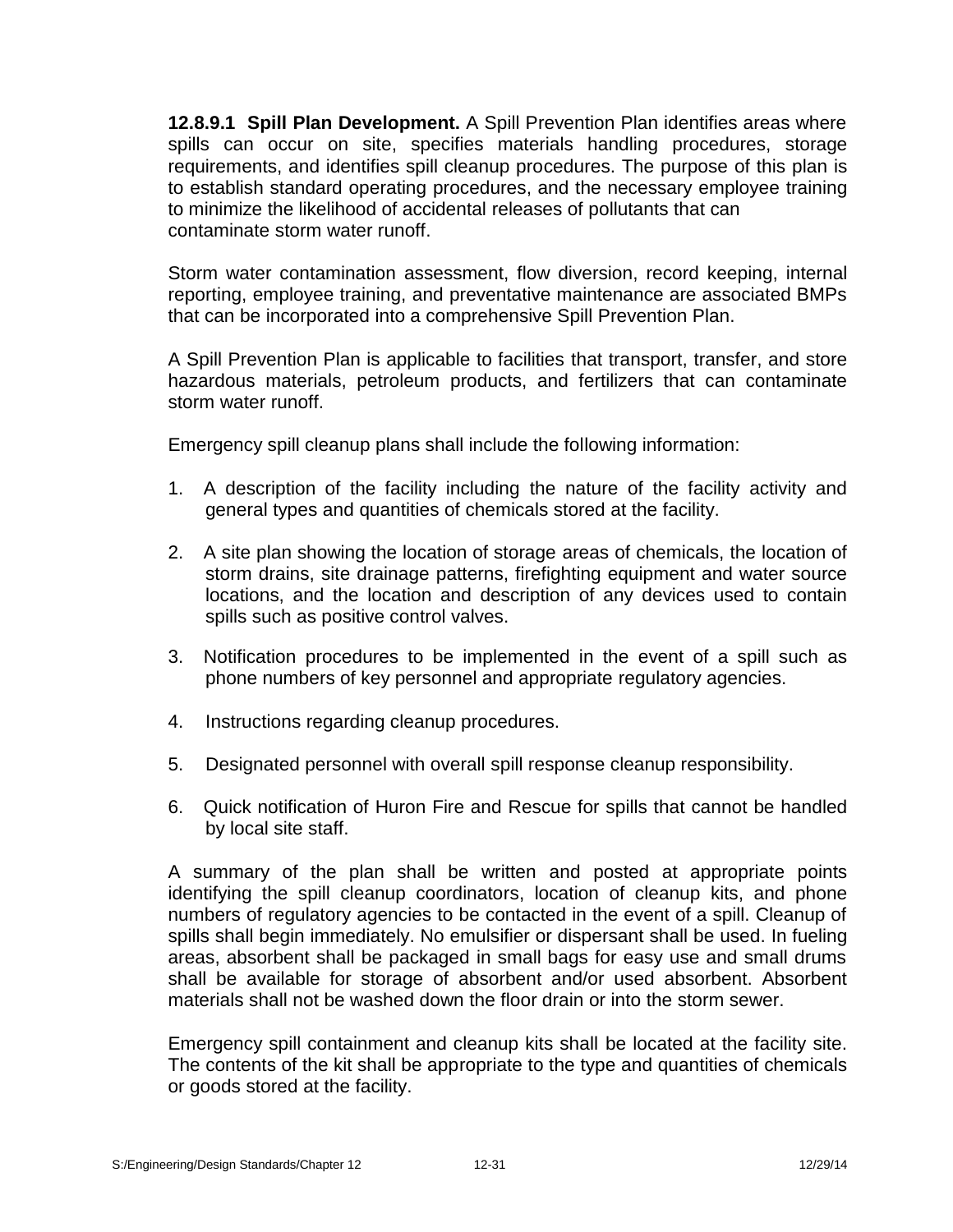The following procedures shall be followed when implementing an emergency spill cleanup plan:

- 1. Key personnel shall receive formal training in plan execution with additional training to the people who are likely to be the first on the site. All employees shall have a basic knowledge of spill control procedures.
- 2. A plan summary shall be posted at appropriate site locations. The summary shall include the identification of the spill cleanup coordinators, location of cleanup equipment, and phone numbers of site personnel and regulatory agencies to be contacted in the event of a spill.
- 3. Perform the following notifications in the event of a spill or release of a chemical or controlled substance in accordance with federal, state and local requirements:
	- a. Beadle County Dispatch (911)
	- b. Huron Engineering Department
	- c. State and federal agencies as required by the material
- 4. Containment and cleanup of any spills shall begin immediately.
- 5. Absorbents shall be readily used in fueling areas.
- 6. An inventory of cleanup materials shall be maintained on site and strategically deployed based on the type and quantities of chemicals present.

**12.8.9.2 Advantages and Disadvantages.** Table 12.6 lists the advantages and disadvantages of different BMPs for spills.

# **12.9 Inspections**

The permittee shall assure that qualified personnel inspect the site at least once every seven calendar days and within 24 hours of the end of a storm that is 0.5 inch or greater or snow melt event that cause surface erosion to confirm plan compliance. Where runoff is unlikely due to winter conditions, such inspections shall be conducted at least once per month. Based on the results of the inspection, the plan shall be revised and implemented, in no case later than seven calendar days following the inspection.

The inspection shall look for evidence of or the potential for pollutants entering the drainage system or leaving the site and shall include disturbed areas of the construction site that have not been finally stabilized, areas used for storage of materials, structural and nonstructural control measures, and locations where vehicles enter or exit the site.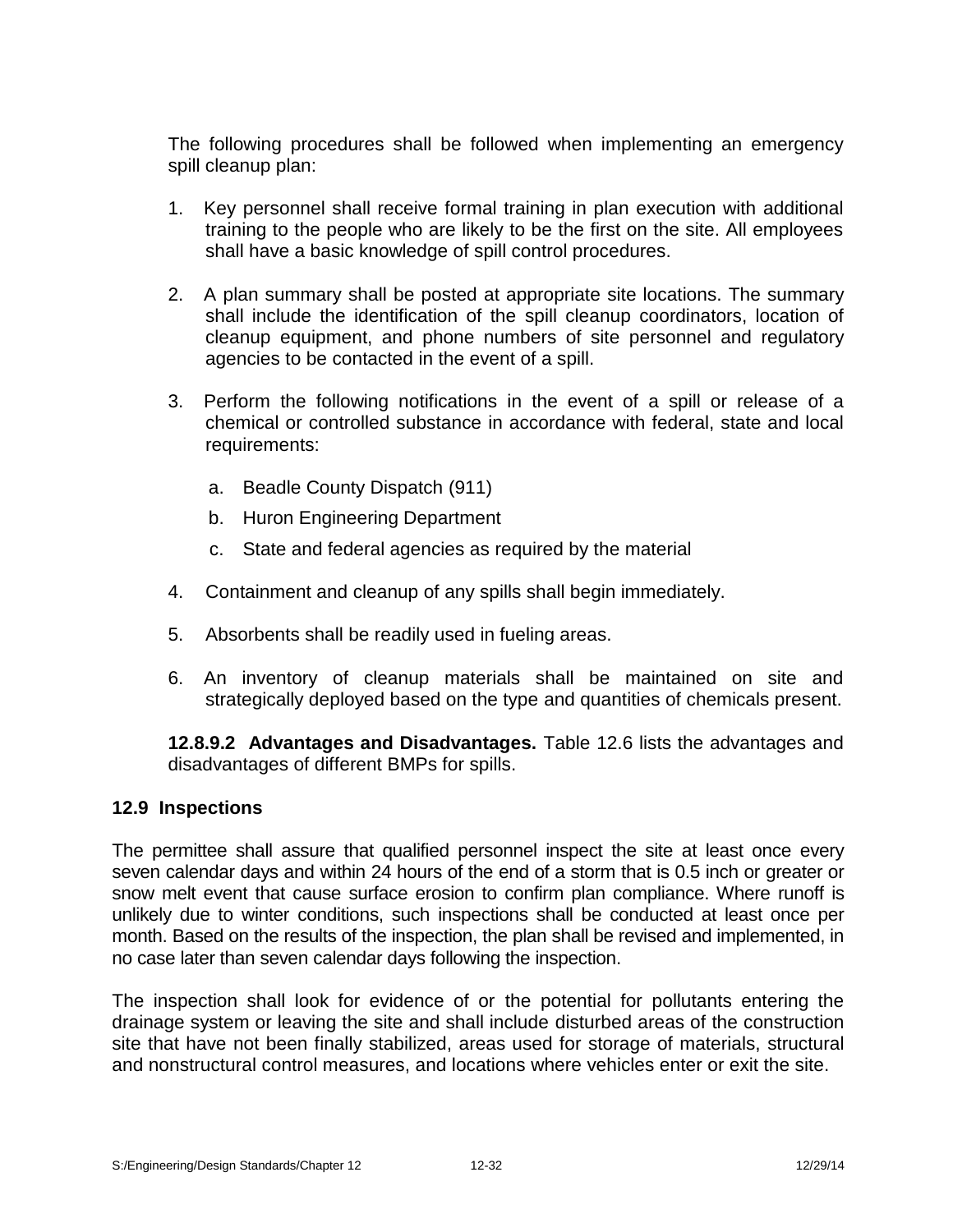A report summarizing the areas inspected, name(s) and title(s) of personnel making the inspection, the date(s) of the inspection, major observations, and corrective actions taken shall be made and retained as part of the plan for a least three years. Such reports shall identify any incidents of noncompliance. Where an inspection does not identify any incidents of noncompliance, the report shall contain a certification that the site is in compliance with the plan and permit. The report shall be dated and signed by the responsible party or their authorized representative. At least the last two inspection reports shall be made available to the City inspector at the time of any regulatory inspection of the construction site.

Compliance documentation is the responsibility of the Owner/Developer/Contractor as identified in Section 12.1.3.1.

# **12.10 Construction Control Measures.**

# **12.10.1 Concrete Washout Facility**

Concrete washout facilities (CWF) shall be constructed during any period of planned development where concrete is being used and allowed to be disposed of on site.

- 1. CWF should be located a minimum of 50 feet from storm drain inlets, drainage ways, and water bodies.
- 2. The use of a vehicle tracking control in conjunction with concrete washout area is required unless the concrete washout area is protected by the site's vehicle tracking control.
- 3. When CWF are no longer required for the work, the hardened concrete and materials used to construct the CWF should be removed and disposed of.
- 4. Holes, depressions, or other ground disturbance caused by the removal of the temporary CWF should be backfilled, repaired, and stabilized.

# **12.10.2 Limits of Construction**

Plan shall clearly delineate allowable limits of disturbance for each phase of construction. Limits of construction are designed to delineate construction site perimeters, protect and preserve stabilized areas, drainageways, regulated water bodies (wetlands), environmental sensitive areas, historical areas, erosion and sediment control measures, and other resources.

#### **12.11 Final Stabilization**

All erosion and sediment control measures accepted in the *Erosion and Sediment Control Plan* must be maintained until final stabilization is reached which means that either: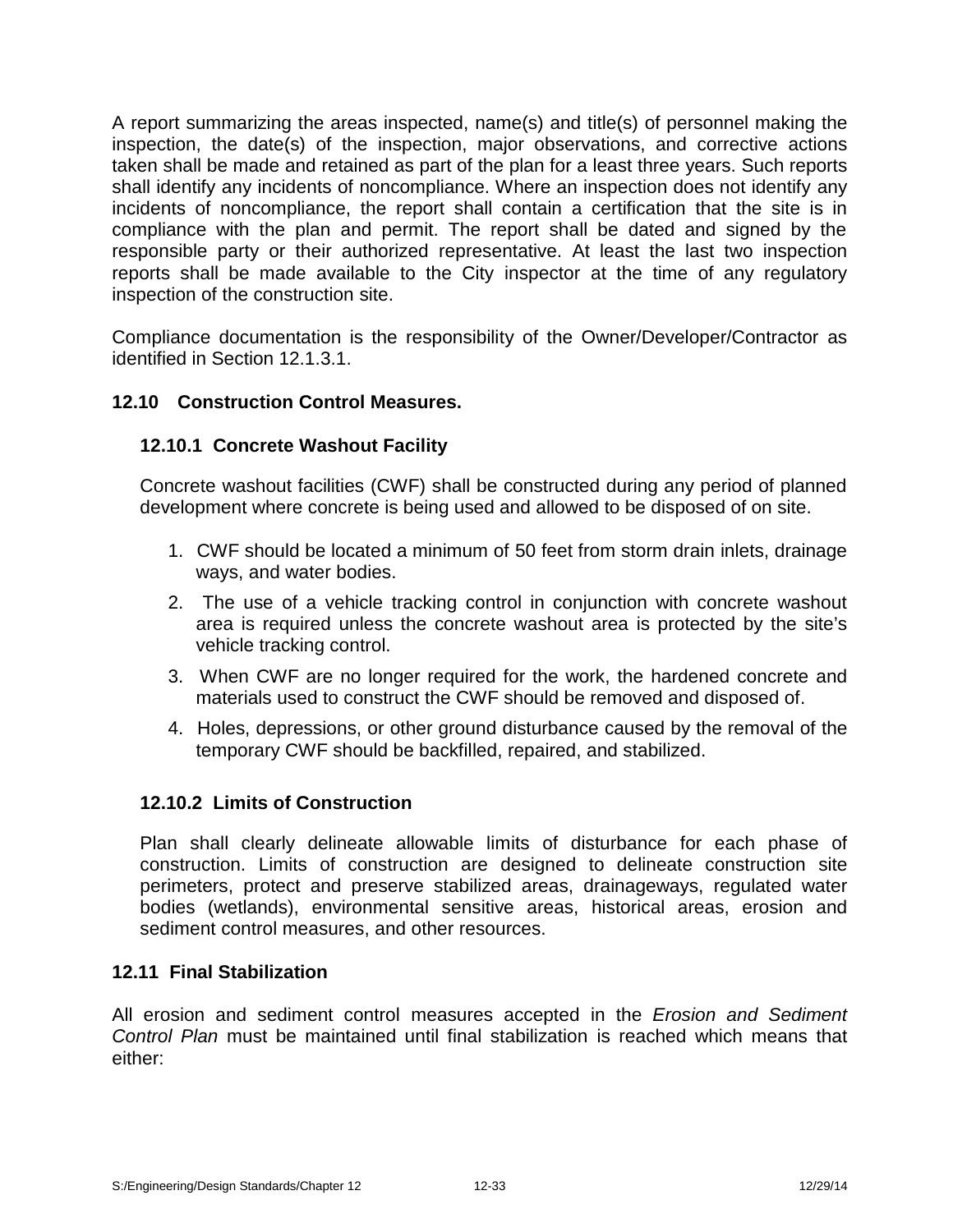- 1. All planned soil disturbing activities at the site have been completed and a uniform perennial vegetative cover with a density of 70 percent of the native cover or an equivalent permanent stabilization measure has been employed on any pervious areas of the site; or
- 2. A specific alternative to final stabilization as described in this chapter; or
- 3. A specific alternative approved by the S.D. DENR general permit for storm water discharges associated with construction activities.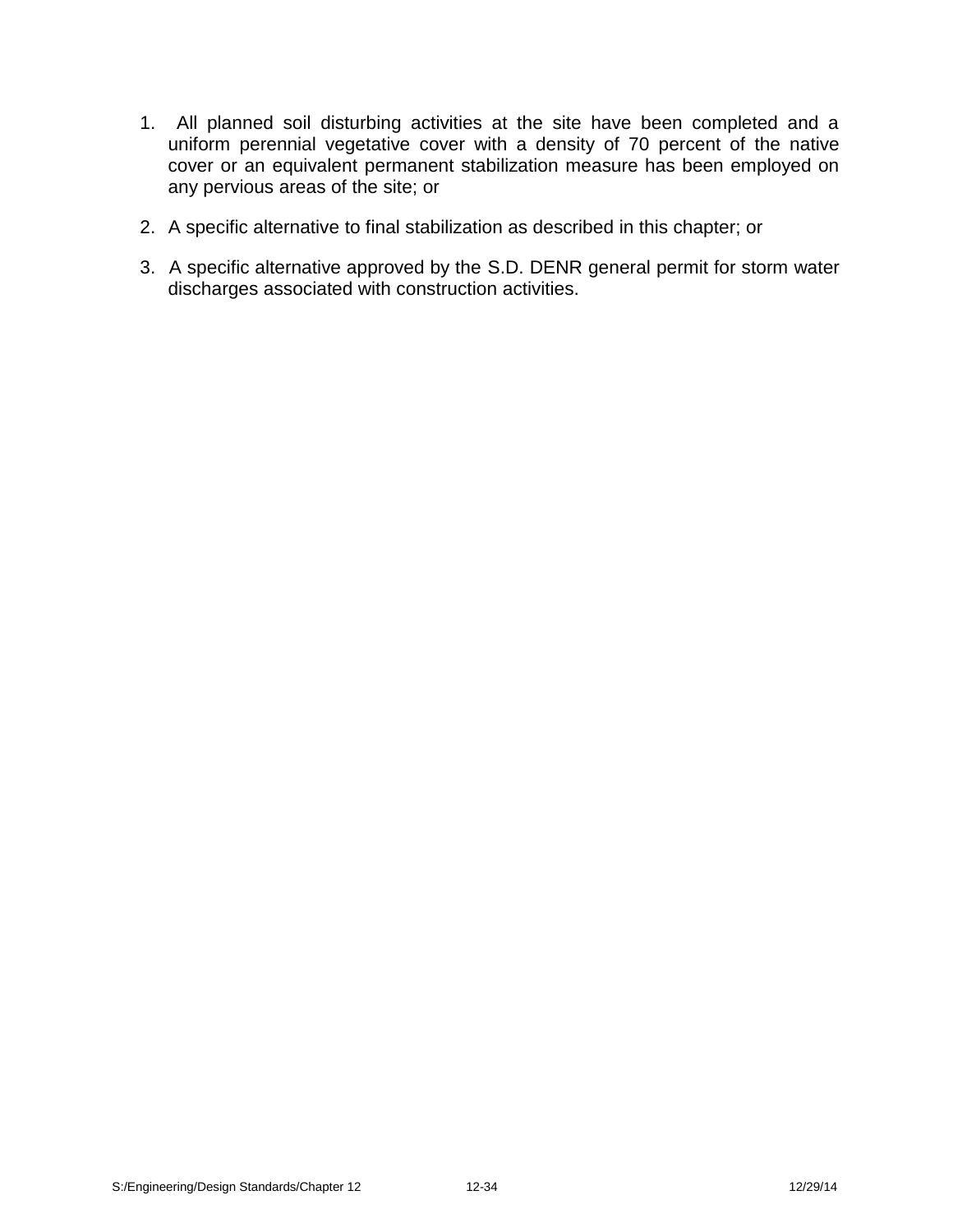# **Appendix**

| Glossary          |                                                                                  | 12A.1  |
|-------------------|----------------------------------------------------------------------------------|--------|
|                   | <b>General Criteria 1 and 2 Guidelines</b>                                       | 12A.2  |
| <b>Table 12.1</b> | Maximum Time Limits of Land Exposure for<br><b>Selection of Erosion Controls</b> | 12A.3  |
| <b>Table 12.2</b> | Seeding Rates for Annual Grasses                                                 | 12A.4  |
| <b>Table 12.3</b> | Minimum Drill Seeding Rates for Perennial Grasses                                | 12A.5  |
| Table 12.4        | <b>Sediment Entrapment Facility Limitations</b>                                  | 12A.8  |
| <b>Table 12.5</b> | Nonstructural BMP Requirements for Various Projects                              | 12A.9  |
| Table 12.6        | Advantages and Disadvantages of BMPs for<br>Spill Prevention and Response BMPs   | 12A.10 |

Example of Narrative Report can be found in Standard Plates Section 734.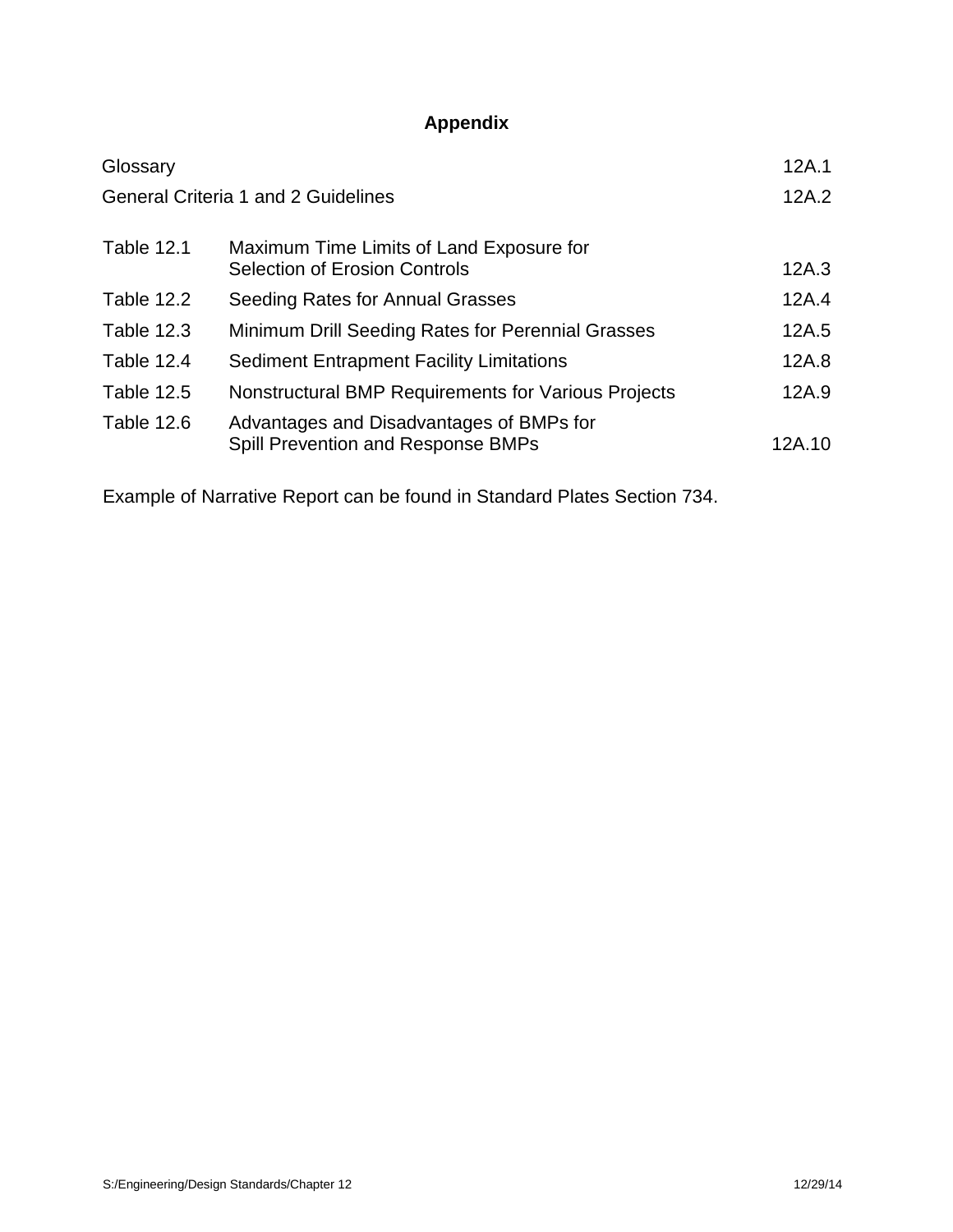# **Glossary of Terms**

**Erodibility**: The susceptibility of a particular soil type to erosion by water or wind.

**Erosion**: The wearing away of the land surface by water, wind, ice, or other geological agents, including the detachment and movement of soil or rock fragments by water, wind, ice, or gravity.

**Erosion Control Measures**: Practices that slow or stop erosion.

**Final Stabilization**: All planned soil disturbing activities at the site have been completed, and a uniform perennial vegetative cover with a density of 70 percent of the native cover or an equivalent permanent stabilization measure has been employed on any pervious areas of the site

**Land Disturbing Activity**: Grading, cut, fill, stockpiling of dirt, removal of vegetation, or any other alteration or disturbance of the ambient land surface.

**Mapping Unit**: Soil name and symbol given in the Soil Conservation Service Soil Survey for each soil type.

**Permanent**: Installation of land-surface cover, or erosion and sediment control measures that will remain in place for a long period of time.

**Sedimentation**: The process of solid materials, both inorganic (mineral) and organic, coming to rest on the earth's surface either above or below sea level.

**Sediment:** Particulate solid material, either inorganic or organic, that will settle or be deposited in a liquid under the force of gravity.

**Sediment Barrier**: Silt fence or wattle.

**Sediment Basin**: A depression, either excavated or formed by a dam, that holds water and debris and facilitates sedimentation of soil particles. Normally used for drainage areas equal to and greater than 5.0 acres.

**Sediment Trap**: A small depression that holds water and debris and facilitates sedimentation. Normally used for drainage areas less than 5.0 acres.

**Temporary**: Installation of erosion or sediment control measures, either structural or nonstructural, that are planned to be removed or inactivated after a period of time.

**Viable Vegetative Cover**: Vegetation is not considered established until a uniform vegetative ground cover with a density of at least 70 percent is achieved, or which, in the opinion of the City, is sufficiently mature to control soil erosion and can survive severe weather conditions.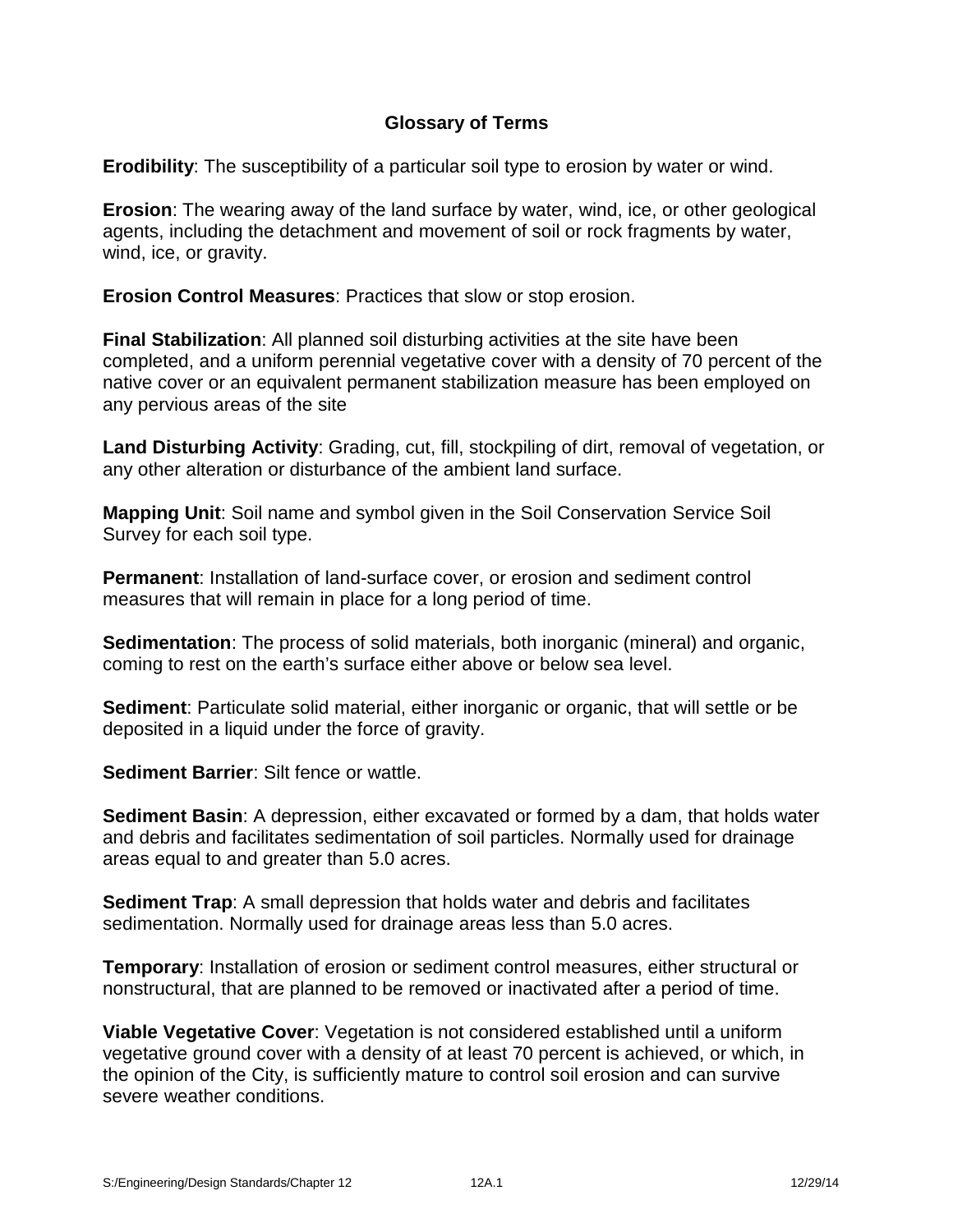# **General Criteria 1 and 2**.

# **GC-1 Stabilization of Disturbed Areas and Soil Stockpiles**

- A. Permanent or temporary soil stabilization shall be applied within 14 days to disturbed areas that will remain undisturbed for a period longer than 21 days or have reached final grade. Soil stabilization refers to measures which protect soil from erosive forces of raindrop impact, flowing water, and wind. Applicable practices include vegetative establishment, mulching, and early application of gravel base on areas to be paved. Soil stabilization measures selected shall be appropriate for the time of year, site conditions, and estimated duration of use.
- B. Soil stockpiles shall be established or protected with sediment-trapping measures to prevent soil loss.

#### **GC-2 Establishment of Permanent Vegetation**

A permanent vegetative cover must be established on denuded areas not otherwise permanently stabilized. Permanent vegetation is not to be considered established until it has a viable vegetative cover.

| Will construction be absent two<br>years or more?                           | <b>No</b> | Protect with 12.2.3.2 Temporary<br>Revegetation, or 12.2.2 Mulching                                 |
|-----------------------------------------------------------------------------|-----------|-----------------------------------------------------------------------------------------------------|
| <b>Yes</b>                                                                  |           |                                                                                                     |
| See 12.2.3.3 Permanent Revegetation                                         |           |                                                                                                     |
| Is a seed mix available for the<br>time of year seeding will take<br>place? | <b>No</b> | Protect with 12.2.2 Mulching or<br>12.2.3.2 Temporary Revegetation<br>until permanent seeding date. |
| <b>Yes</b>                                                                  |           |                                                                                                     |
| Seed according to Table 12.3<br><b>Perennial Grasses</b>                    |           |                                                                                                     |
| Are slopes 3:1 or greater?                                                  | <b>No</b> | Mulch according to 12.2.2.                                                                          |
| <b>Yes</b>                                                                  |           |                                                                                                     |
| Consider use of blanket mulch<br>in 12.2.2 Mulching, for<br>critical areas. |           |                                                                                                     |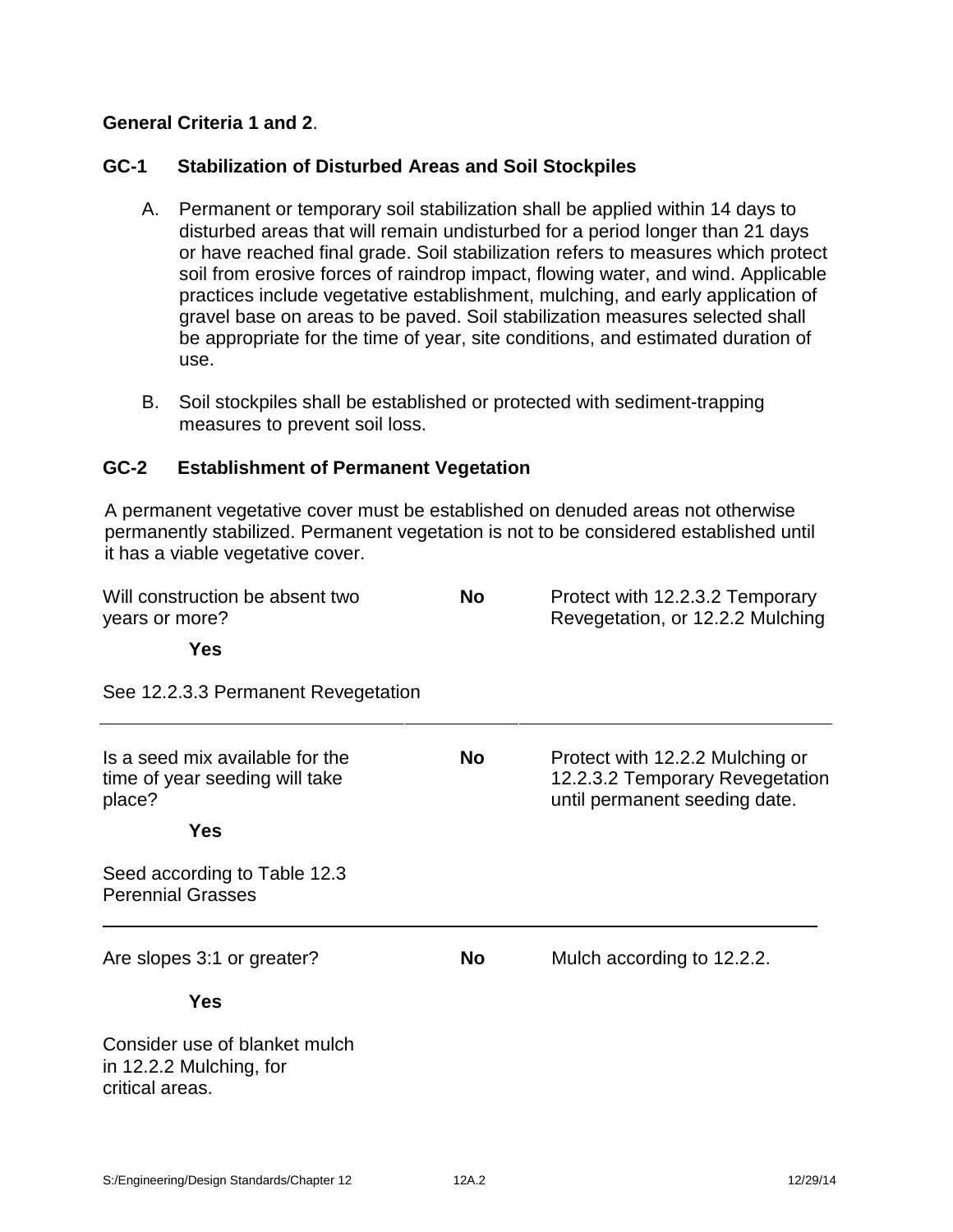# **Table 12.1 Maximum Time Limits of Land Exposures for Selection of Erosion Controls**

| <b>Erosion Control Method</b>  | <b>Maximum Allowable Period of Exposure (Months)</b> |
|--------------------------------|------------------------------------------------------|
| Surface Roughening *           |                                                      |
| Mulching                       | 12                                                   |
| <b>Temporary Revegetation</b>  | $12 - 24$                                            |
| <b>Permanent Revegetation</b>  | 24 or more                                           |
| Soil Stockpile Revegetation    | 2                                                    |
| Early Application of Road Base |                                                      |

\* The surface-roughening erosion control method may be extended up to the maximum of three months on a case-by-case basis if the City has determined that the site demonstrates the following:

- Appropriate soil conditions exist for this method of control.
- Disturbed areas will be seeded and mulched within three months.
- Seasonal planting limitations exist.
- Soil stabilization method has demonstrated its effectiveness.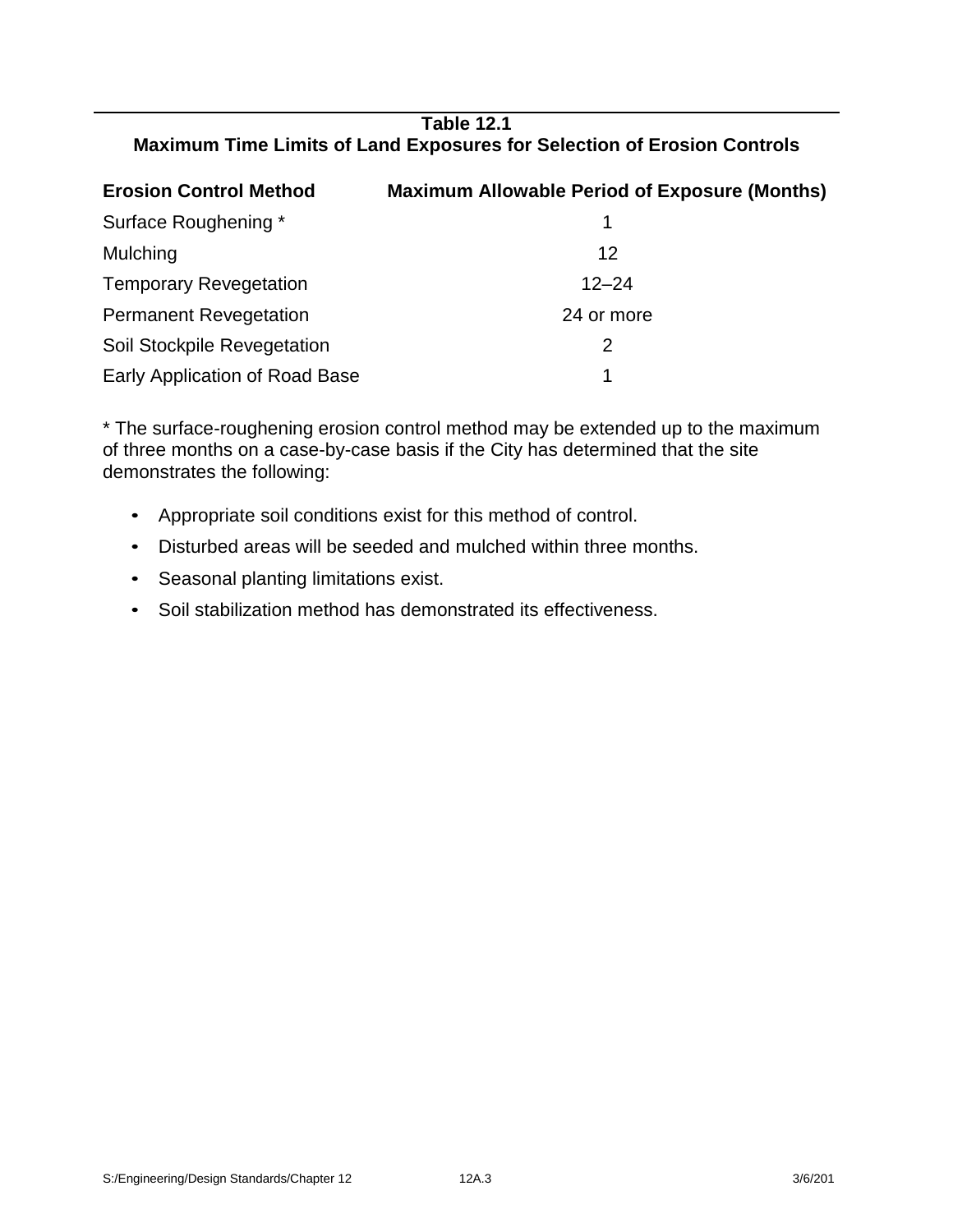# **Table 12.2 Minimum Drill Seeding Rates for Annual Grassesa**

| <b>Species</b>      | <b>Growth</b><br><b>Season</b> | <b>Pounds of</b><br><b>Pure Live Seed</b><br>(PLS)/acre <sup>b</sup> |
|---------------------|--------------------------------|----------------------------------------------------------------------|
| Annual ryegrass     | Cool                           | 20                                                                   |
| Cereal rye          | Cool                           | 30                                                                   |
| Winter wheat/barley | Cool                           | 30                                                                   |
| Spring wheat/barley | Cool                           | 30                                                                   |
| <b>Millet</b>       | Warm                           | 20                                                                   |
| Oats                |                                | 60                                                                   |

a

Successful seeding of annual grass resulting in adequate plant growth will usually produce enough dead-plant material residue to provide protection from wind and water erosion for an additional year. This assumes that the cover is not disturbed or mowed closer than 8 inches.

Hydraulic seeding may be substituted for drilling only where slopes are steeper than 3:1 or where access limitations exist. When hydraulic seeding is used, hydraulic mulching shall be done as a separate operation to prevent the seeds from being encapsulated in the mulch.

b

Seeding rates shall be increased by 50 percent if seeding is done by hydraulic seeding or using a Brillion Drill; or doubled if seed is broadcast.

If irrigation water is available and applied in an appropriate manner, seeding dates for annual grasses can be extended throughout most of the growing season.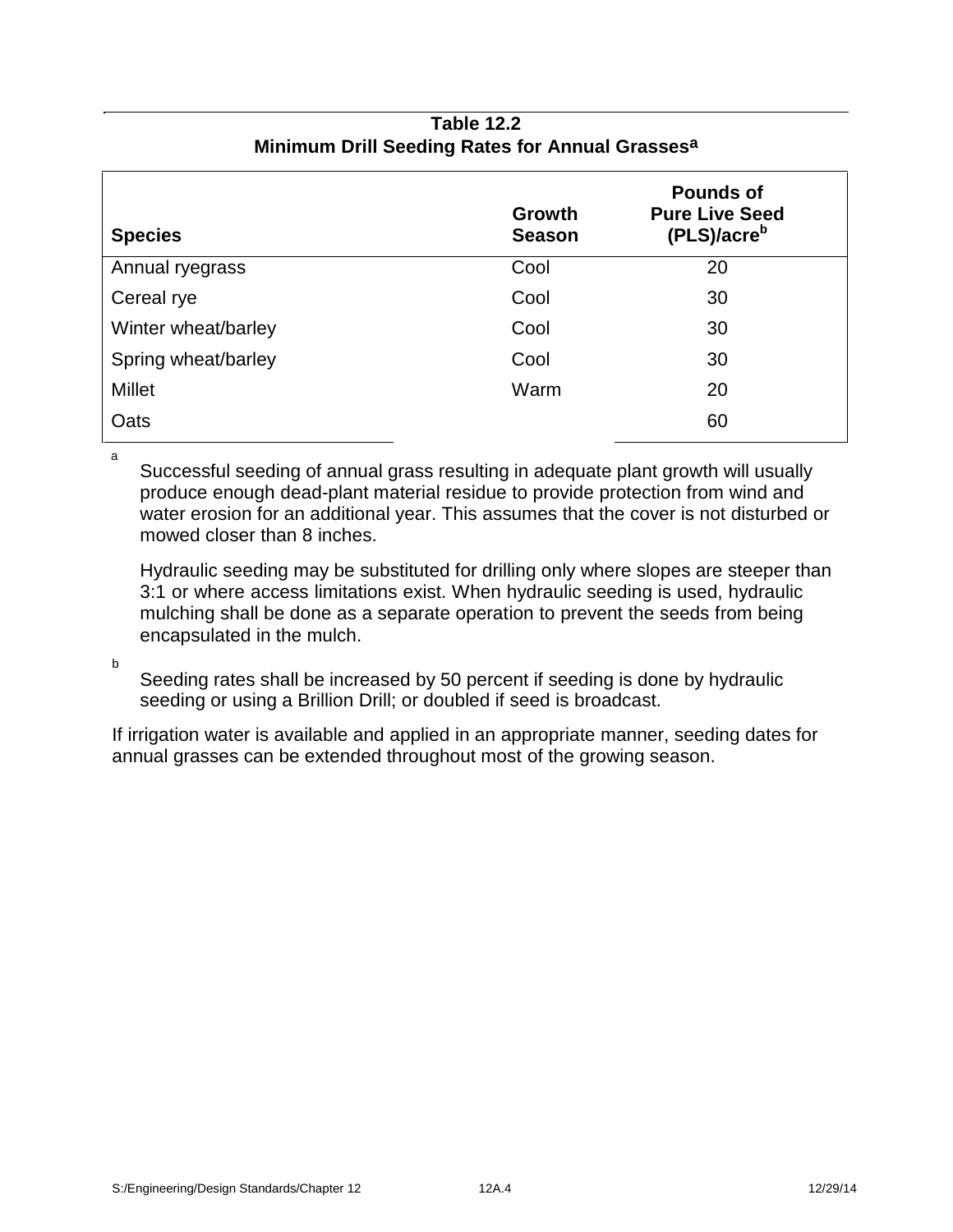|                                                               | <b>Table 12.3</b>                     |  |  |
|---------------------------------------------------------------|---------------------------------------|--|--|
| a<br><b>Minimum Drill Seeding Rates for Perennial Grasses</b> |                                       |  |  |
| <b>Pounds of PLS/acre</b>                                     |                                       |  |  |
|                                                               | <b>Alkali Soil Seed Mix</b>           |  |  |
|                                                               |                                       |  |  |
| Alkar tall wheatgrass                                         | 28.0                                  |  |  |
|                                                               | <b>Total: 28.0</b>                    |  |  |
|                                                               | <b>Fertile Loamy Soil Seed Mix</b>    |  |  |
| <b>Option 1</b>                                               |                                       |  |  |
| Lincoln smooth brome                                          | 4.0                                   |  |  |
| Bonilla big bluestem                                          | 4.0                                   |  |  |
| Forestburg switchgrass                                        | 2.0                                   |  |  |
| Pierre sideoats grama                                         | 4.0                                   |  |  |
|                                                               | <b>Total: 14.0</b>                    |  |  |
| <b>Option 2</b>                                               |                                       |  |  |
| Matua bromegrass                                              | 4.0                                   |  |  |
| Western wheatgrass                                            | 4.0                                   |  |  |
| Forestburg switchgrass                                        | 2.0                                   |  |  |
| Pierre sideoats grama                                         | 4.0                                   |  |  |
|                                                               | <b>Total: 14.0</b>                    |  |  |
|                                                               | <b>High Water Table Soil Seed Mix</b> |  |  |
| <b>Option 1</b>                                               |                                       |  |  |
| Garrison creeping foxtail                                     | 1.0                                   |  |  |
| Reed canarygrass                                              | 1.0                                   |  |  |
| Lincoln smooth brome                                          | 3.0                                   |  |  |
| Forestburg switchgrass                                        | 1.0                                   |  |  |
| Alkar tall wheatgrass                                         | 5.5                                   |  |  |
|                                                               | <b>Total: 11.50</b>                   |  |  |
| <b>Option 2</b>                                               |                                       |  |  |
| Garrison creeping foxtail                                     | 5.75                                  |  |  |
| Reed canarygrass                                              | 5.75                                  |  |  |
|                                                               | Total: 11.50                          |  |  |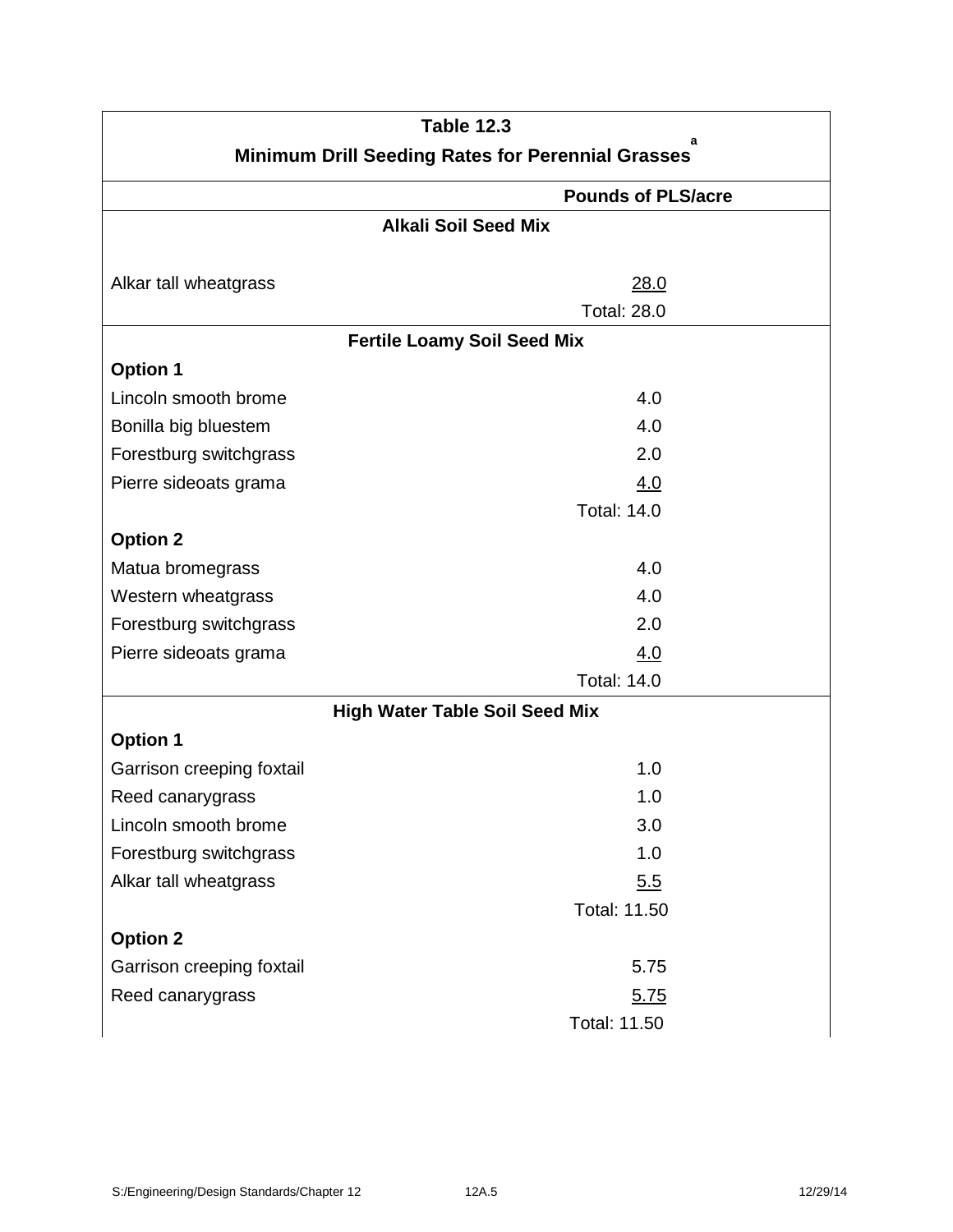|                                                          | <b>Table 12.3</b><br>a                     |  |
|----------------------------------------------------------|--------------------------------------------|--|
| <b>Minimum Drill Seeding Rates for Perennial Grasses</b> |                                            |  |
|                                                          | <b>Pounds of PLS/acre</b>                  |  |
|                                                          | <b>Transition Turf Seed Mixb</b>           |  |
| <b>Option 1</b>                                          |                                            |  |
| Kentucky bluegrass                                       | 0.5                                        |  |
| Durar hard fescue                                        | 1.0                                        |  |
| Perennial ryegrass                                       | 3.0                                        |  |
| Lincoln smooth brome                                     | 3.0                                        |  |
|                                                          | <b>Total: 7.5</b>                          |  |
| <b>Option 2</b>                                          |                                            |  |
| Kentucky bluegrass                                       | 1.0                                        |  |
| Seville perennial ryegrass                               | 3.5                                        |  |
| Matua bromegrass                                         | 3.0                                        |  |
|                                                          | <b>Total: 7.5</b>                          |  |
|                                                          | <b>Sandy Soil Seed Mix</b>                 |  |
| <b>Option 1</b>                                          |                                            |  |
| Bonilla big bluestem                                     | 3.0                                        |  |
| Pierre sideoats grama                                    | 3.0                                        |  |
| Lincoln smooth brome                                     | 4.0                                        |  |
| Forestburg switchgrass                                   | 1.0                                        |  |
| Indian grass                                             | 1.0                                        |  |
|                                                          | <b>Total: 12.0</b>                         |  |
| <b>Option 2</b>                                          |                                            |  |
| Pennlawn red fescue                                      | 6.0                                        |  |
| Hard fescue                                              | 3.0                                        |  |
| Chewings fescue                                          | 3.0                                        |  |
|                                                          | <b>Total: 12.0</b>                         |  |
|                                                          | <b>Heavy Clay, Rocky Foothill Seed Mix</b> |  |
| <b>Option 1</b>                                          |                                            |  |
| Alkar tall wheatgrass                                    | 9.0                                        |  |
| Pierre sideoats grama                                    | 4.0                                        |  |
| Lincoln smooth brome                                     | 5.0                                        |  |
|                                                          | <b>Total: 18.0</b>                         |  |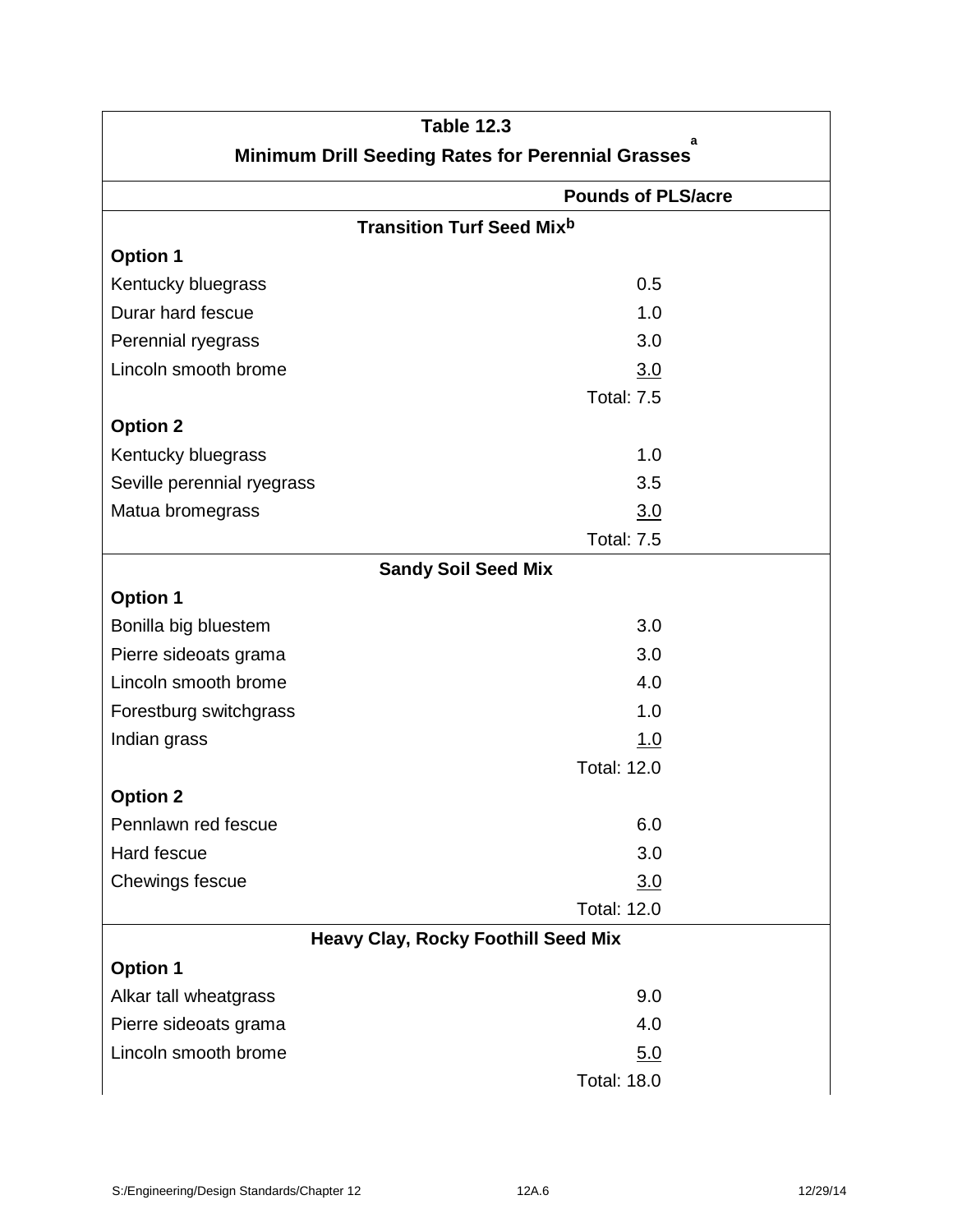# **Table 12.3**

#### **a Minimum Drill Seeding Rates for Perennial Grasses Pounds of PLS/acre**

| <b>Option 2</b>       |                    |  |
|-----------------------|--------------------|--|
| Alkar tall wheatgrass | 9.0                |  |
| Pierre sideoats grama | 4.0                |  |
| Matua bromegrass      | 5.0                |  |
|                       | <b>Total: 18.0</b> |  |

#### **Footnotes:**

**Option 2**

a All of the above seeding mixes and rates are based on drill seeding followed by crimped hay or straw mulch. These rates shall be doubled if seed is broadcast and shall be increased by 50 percent if the seeding is done using a Brillion Drill or is applied through hydraulic seeding. Hydraulic seeding may be substituted for drilling only where slopes are steeper than 3:1. If hydraulic seeding is used, hydraulic mulching shall be done as a separate operation.

b

If the site is to be irrigated, the transition turf seed rates shall be doubled.

#### **Notes:**

To provide temporary erosion control between the seeding dates, use surface roughening (on the contour or perpendicular to prevailing winds) and apply a mulch as specified above.

Perennial grasses can be seeded using a drill seeder in areas previously planted with a temporary grass cover. In this case, the annual grass may need to be mowed before perennial grasses are seeded. Broadcast seeding or hydroseeding shall not be done on areas that have a live crop of annual grasses without first reworking and preparing the topsoil.

Seeding options are to be identified on the plan drawings.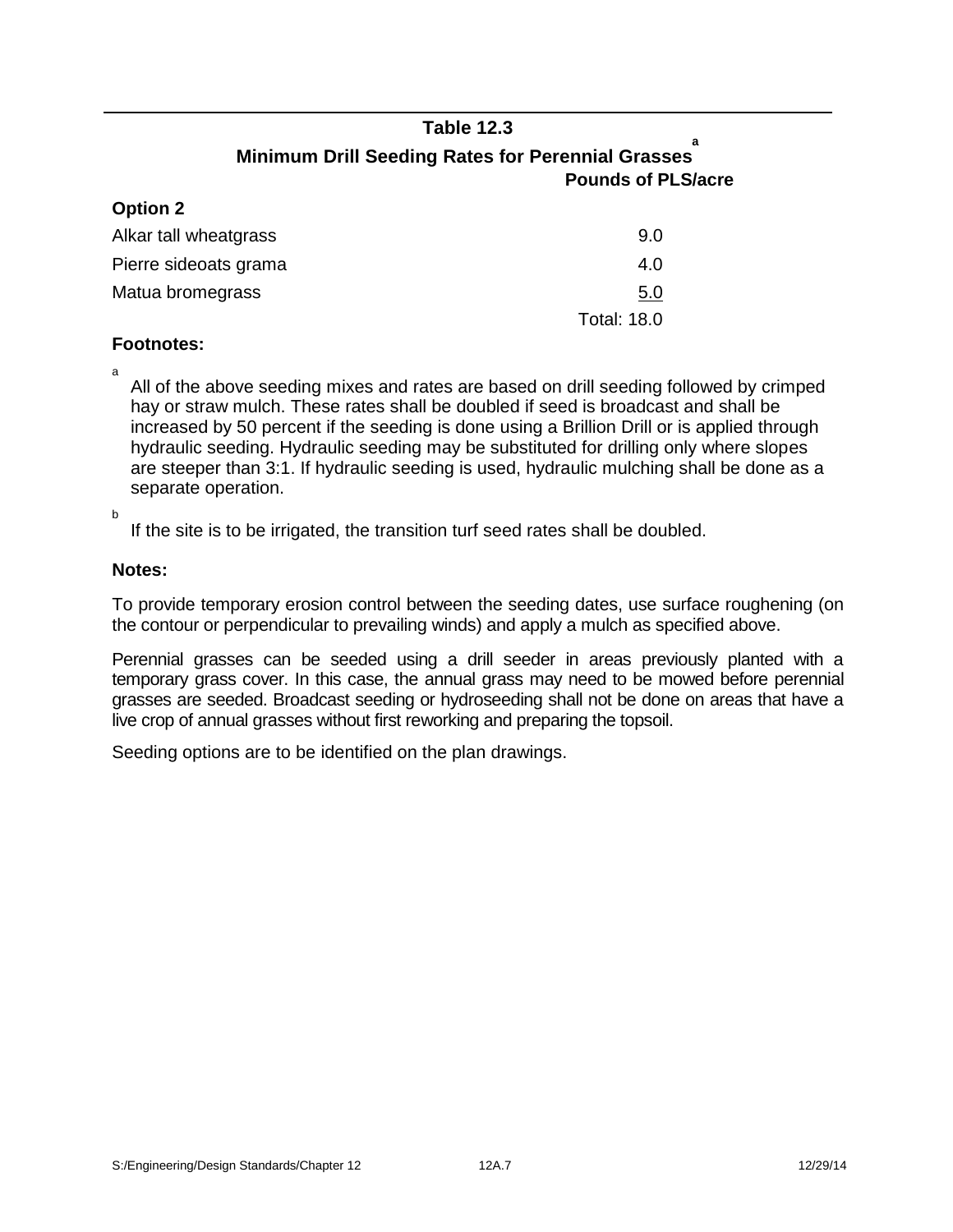| <b>Table 12.4</b><br><b>Sediment Entrapment Facility Limitations</b> |                                                   |                                       |                                                     |
|----------------------------------------------------------------------|---------------------------------------------------|---------------------------------------|-----------------------------------------------------|
|                                                                      | <b>Allowable Maximum Limit</b>                    |                                       |                                                     |
| <b>Sediment Control Facility</b>                                     | <b>Tributary</b><br><b>Drainage</b><br>Areas (ac) | <b>Tributary Slope</b><br>Length (ft) | <b>Tributary</b><br><b>Slope</b><br><b>Gradient</b> |
| <b>Sod Filter Strips</b>                                             | n/a                                               | 50                                    | 6:1(17%)                                            |
| <b>Wattles</b>                                                       | n/a                                               | 100                                   | $<$ 4:1 (25%)                                       |
|                                                                      |                                                   | 40                                    | 4:1(25%)                                            |
|                                                                      |                                                   | 30                                    | 3:1(33%)                                            |
|                                                                      |                                                   | 20                                    | 2:1(50%)                                            |
|                                                                      |                                                   | 10 <sup>1</sup>                       | $1:1(100\%)$                                        |
| <b>Silt Fence</b>                                                    | $*$ <sup>0.5</sup><br>per 100<br>lineal ft        | 200                                   | 2:1(50%)                                            |
| <b>Silt Ditch</b>                                                    | *0.5 per 100<br>lineal ft                         | n/a                                   | n/a                                                 |
| <b>Sediment Trap</b>                                                 | 5.0                                               | n/a                                   | n/a                                                 |
| <b>Sediment Basin</b>                                                | n/a                                               | n/a                                   | n/a                                                 |
|                                                                      |                                                   |                                       |                                                     |

\*The loading to the silt ditch may be increased if the typical section is greater than 2 feet in depth and 5-foot bottom width. Refer to standard plate 734.22.

\*\*No silt fence shall be constructed in live streams or in swales or ditch lines where flows are likely to exceed 1.0 cfs for a 2-year return storm event.

Г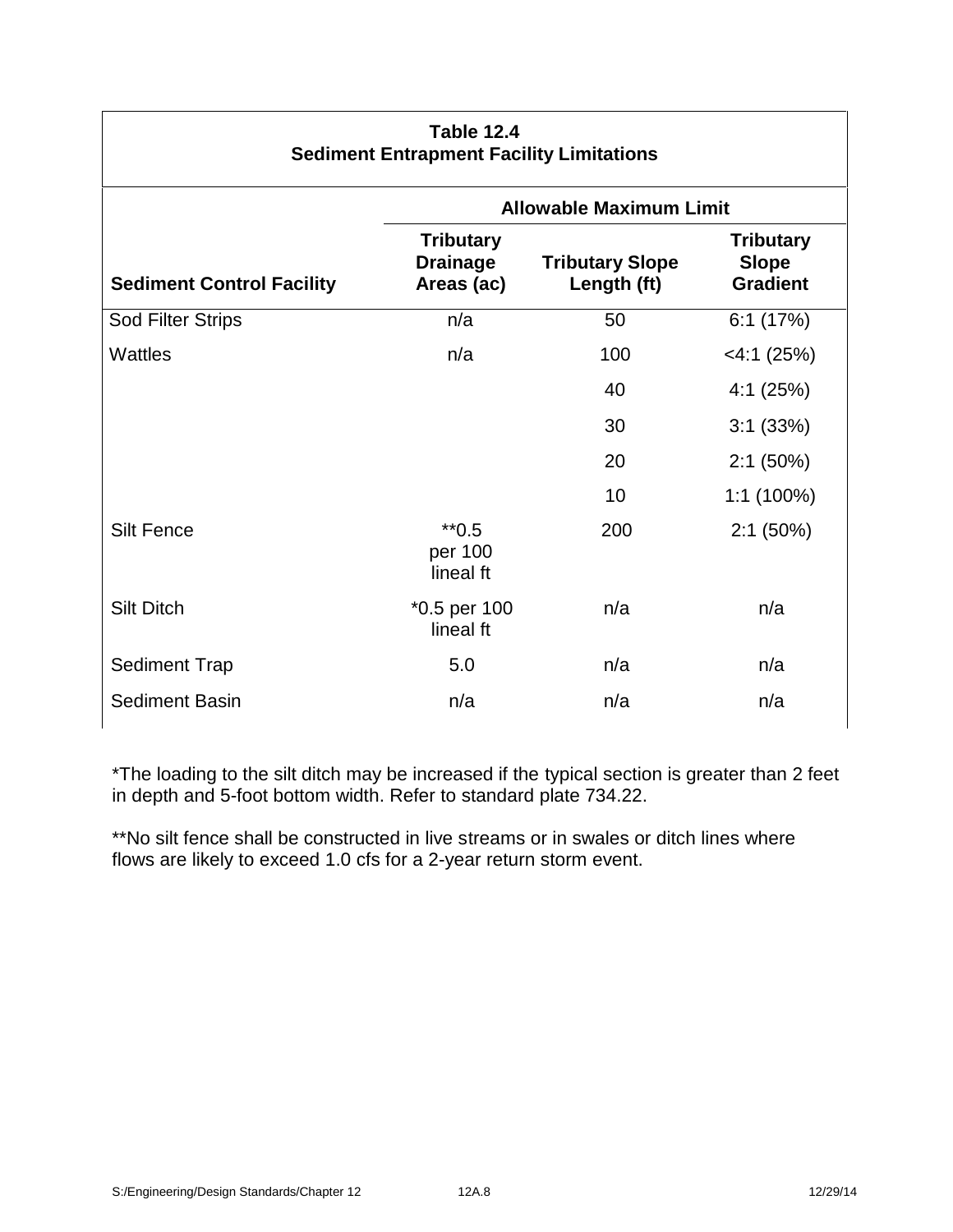| <b>Table 12.5</b><br><b>Nonstructural BMP Requirements for Various Projects</b> |                                                                                                                                                                       |  |
|---------------------------------------------------------------------------------|-----------------------------------------------------------------------------------------------------------------------------------------------------------------------|--|
| <b>Nonstructural BMP</b>                                                        | <b>Project Description and Requirement</b>                                                                                                                            |  |
| Good Housekeeping                                                               | Required for all projects.                                                                                                                                            |  |
| Spill Prevention and<br>Response                                                | Small projects with nonreportable quantities of hazardous<br>materials: select BMPs as appropriate.                                                                   |  |
|                                                                                 | Medium sized projects with nonreportable quantities of<br>hazardous materials: selected BMPs as appropriate; spill<br>prevention plan reviewed on case by case basis. |  |
|                                                                                 | Reportable quantities of hazardous materials or large<br>projects: spill prevention plan required.                                                                    |  |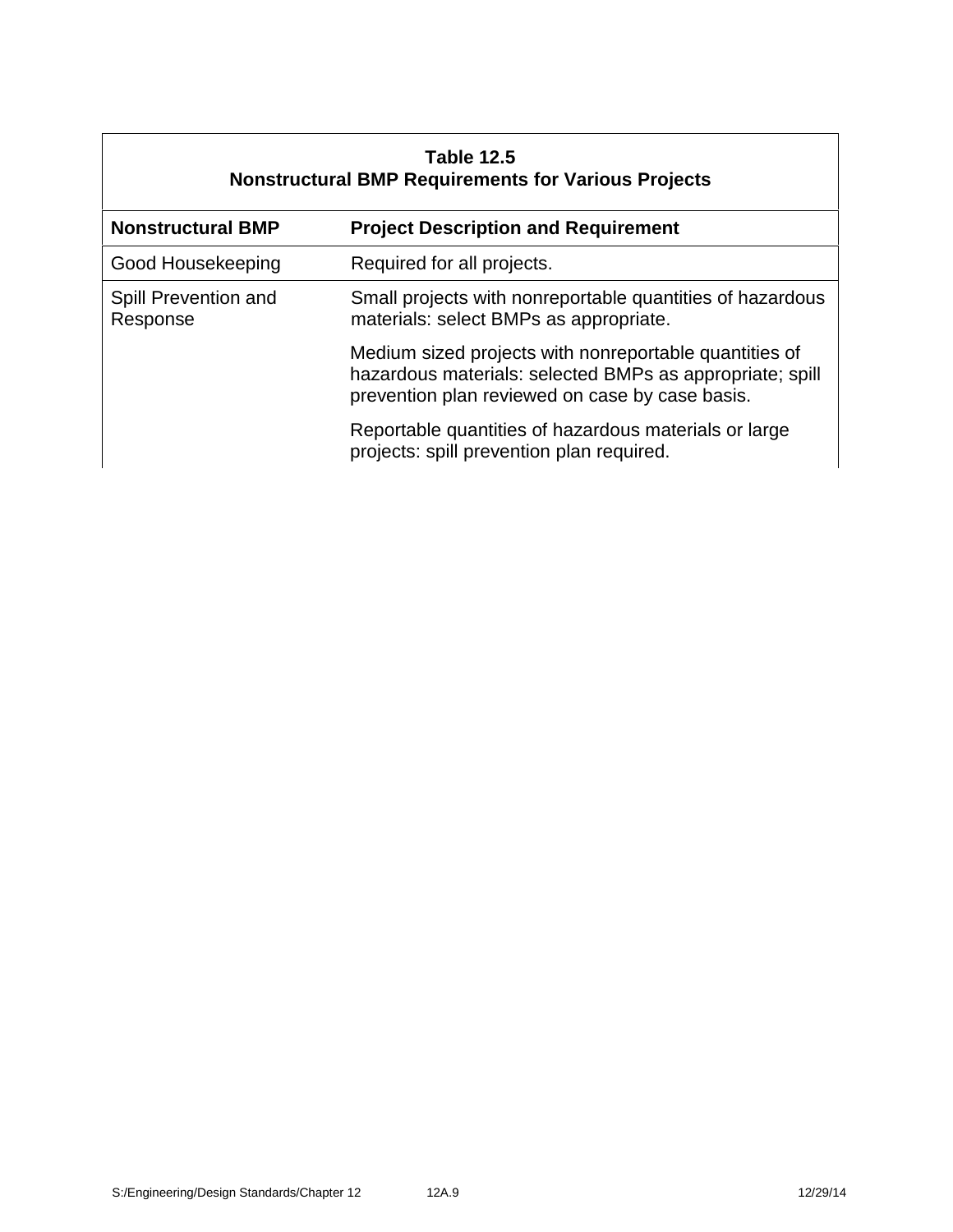# **Table 12.6**

# **Advantages and Disadvantages of BMPs for Spill Prevention and Response BMPs**

#### **Best Management Practice Advantages Disadvantages**

**Drip Pans**. Pans used to contain small volumes of leaks. Inexpensive; simple installation and operation; possible reuse/recycle of material; empty/discarded containers can be used as drip pans. Small volumes; inspected and cleaned frequently; must be secured during poor weather conditions, and personnel must be trained in proper disposal methods.

**Covering**. Enclosure of outdoor materials, equipment, containers, or processes. Simple and effective; usually inexpensive. Frequent inspection, possible health/safety problems if built over certain activities, large structures can be expensive.

**Vehicle Positioning.** Locating trucks or rail cars to prevent spills during transfer of materials. Inexpensive, easy, effective. May require redesign of loading and unloading areas, requires signage to designated areas.

# **Loading/Unloading by Air**

**Pressure or Vacuum.** For transfer of dry chemicals or solids. Quick and simple; economical if materials can be recovered; minimize exposure of pollutants to storm water. Costly to install and maintain; may be inappropriate for denser materials, site specific design; dust collectors may need permit under Clean Air Act.

**Sweeping.** With brooms to remove small quantities of dry chemicals/solids exposed to precipitation. Inexpensive, no special training; recycling opportunities. Labor-intensive; limited to small releases of dry materials, requires disposal to solid waste container.

**Shoveling.** For removal of large quantities of dry materials, wet solids and sludge. Inexpensive; recycling opportunities, remediate larger releases; wet and dry releases. Labor-intensive; not appropriate for large spills, requires backfill of excavated areas to maintain grade.

**Excavation.** By plow or backhoe for large releases of dry material and contaminated areas. Cost-effective for cleaning up dry materials release; common and simple. Less precise, less recycling and reuse opportunities, may require imported material for backfill.

**Dust Control (Industrial).** Water spraying, negative pressure systems, collector systems, filter systems, street sweeping. May reduce respiratory problems in employees around the site; may cause less loss of material and save money; efficient collection of larger dust particles. More expensive than manual systems; difficult to maintain by plant personnel; labor and equipment intensive; street sweepers may not be effective for all pollutants.

**Signs and Labels.** Inexpensive and easily used. Must be updated/maintained so they are legible, subject to vandalism and loss.